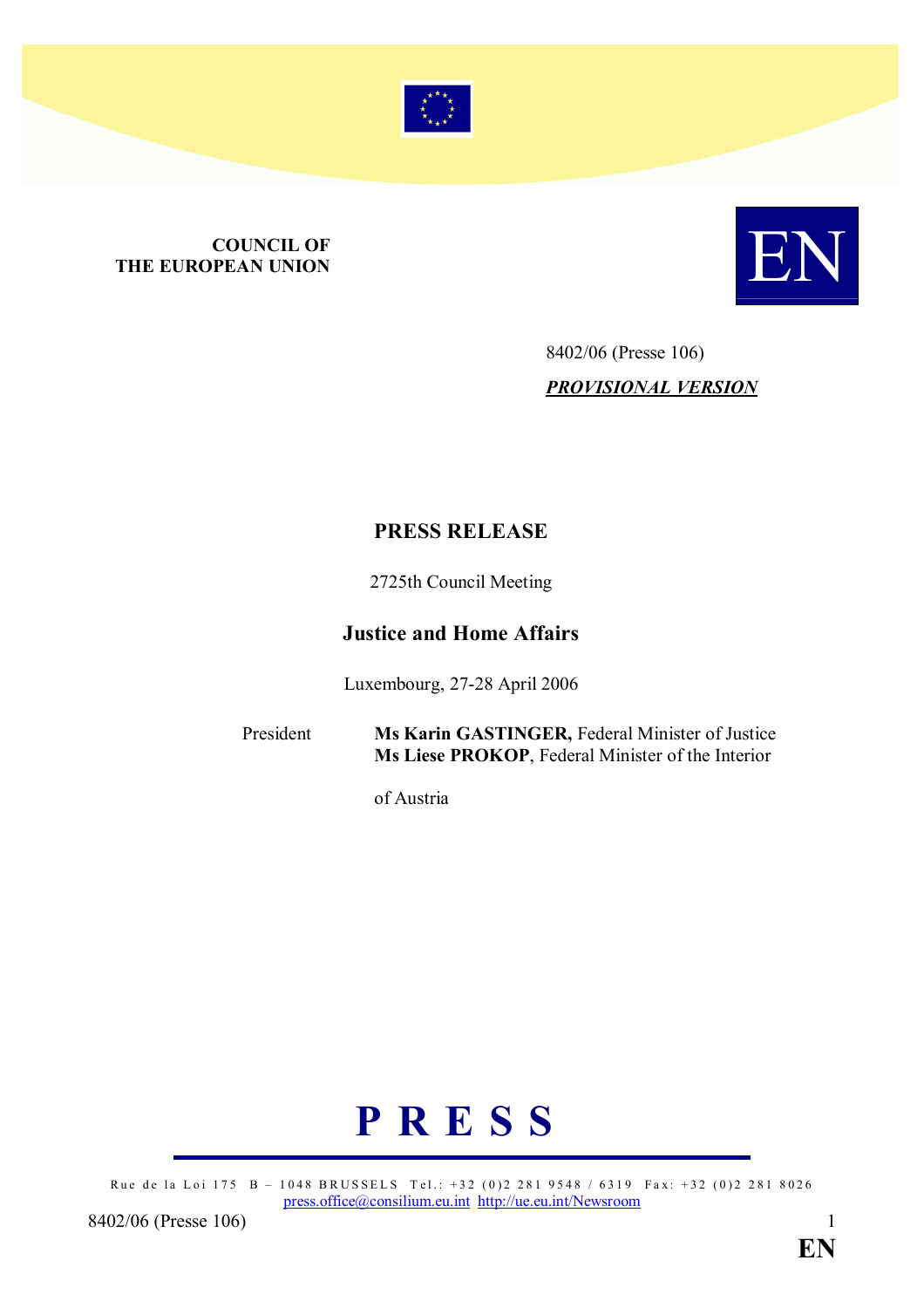#### Main Results of the Council

The Council reached a political agreement on a Regulation applicable to non-contractual obligations ("Rome II"). The objective of this Regulation is to standardize the rules regarding non-contractual obligations and thus extends the harmonisation of private international law in civil and commercial matters.

A political agreement was also reached on a Decision providing for an increase of the fees to be charged for the processing of visa applications from 35 EUR to 60 EUR, as a consequence of the implementation of the Visa Information System and the collection of biometric data from visa applicants.

Furthermore, the Council adopted conclusions on the fight against trafficking in human beings and on joint return operations by air.

The Council reached a consensus on a Framework Decision on the fight against organised crime and reached an agreement on a surrender procedure between the EU Member States and Iceland and Norway.

Finally, the Council adopted a Joint Action on the European Union military operation in support of the United Nations Mission in the Democratic Republic of the Congo (MONUC) during the election process. The Joint Action forms the EU legal basis and sets out the framework for the operation.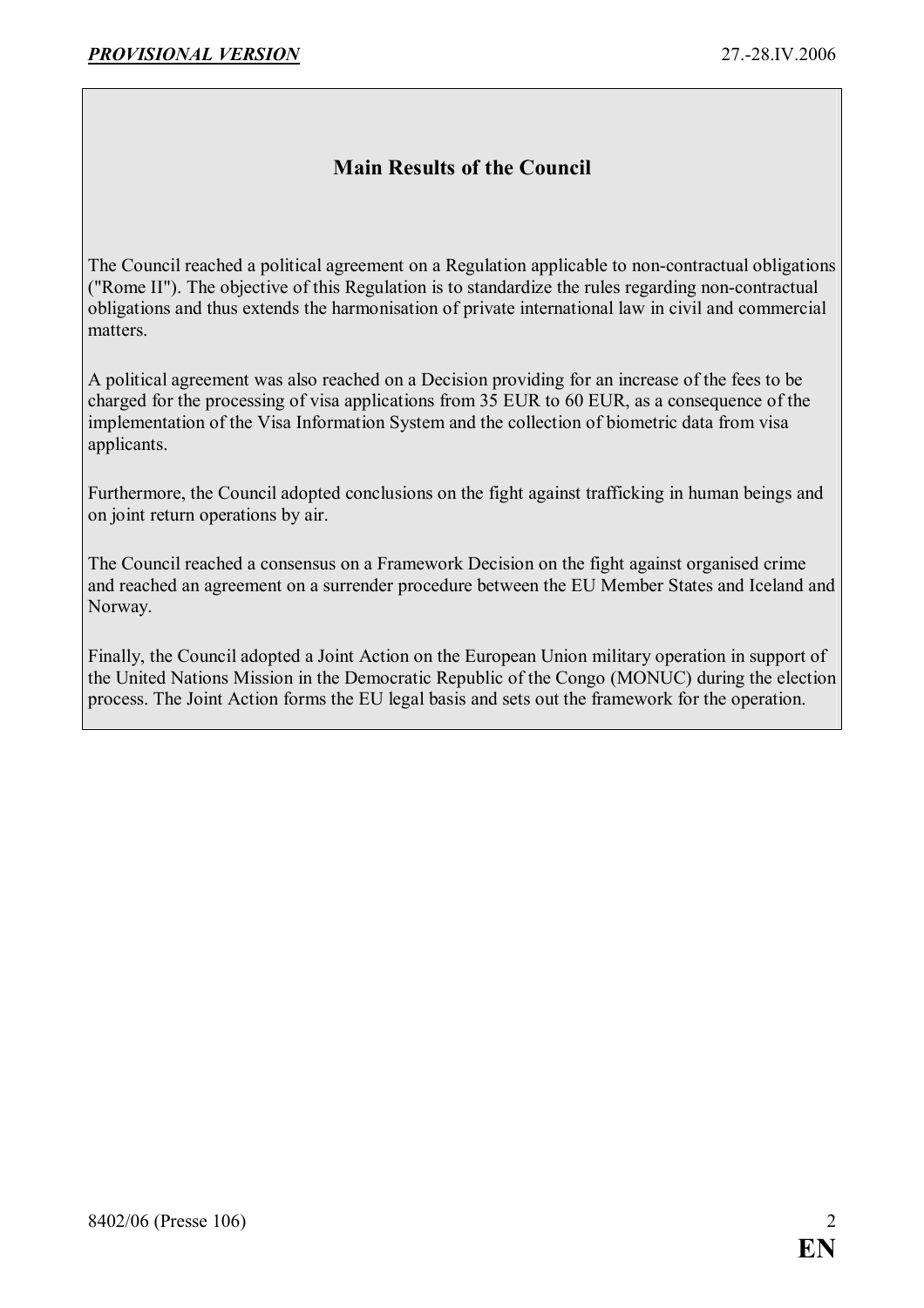### CONTENTS<sup>1</sup>

| <b>ITEMS DEBATED</b> |                                                                               |  |  |  |
|----------------------|-------------------------------------------------------------------------------|--|--|--|
|                      |                                                                               |  |  |  |
|                      |                                                                               |  |  |  |
|                      |                                                                               |  |  |  |
|                      |                                                                               |  |  |  |
|                      |                                                                               |  |  |  |
|                      |                                                                               |  |  |  |
|                      |                                                                               |  |  |  |
|                      |                                                                               |  |  |  |
|                      |                                                                               |  |  |  |
|                      |                                                                               |  |  |  |
|                      |                                                                               |  |  |  |
|                      | Implementation of Justice and Home Affairs External Relations Strategy  19    |  |  |  |
|                      | Follow-up to Hampton Court: Implementation of priority actions in the area of |  |  |  |
|                      |                                                                               |  |  |  |
|                      |                                                                               |  |  |  |
|                      | UN-HIGH LEVEL DIALOGUE ON INTERNATIONAL MIGRATION AND                         |  |  |  |
|                      | LAW APPLICABLE TO NON-CONTRACTUAL OBLIGATIONS (Rome II) 23                    |  |  |  |

 $\cdot$  Where declarations, conclusions or resolutions have been formally adopted by the Council, this is indicated in the heading for the item concerned and the text is placed between quotation marks.

<sup>•</sup> The documents whose references are given in the text are available on the Council's Internet site http://ue.eu.int.

 $\bullet$  Acts adopted with statements for the Council minutes which may be released to the public are indicated by an asterisk; these statements are available on the abovementioned Council Internet site or may be obtained from the Press Office.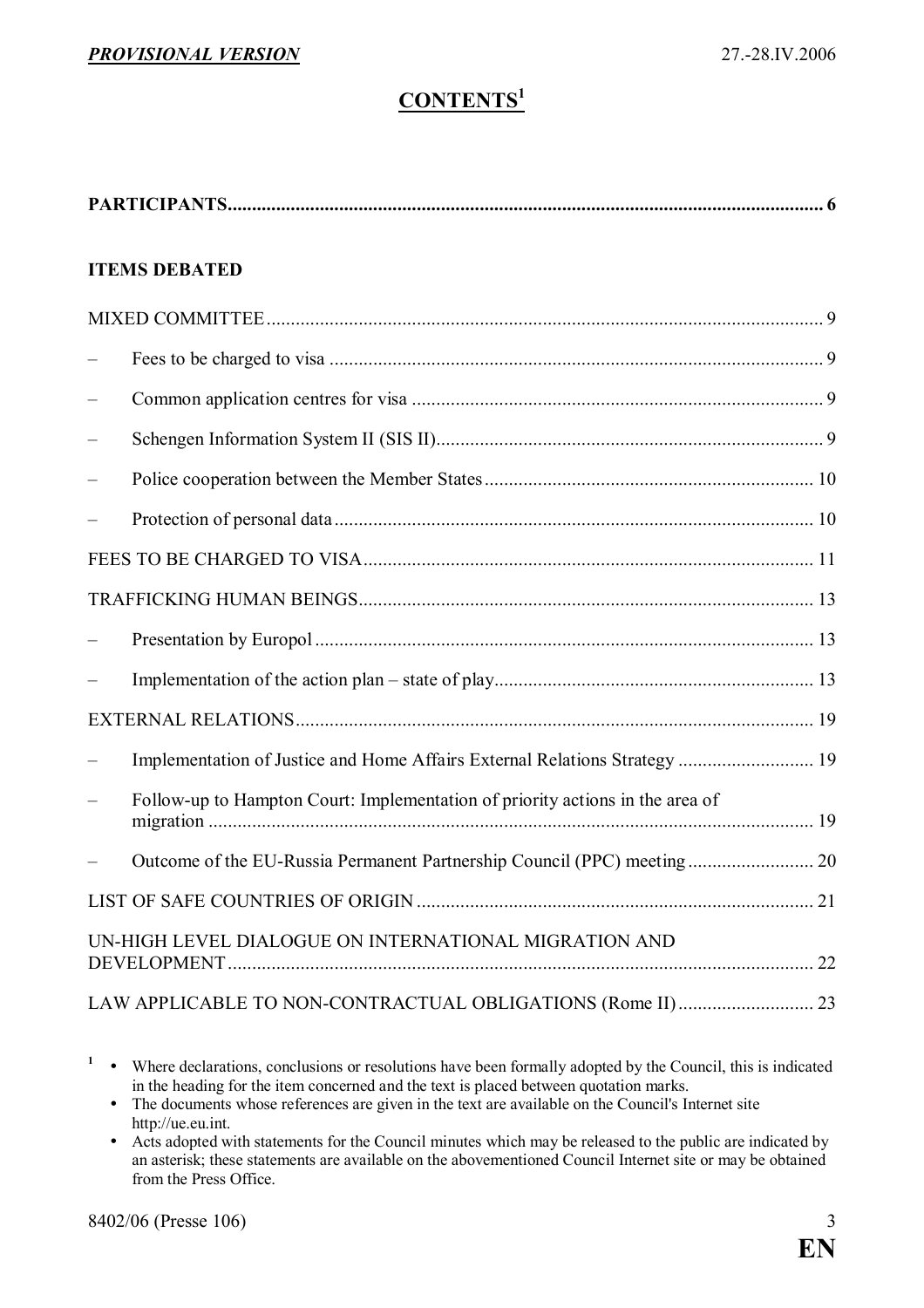| JUDICIAL COOPERATION IN CIVIL MATTERS EXAMINED IN OTHER         |  |
|-----------------------------------------------------------------|--|
|                                                                 |  |
|                                                                 |  |
|                                                                 |  |
|                                                                 |  |
| PROCEDURAL RIGHTS IN CRIMINAL PROCEEDINGS THROUGHOUT THE EU  31 |  |
|                                                                 |  |
| SURRENDER PROCEDURE BETWEEN THE MEMBER STATES OF THE EU AND     |  |
|                                                                 |  |
|                                                                 |  |
|                                                                 |  |

#### OTHER ITEMS APPROVED

#### JUSTICE AND HOME AFFAIRS

| Improved operational cooperation on joint return operations by air - Council conclusions36 |  |
|--------------------------------------------------------------------------------------------|--|
|                                                                                            |  |
|                                                                                            |  |
|                                                                                            |  |
|                                                                                            |  |
|                                                                                            |  |
|                                                                                            |  |
|                                                                                            |  |
| COMMON FOREIGN AND SECURITY POLICY                                                         |  |
|                                                                                            |  |
| EUROPEAN SECURITY AND DEFENSE POLICY                                                       |  |

– EU military operation in support of the MONUC during the election process in DR Congo ..............................[42](#page-41-0)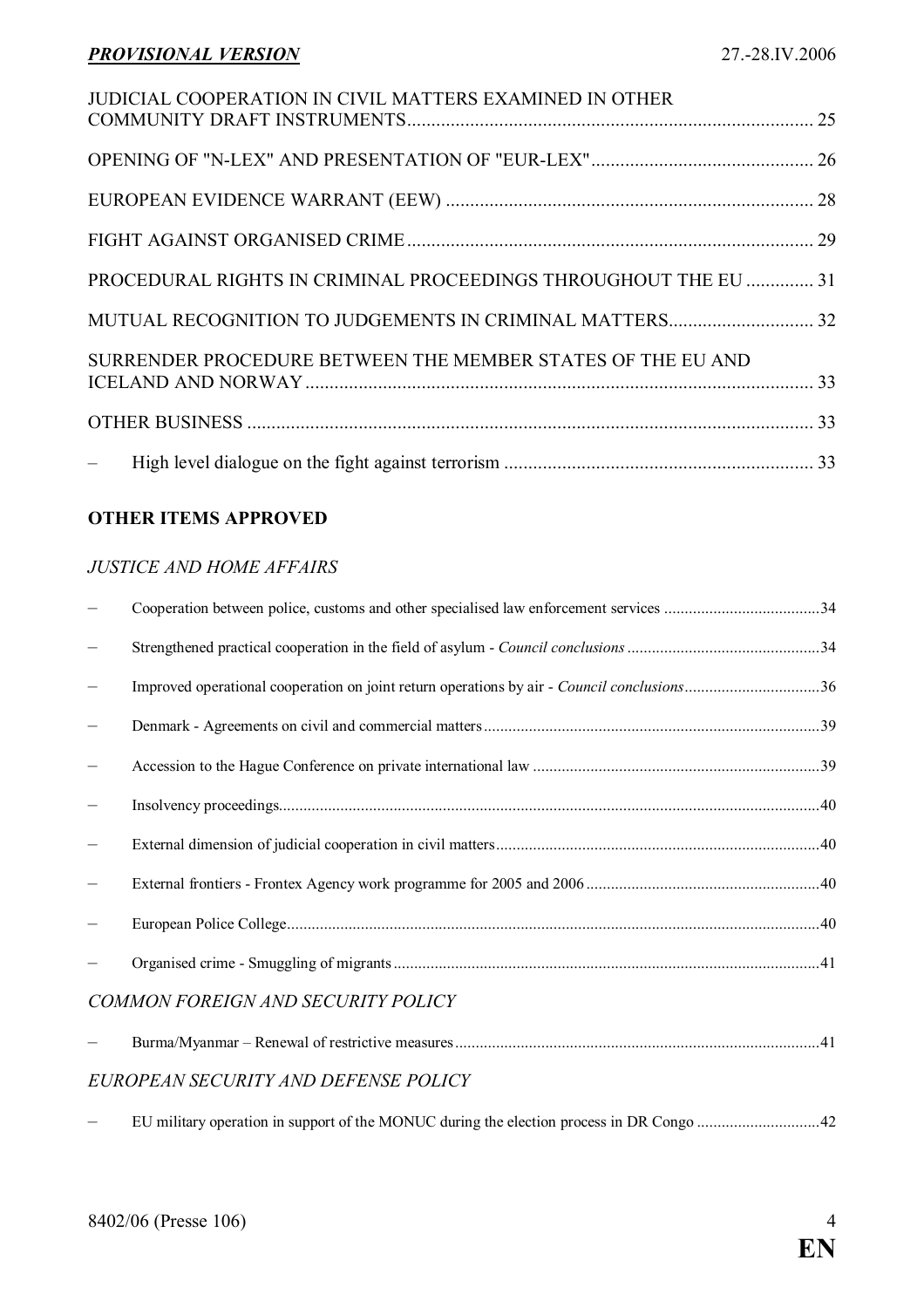| <b>TRADE POLICY</b>    |  |
|------------------------|--|
|                        |  |
| <b>CUSTOMS UNION</b>   |  |
|                        |  |
| <b>TRANSPORT</b>       |  |
|                        |  |
| <b>INTERNAL MARKET</b> |  |
|                        |  |
| <b>SOCIAL POLICY</b>   |  |
|                        |  |
| <b>TRANSPARENCY</b>    |  |
|                        |  |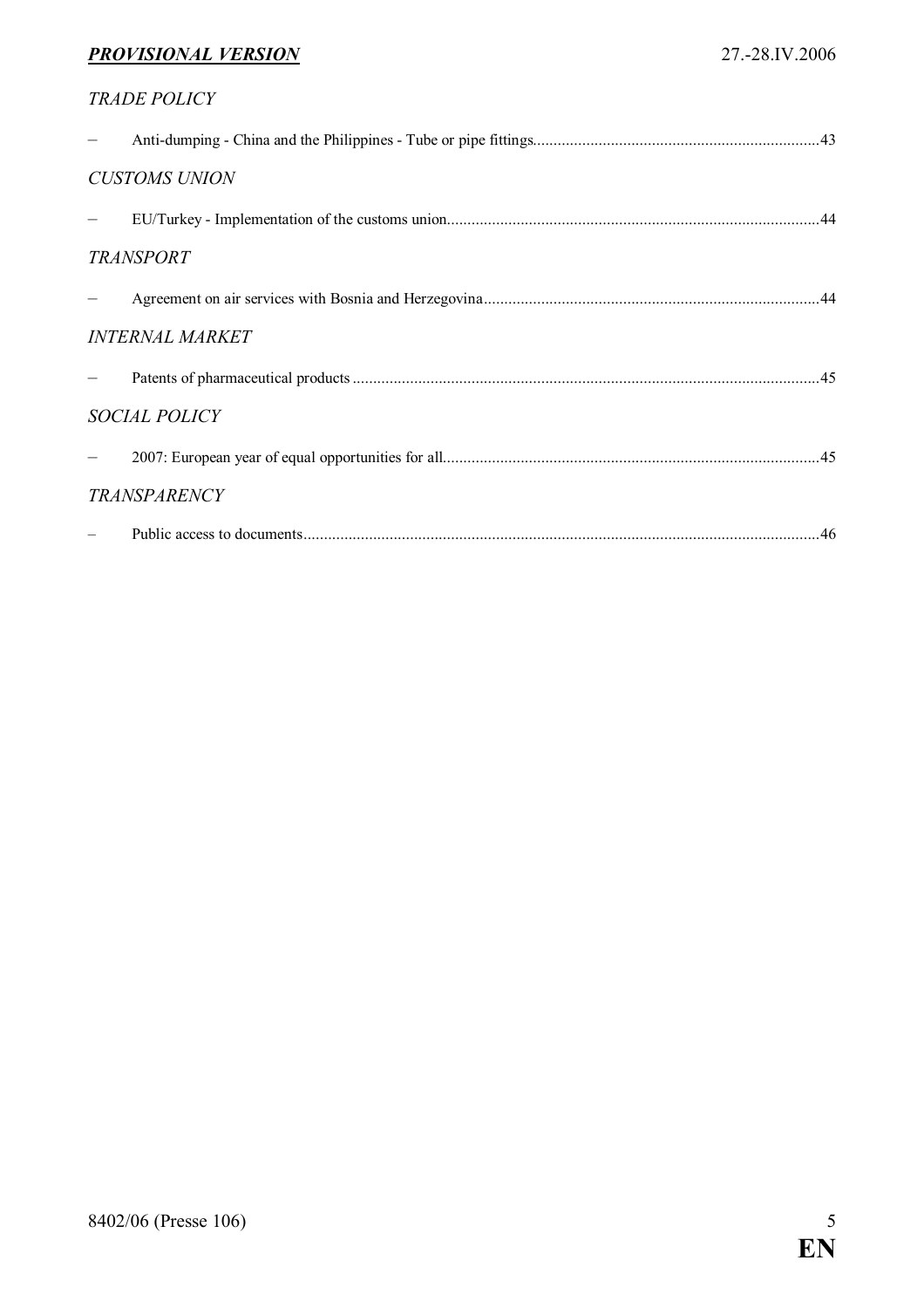#### <span id="page-5-0"></span>PARTICIPANTS

 The Governments of the Member States and the European Commission were represented as follows:

**Belgium:**<br>Mr Patrick DEWAEL

**Czech Republic:**<br>Mr František BUBLAN

Denmark: Ms Lene ESPERSEN Minister for Justice

Germany:<br>Ms Brigitte ZYPRIES

Estonia:

Greece: Mr Anastasis PAPALIGOURAS Minister for Justice Mr Byron POLYDORAS Minister for Public Order

Spain: Mr Antonio CAMACHO VIZCAÍNO State Secretary for Security Ms Ana María DE MIGUEL LANGA Subsecretary for Justice

**France:**<br>Mr Pascal CLÉMENT

**Ireland:**<br>Mr Michael McDOWELL

Italy: Mr Rocco Antonio CANGELOSI Permanent Representative

**Cyprus:**<br>Mr Doros THEODOROU

Latvia: Mr Dzintars JAUNDŽEIKARS Minister for the Interior<br>Mr Guntars GRINVALDS Minister for Justice Mr Guntars GRINVALDS

Lithuania: Mr Gintaras Jonas FURMANAVIČIUS Minister for the Interior<br>Mr Gintaras ŠVEDAS Deputy Minister for Just

**Luxembourg:**<br>Mr Luc FRIEDEN

Deputy Prime Minister and Minister for the Interior

Mr František BUBLAN Minister for the Interior<br>Mr Ivo HARTMANN Deputy to the Deputy Pr Deputy to the Deputy Prime Minister and Minister for Justice

Ms Brigitte ZYPRIES<br>
Mr Peter ALTMAIER<br>
Parliamentary State Secreta Parliamentary State Secretary to the Federal Minister for the Interior

Mr Kalle LAANET Minister for the Interior<br>Mr Rein LANG Minister for Justice Minister for Justice

Mr Pascal CLÉMENT Keeper of the Seals, Minister for Justice<br>Mr Christian ESTROSI Minister with responsibility for Regional Minister with responsibility for Regional Planning

Minister for Justice, Equality and Law Reform

Mr Doros THEODOROU Minister for Justice and Public Order<br>Mr Lazaros SAVVIDES Permanent Secretary, Ministry of the Permanent Secretary, Ministry of the Interior

Deputy Minister for Justice

Minister for Justice, Minister for the Treasury and the Budget, Minister for Defence Mr Nicolas SCHMIT Minister with responsibility for Foreign Affairs and Immigration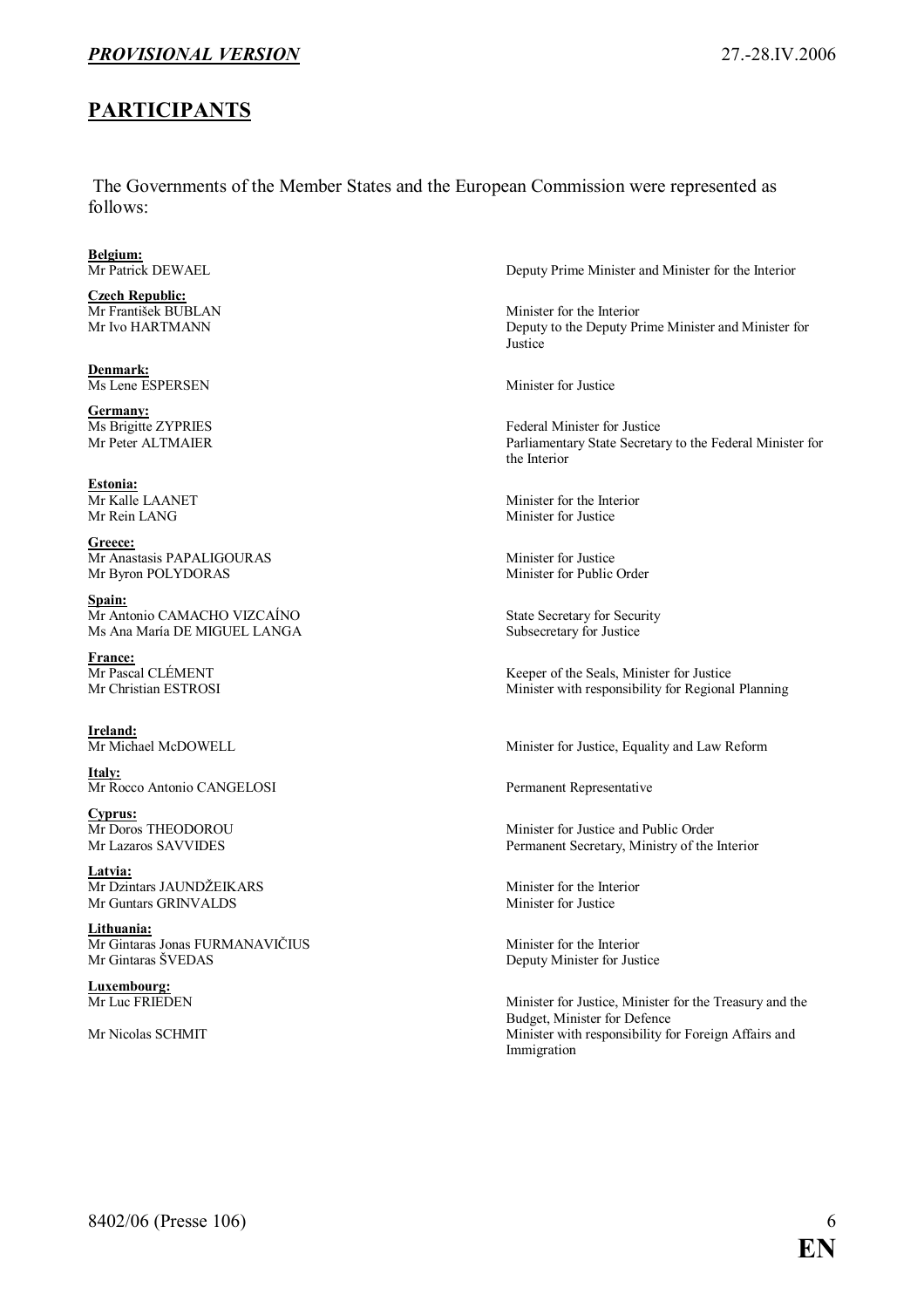Hungary:<br>Mr Miklós HANKÓ FARAGÓ

Malta:<br>Mr Tonio BORG

**Netherlands:**<br>Ms Rita VERDONK Mr Piet Hein DONNER

**Austria:**<br>Ms Liese PROKOP

**Poland:**<br>Mr Ludwik DORN

Portugal:<br>Mr José MAGALHÃES

**Slovenia:**<br>Mr Dragutin MATE

Slovakia: Ms Lucia ŽITŇANSKÁ Minister for Justice

**<u>Finland:</u><br>Mr Kari RAJAMÄKI** Ms Leena LUHTANEN Minister for Justice

Sweden: Mr Thomas BODSTRÖM Minister for Justice<br>
Ms Barbro HOLMBERG Minister at the Mini

**United Kingdom:**<br>Baroness ASHTON of UPHOLLAND

Lord GOLDSMITH Attorney General

Mr Miklós HANKÓ FARAGÓ **Political State Secretary, Ministry of Justice**<br>Ms Kristina BERTA Political State Secretary for International Rela Deputy State Secretary for International Relations, Ministry of Interior

> Deputy Prime Minister, Minister for Justice and Home Affairs

Minister for Immigration and Integration<br>Minister for Justice

Federal Minister for the Interior Ms Karin GASTINGER Federal Minister for Justice

Deputy Prime Minister, Minister for the Interior and Administration Mr Andrzej GRZELAK State Secretary, Ministry of Justice

State Secretary for the Interior, attached to the Minister for the Interior Mr José Manuel CONDE RODRIGUES State Secretary for Justice, attached to the Minister for Justice

Mr Dragutin MATE Minister for the Interior<br>Mr Robert MAROLT State Secretary at the M State Secretary at the Ministry of Justice

Minister for the Interior

Minister at the Ministry of Foreign Affairs with responsibility for Migration Policy

Parliamentary Under-Secretary of State, Department for Constitutional Affairs

Commission: Mr Franco FRATTINI Vice-President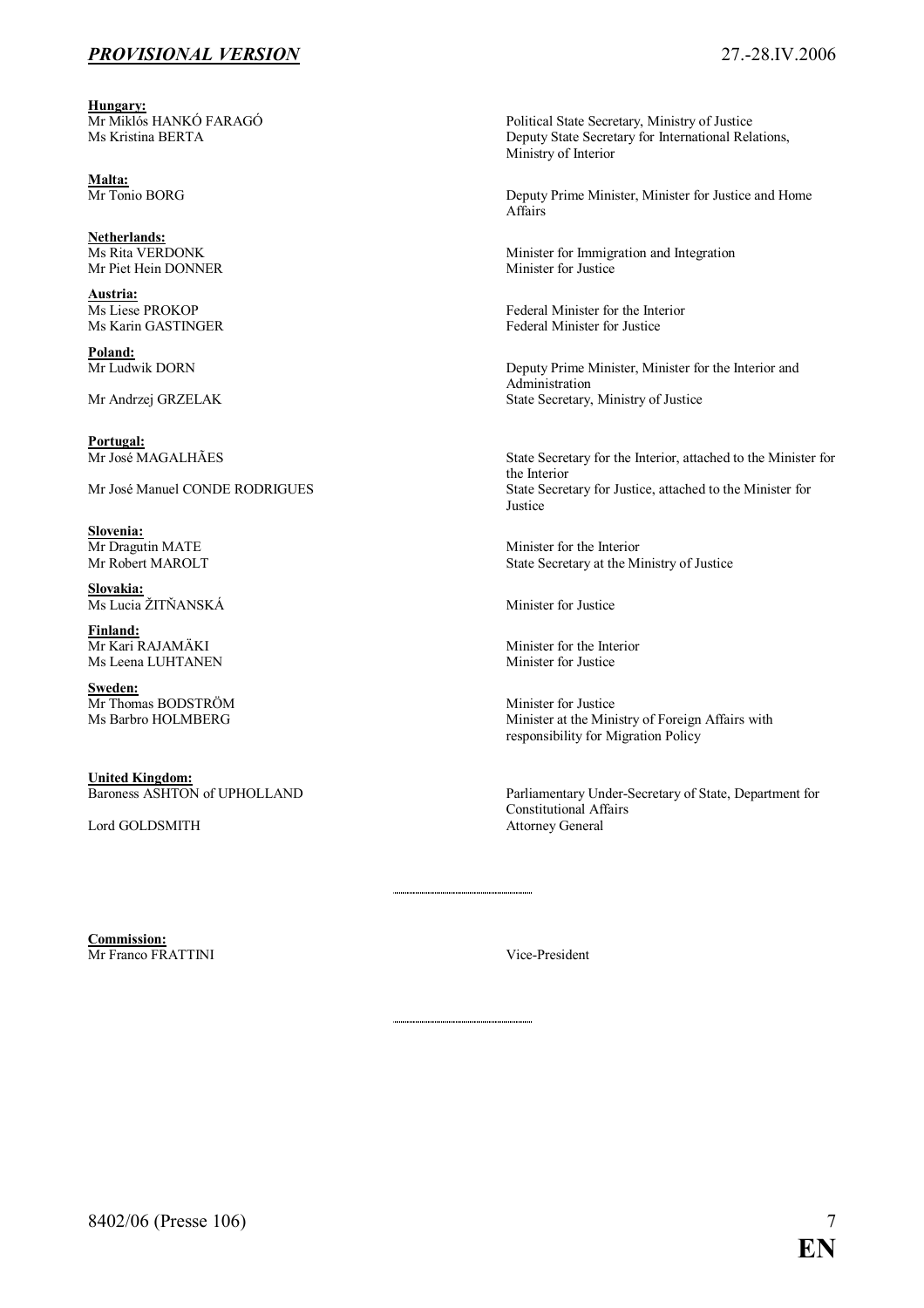#### The Governments of the Acceding States were represented as follows:

#### Bulgaria:

Mr Rumen YORDANOV PETKOV Minister for the Interior<br>Mr Georgi PETKOV PETKANOV Minister for Justice Mr Georgi PETKOV PETKANOV

Romania:<br>Mr Vasile BLAGA Ms Monica MACOVEI Minister for Justice

Minister for Administration and the Interior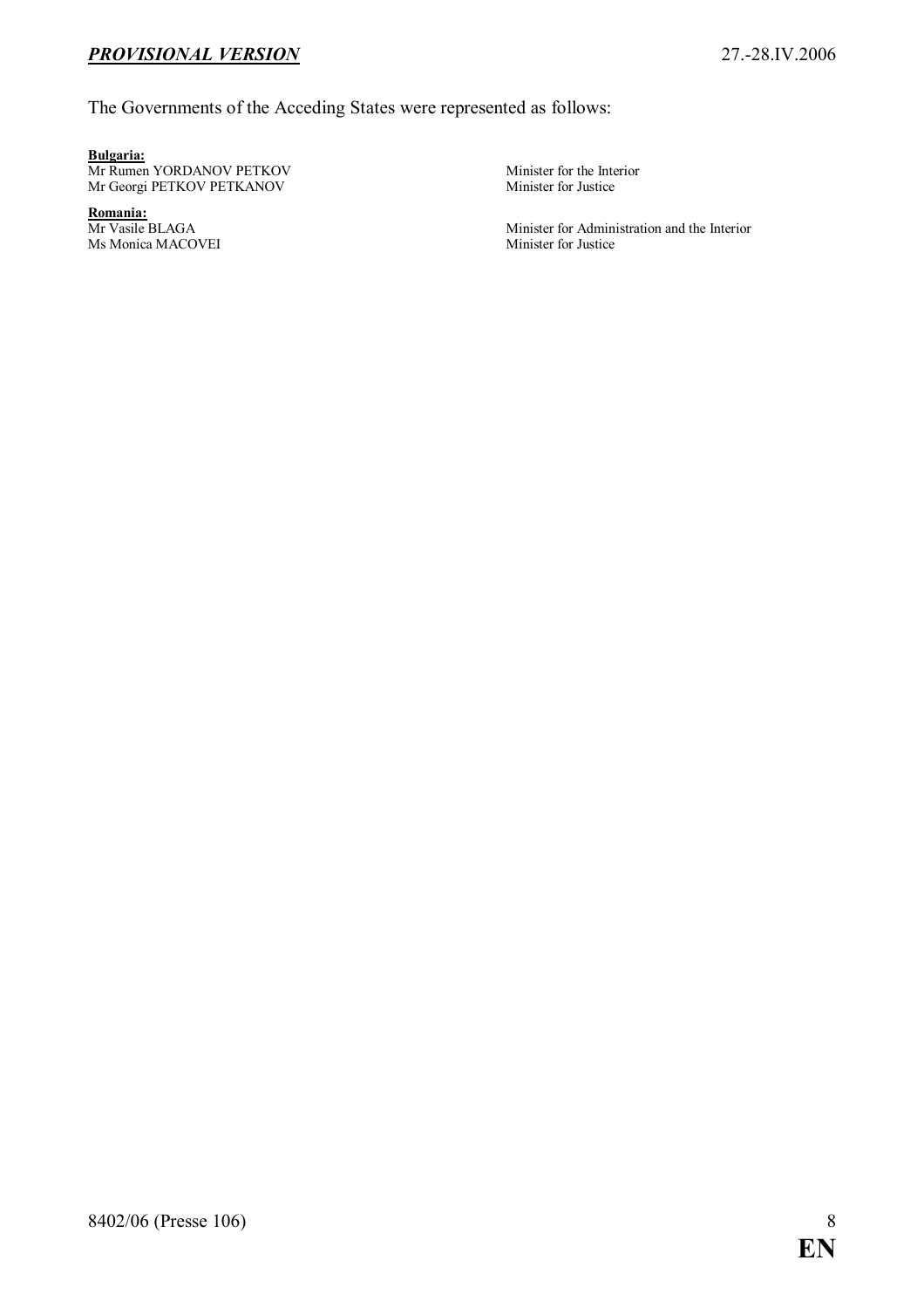#### <span id="page-8-0"></span>ITEMS DEBATED

#### MIXED COMMITTEE

#### Fees to be charged to visa

The Presidency noted that there was broad agreement on a text regarding a Decision providing for an increase from 35 EUR to 60 EUR of the fees to be charged for the processing of visa applications and decided to submit this file to the Council with a view to reaching a political agreement on the text (see below).

#### Common application centres for visa

Commission Vice President Franco Frattini briefed the Council about the guidelines of a Commission proposal on common application centres which will be submitted to the Council in June 2006.

According to the Hague Programme the Commission was to submit a proposal amending the Common Consular Instructions in order to create the legal basis for collecting biometric data from visa applicants as well as providing for rules on possible exemptions from this requirement. Moreover, the Commission was invited to submit a proposal providing for a legal framework for Member States to set up Common Application Centres. The creation of such common application centres for visa is intended to allow Member States to share premises, staff and equipment and thus the economic burden caused by the introduction of this new requirement.

#### – Schengen Information System II (SIS II)

The Council made a regular overview of the state of play of the SIS II and discussed its legal basis. The Council confirmed the use of biometrics for identification purposes in the SIS II as soon as it is technically possible. Six of the new Member States (Czech Republic, Latvia, Lithuania, Hungary, Estonia and Slovakia), joined by Slovenia, presented a joint statement urging the Council to ensure that the discussions on the legislative proposals would not delay the adoption of SIS II.

On 31 May 2005, the Commission submitted legislative proposals setting out the legal basis for SIS II: two Regulations to be adopted in co-decision procedure and one Council Decision. The discussions on these proposals have reached a crucial stage. In order to allow the SIS II to be operational in 2007 and consequently to lift the checks at the internal borders for the new Member States, the legislative instruments have to be adopted quickly.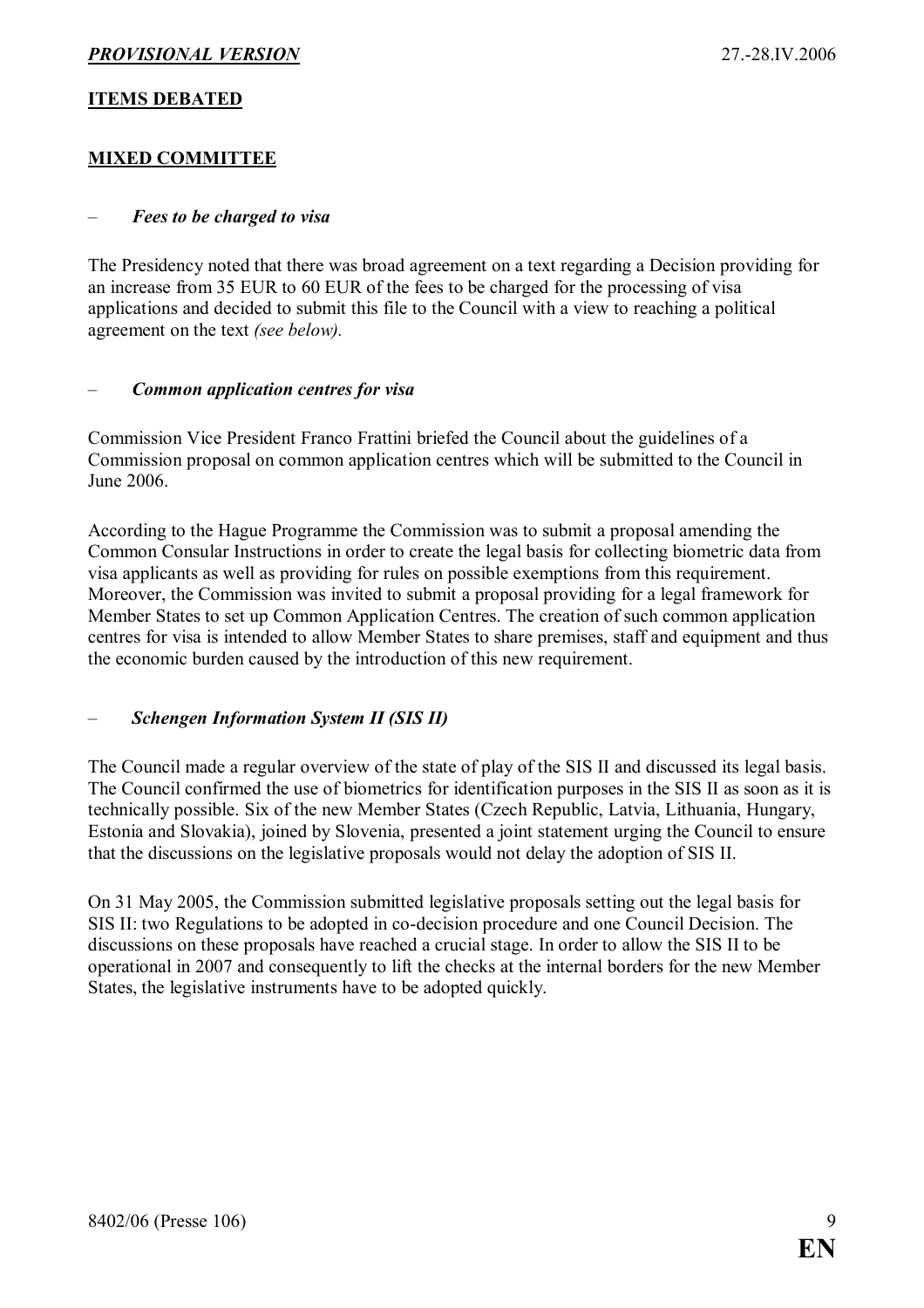<span id="page-9-0"></span>The Presidency announced its intention to finalise this negotiations on the legal base by June 2006 with a view to allowing Member States to prepare their necessary technical aspects and national regulations.

#### – Police cooperation between the Member States

The Presidency noted a political commitment to develop effective police cooperation between Member States in the sense of the Hague Programme and announced that the Presidency with the Commission will work on a new text for having an effective instrument for improving strategic and operational cooperation between the Member States' law enforcement authorities and increasing the level of security of the citizens of the European Union.

#### – Protection of personal data

The Presidency informed the Council of the state of play of the discussion on this draft framework decision. In particular, it mentioned the following main issues debated so far:

- 1. whether both police and judicial co-operation should be included in the scope of the draft Framework Decision;
- 2. the question of extending the scope to other law enforcement agencies other than the police;
- 3. the question whether the Framework Decision should also cover information which is transmitted to third States; and
- 4. The question whether the scope of the Framework Decision should be confined to the cross-border transmission of information and the processing of data thus transmitted or whether it should – as foreseen in the Commission's proposal – also encompass data gathered and used in a purely domestic context.

On 4 October 2005, the Commission forwarded to the Council a Proposal for a Council Framework Decision on the protection of personal data processed in the framework of police and judicial cooperation in criminal matters. On 13 December 2005, the Council asked the Parliament for its opinion on the proposal.

The European Data Protection Supervisor has delivered his opinion on the proposal on 24 January 2006. The Conference of European Data Protection Authorities also delivered an opinion on the proposal.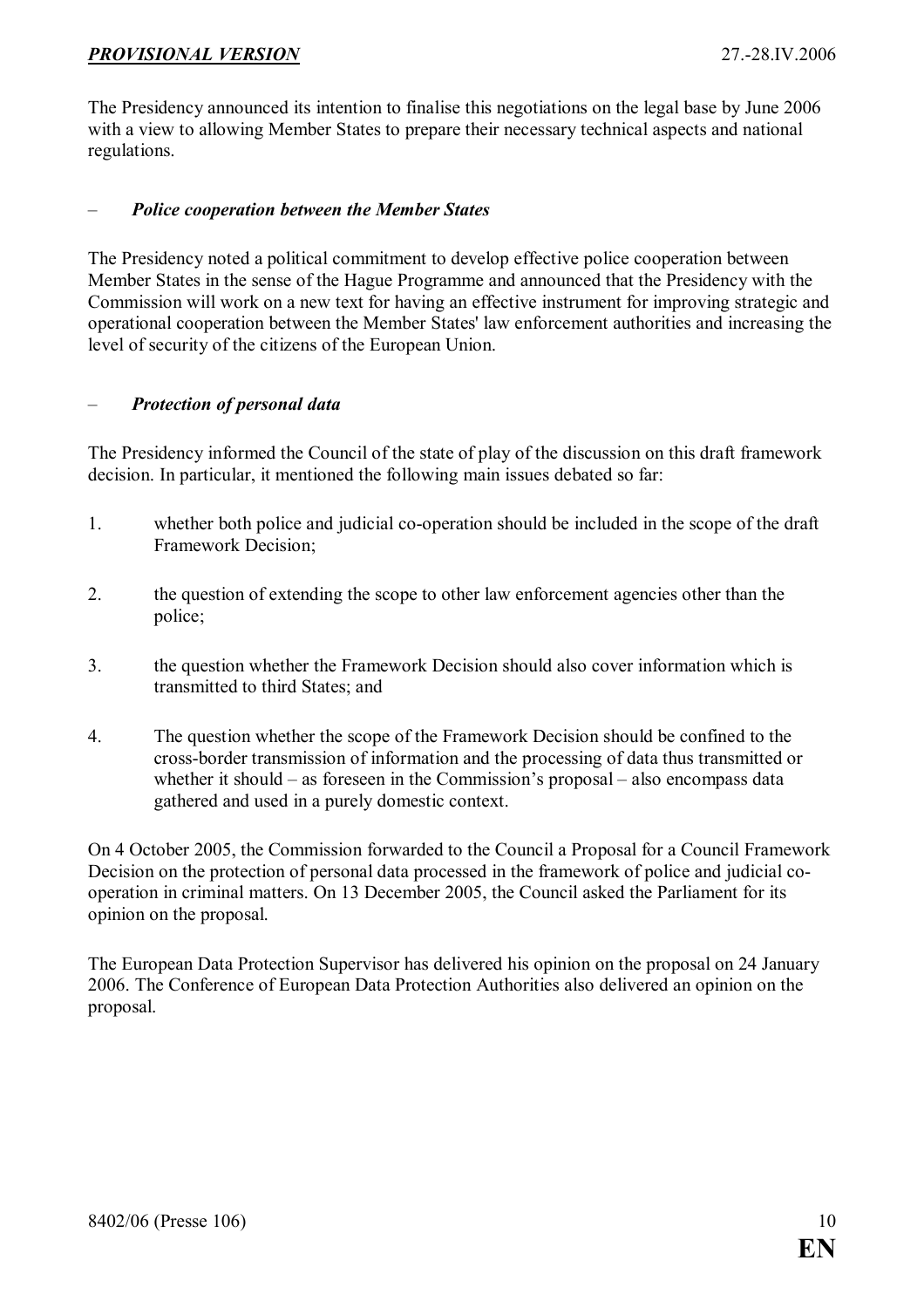#### <span id="page-10-0"></span>FEES TO BE CHARGED TO VISA

The Council reached a political agreement on a Decision providing for an increase of the fees to be charged for the processing of visa applications from 35 EUR to 60 EUR, as a consequence of the implementation of the Visa Information System and the collection of biometric data from visa applicants. The Decision will have to be formally adopted.

The Greek, Hungarian and Swedish delegations announced their intention of voting against.

This Decision shall apply as from 1 January 2007 at the latest.

The Decision allows the fee to be waived or reduced in individual cases in accordance with national law, when this measure serves to promote cultural interests as well as interests in the field of foreign policy, development policy, other areas of vital public interest or for humanitarian reasons.

The visa fee will also be waived entirely for visa applicants belonging to one of the following categories:

- children under 6 years;
- school pupils, students, post graduate students and accompanying teachers who undertake trips for the purpose of study or educational training; and
- researchers from third countries travelling within the Community for the purpose of carrying out scientific research as defined in the Recommendation (No. 2005/761/EC) of the European Parliament and of the Council of 28 September 2005.

A visa fee reduction or waiver for nationals of a third country may also be the result of a visa facilitation agreement concluded between the European Community and that third country consistent with the Community's overall approach to visa facilitation agreements.

Furthermore, until 1st January 2008, this Decision will not affect the visa fees for third countries in respect of which the Council has given the Commission, by 1st January 2007, a mandate to negotiate a visa facilitation agreement.

The following statements were also agreed: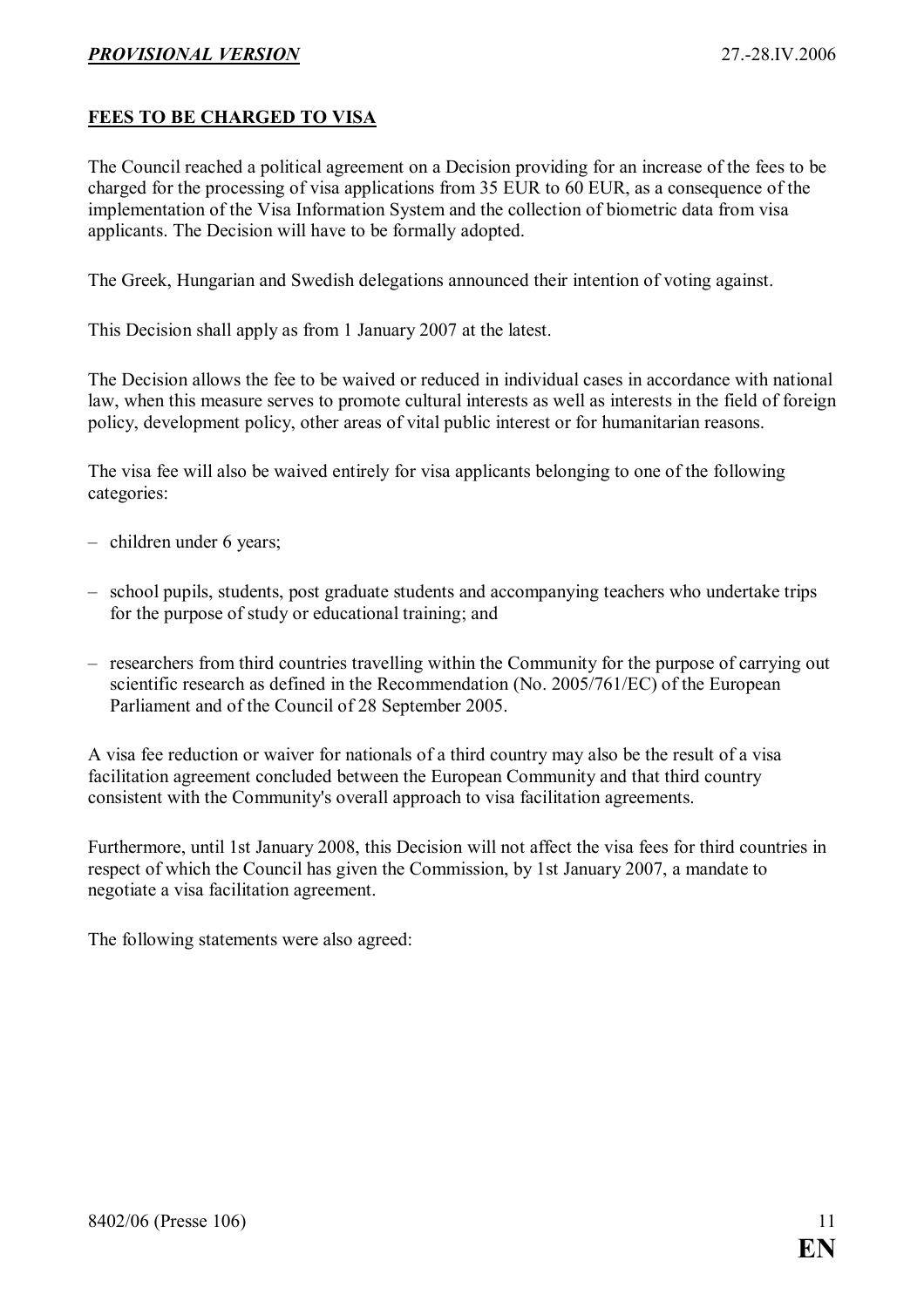#### Statement by the Council and the Commission:

"The Council and Commission note that visa facilitation, that is simplification of visa issuing procedures for nationals of third countries who are under visa obligation, can provide further opportunities for promoting contacts between the EU and neighbouring countries, including by way of waiving or reducing the fees for certain categories of nationals of third countries.

The Council and Commission also note that the common approach on visa facilitation provides the possibility to open, on a case by case assessment, visa facilitation negotiations with third countries, while bearing in mind the European Union's overall relationship with candidate countries, countries with a European Perspective and countries covered by the European Neighbourhood Policy as well as with strategic partners.

The Council and Commission confirm their support for the development of visa facilitation agreements with third countries in accordance with the process and considerations set down in the common approach on visa facilitation, emphasising the need to negotiate parallel agreements on readmission, with a view to the simultaneous entry into force of such agreements.

The Council and Commission recall that, in the context of the promoting people to people contacts with neighbouring countries consistent with overall EU policy objectives, Member States should make use of the possibilities offered by the Schengen acquis in particular where such people to people contacts can contribute to the strengthening of civil society and democratisation in those countries. The Council and Commission also request that the impact of the new measures for this purpose is kept under review."

#### Statement by the Council:

"On the basis of the process and considerations laid down in the common approach on visa facilitation based on a case by case assessment of the countries concerned, and having regard to Rule II.3 of this Decision, the Council invites the Commission to bring forward recommendations for mandates for initiating negotiations on visa facilitation and readmission agreements, starting with the countries with a European Perspective as referred to in the European Council Conclusions of June 2003 and June 2005."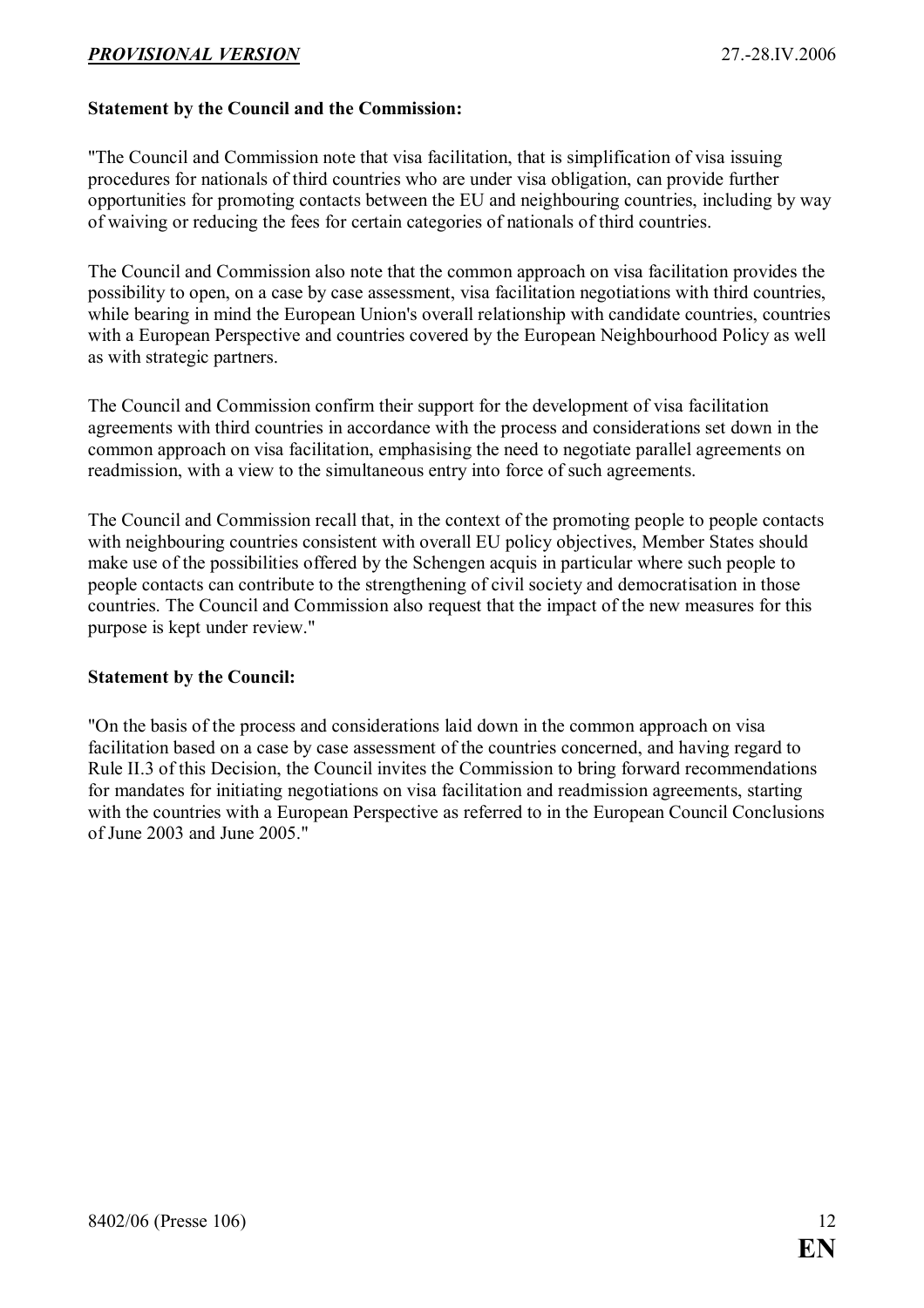#### <span id="page-12-0"></span>TRAFFICKING HUMAN BEINGS

#### – Presentation by Europol

Max-Peter Ratzel, Director of Europol, made a presentation on Europol's mandate, activities, sources and challenging regarding trafficking in human beings. He made the following recommendations to the Member States:

- Follow the EU Action Plan on Trafficking in Human Beings (THB),
- Member States investigation teams should be aware of how to make use of Europol and "existing" best practices",
- Member States should inform and request support from Europol, and
- Member States should exploit benefits of closer cooperation with international and nongovernmental organisations

#### – Implementation of the action plan – state of play

The Presidency and Commission Vice President Franco Frattini informed the Council about ongoing implementation of the THB Action Plan. A joint Presidency/Commission conference is envisaged for June 2006 in order to comply with the THB Action Plan.

Furthermore, the Commission informed about its intention to present recommendations on child trafficking.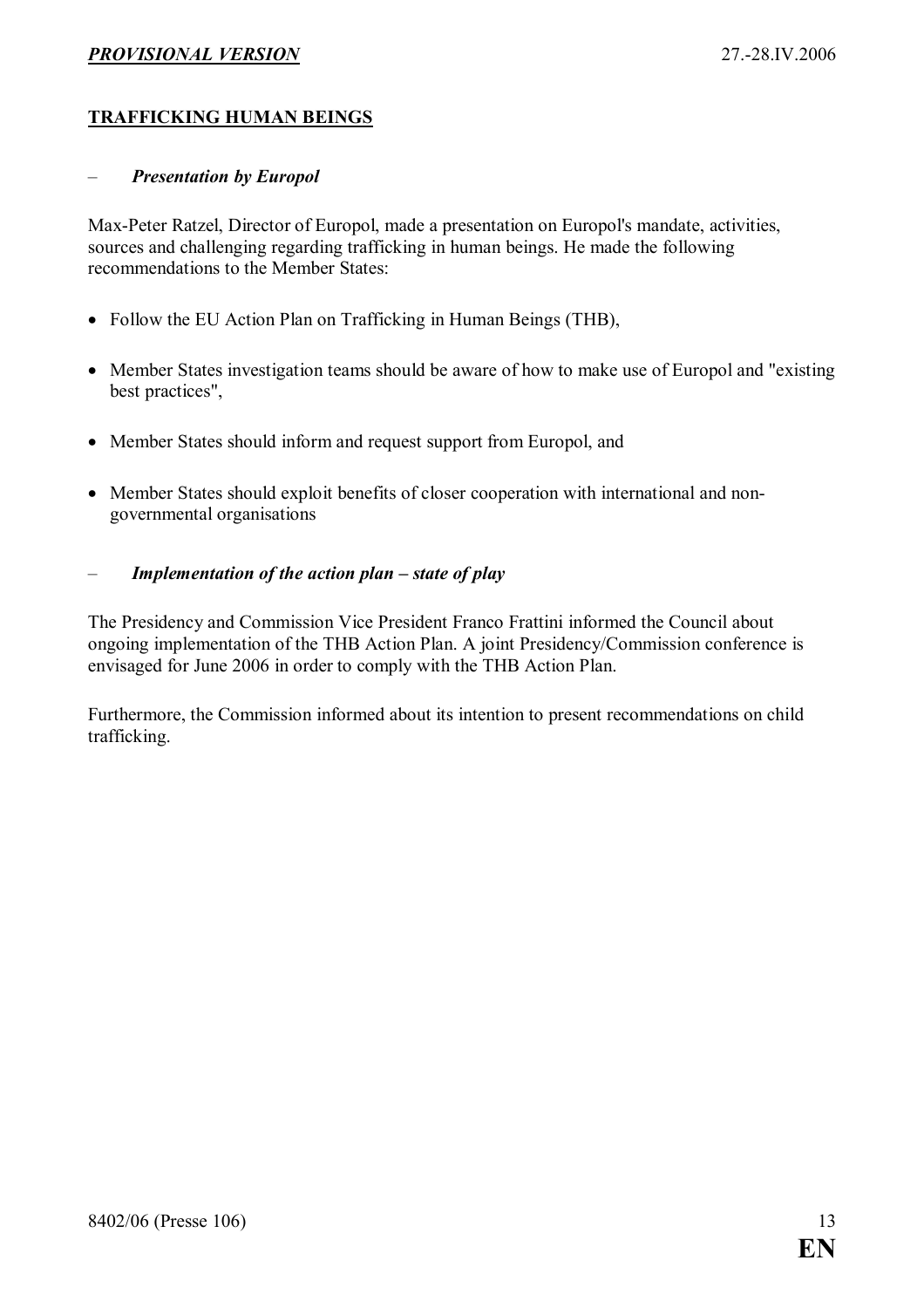#### Council conclusions

The Council adopted the following conclusions:

- "1. The fight against trafficking in human beings is one of the priorities at EU level and of the Austrian Council Presidency. Considering that trafficking in human beings, particularly women and children, for sexual or other forms of exploitation, is one of the most serious human rights violations, the Presidency is determined to contribute to the implementation of the EU plan on best practices, standards and procedures for combating and preventing trafficking in human beings (hereafter the EU Action Plan on Trafficking in Human Beings, adopted by the Council on 1-2 December  $2005$ <sup>1</sup>.
- 2. In the political debate on the EU anti-trafficking policy foreseen by point 1.2. of (the annex of) the Action Plan, the Council and the Commission discussed the state of play of implementation of the Action Plan.
- 3. Following the political debate, the Council concluded that these conclusions should constitute an update of the EU Action Plan on Trafficking, in particular specific measures against trafficking in human beings in connection with major international events, including sports events, as provided for in point 9, 10 and 11.
- 4. For the fight against trafficking in human beings to be most effective, analytical work, including the Organised Crime Threat Assessment (OCTA), and the support functions of Europol should be maximised. Furthermore Europol, Eurojust, Frontex and the Police Chiefs Task Force shall regularly address this matter in order to provide for the appropriate cooperation measures.
- 5. In that context, it is of utmost importance that all Member States
	- afford each other and the relevant agencies the widest possible cooperation in providing intelligence and information for the elaboration of an assessment;
	- commit themselves to systematically provide Europol with information, especially when they have contributed to an Analytical Work File on a specific matter.

<sup>1</sup> 12402/3/05 REV 3, CRIMORG 93 or OJ C 311, 9.12.2005, p.1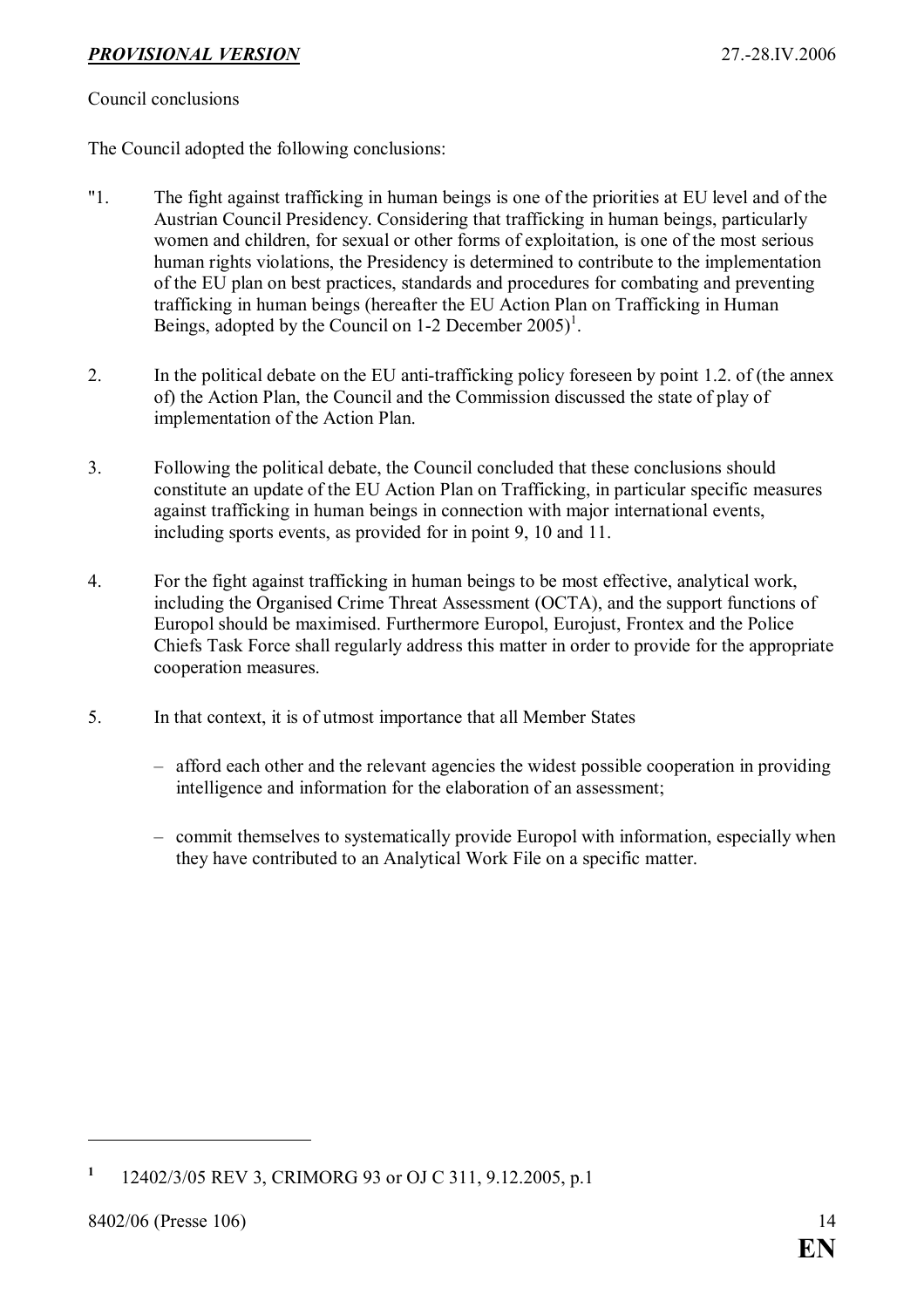- 6. In the light of the Commission's evaluation of the Framework Decision of 19 July 2002 on combating trafficking in human beings<sup>1</sup> as well as of the Framework Decision on the strengthening of the penal framework to prevent the facilitation of unauthorised entry, transit and residence, $2$  adopted on 28 November 2002 together with Directive 2002/90/EC of 28 November 2002 defining the facilitation of unauthorised entry, transit and residence<sup>3</sup> it has to be taken into account that
	- as a result of the Council Framework Decision on combating trafficking in human beings Member States generally now dispose of specific criminal law provisions incriminating trafficking in human beings for the purpose of sexual and labour exploitation;
	- it seems that, as far as information was provided, Member States dispose of criminal law provisions imposing penalties on the facilitation of illegal transit and residence;
	- for both Framework Decisions still not all Member States have transmitted the relevant information to the Commission and the information provided by some Member States does not allow for a quick and efficient evaluation;
	- as regards particularly vulnerable victims and among them in particular for children, i.e. any person below the age of 18 years, who are in general particularly vulnerable in the context of trafficking in human beings, the Commission did not receive enough information from the Member States and, consequently could not really assess the protection and assistance afforded to such victims.

Against this background the Commission

- will need to further look at relevant Member State legislation in order to analyse the need to improve legislation at EU level ensuring appropriate protection of and assistance for victims in accordance with the best interest of the child;
- will evaluate the practical application and efficiency of the legal framework to prevent the exploitation of especially women and children;
- calls on the Member States to transpose Council Framework Decisions and to inform the Commission in full respect of the deadlines set by the Council.

<sup>1</sup> OJ L 203, 1.8.2002, p. 1, to be transposed by the Member States by 1 August 2004

<sup>2</sup> OJ L 328, 5.12.2002, p. 1, to be transposed by the Member States by 5 December 2004

<sup>3</sup> OJ L 328, 5.12.2002, p. 17, to be transposed by the Member States by 5 December 2004.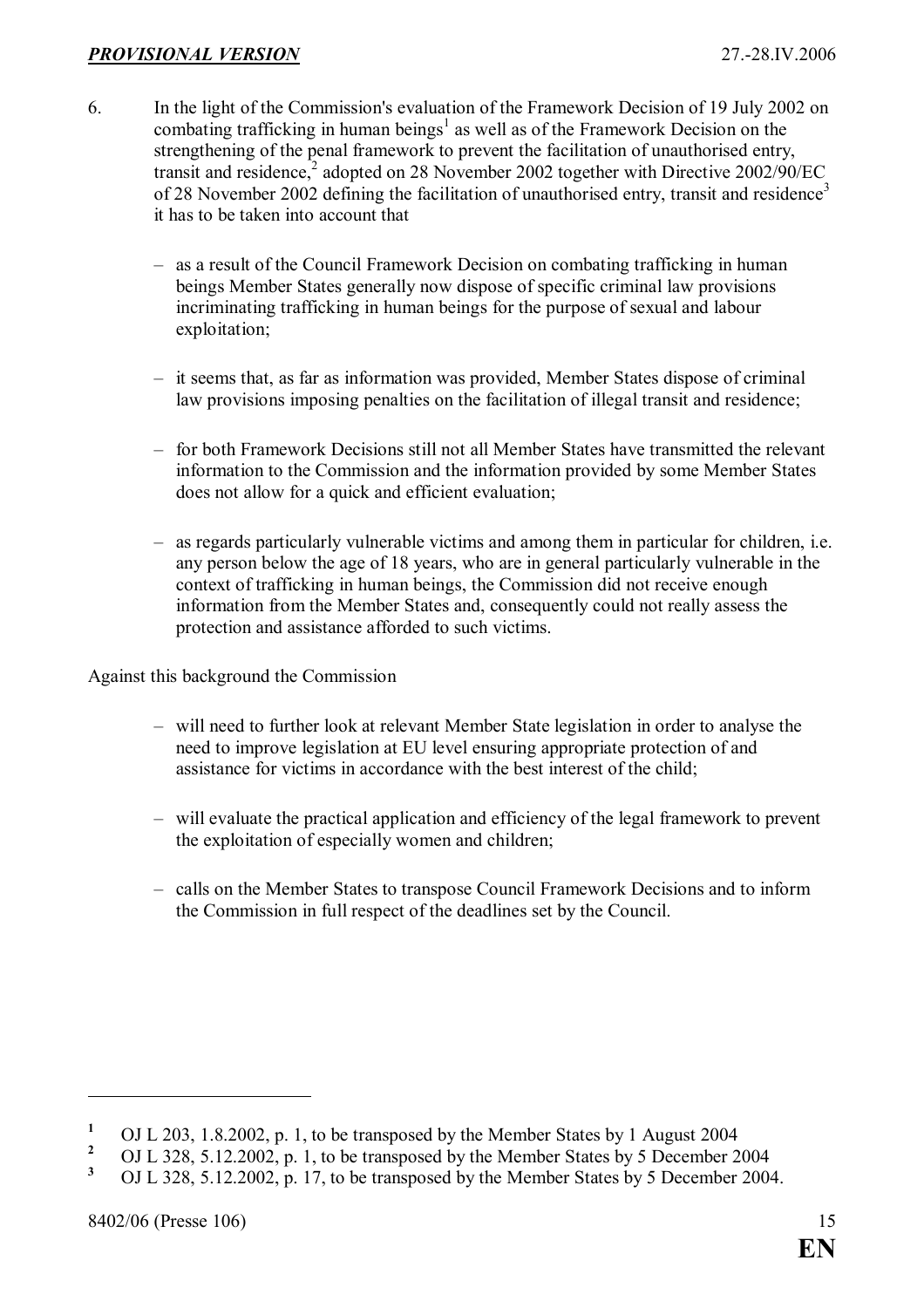The Council calls on the Member States to fully implement the above-mentioned instruments on combating trafficking in human beings and migrant smuggling. This includes a clear distinction between these two forms of crime while recognising the overlaps in practice. Moreover, Member States are urged to ensure an effective detection and prosecution of cases of trafficking in human beings in practice, taking into account the needs of victims in regard of protection and assistance.

- 7. With a view to enhancing training of specialised investigators and the exchange of best practice, the Presidency recently organised a conference in Vienna on the fight against trafficking in children and will ensure the necessary practical follow-up<sup>1</sup>.
- 8. With a view to contributing to the implementation of other measures set out in the EU Action Plan on Trafficking in Human Beings, the Council Presidency and the Commission are disposed to jointly convene an expert conference by June 2006 to assess the state of implementation of this Action Plan including specific measures to combat and prevent trafficking in human beings in connection with major international events. This expert conference could usefully discuss the following items:
	- To take stock of best practices in the identification of victims and to consider drawing up a broad list of criteria with respect to best practice in this area as provided by point 6.1. of (the annex of) the Action Plan;
	- To foster existing links and to build a more solid network of NGOs and International Organisations providing support and reintegration services as provided by point 6.2.a of (the annex of) the Action Plan.

These two issues are closely linked with the question of National Referral Mechanisms. Insofar, Council Presidency and the Commission shall provide that the EU will consider further developing the OSCE manual on the National Referral Mechanism (point 6.2.c of the (the annex of) Action Plan). Furthermore, these issues are relevant for the development of an EU wide directory of services to map available support schemes (point 6.2.b of (the annex of) the Action Plan) as well as for the development by the Commission of proposals for coordination and cooperation mechanisms needed at EU level (point 1.3.b of (the annex of) the Action Plan). Therefore, the Conference should also look at these connected issues.

<sup>1</sup> 7945/06 CRIMORG 59 ENFOPOL 54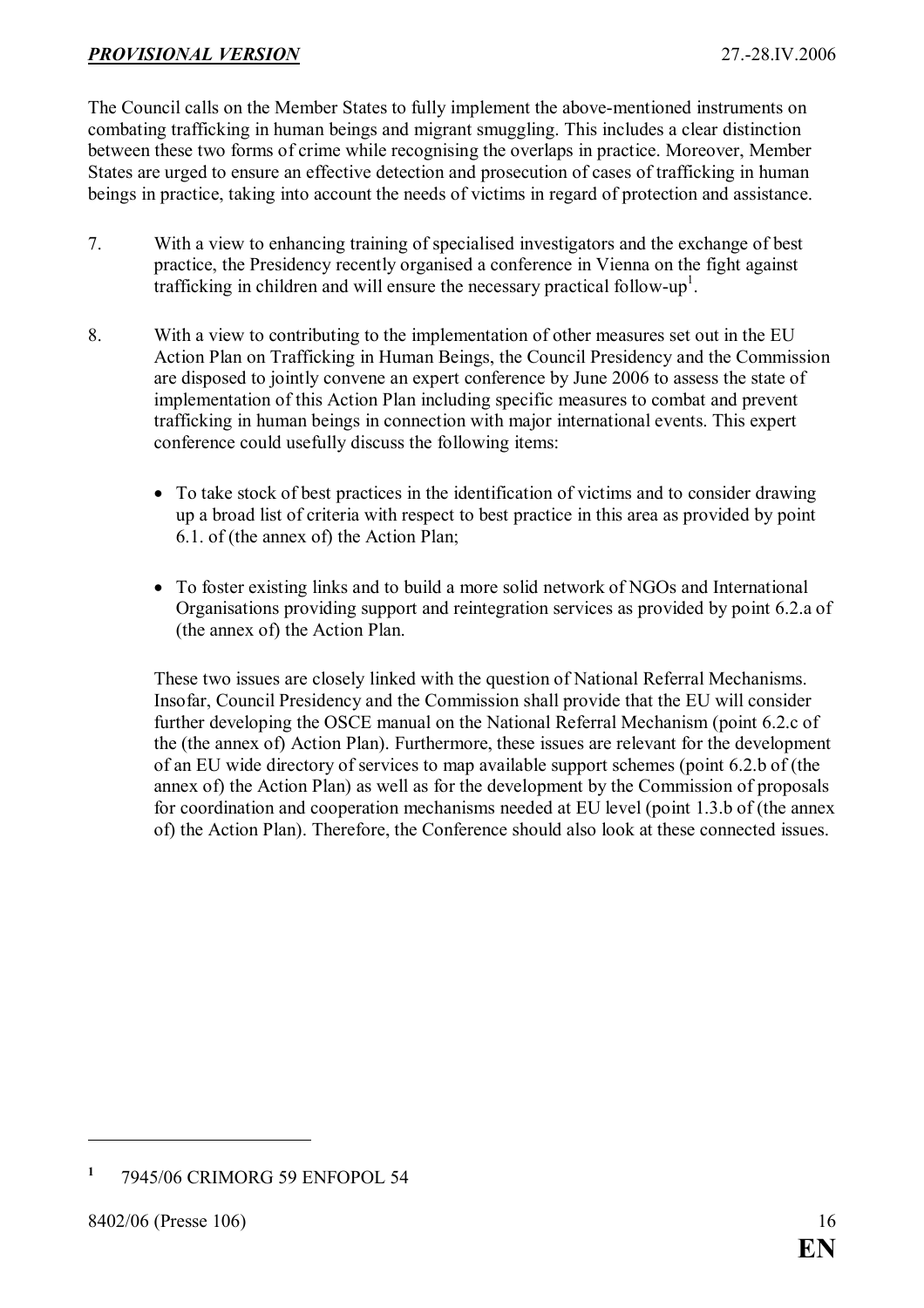9. Taking into account the European Parliament's resolution of 15 March 2006 on sexual exploitation in the context of world sports events<sup>1</sup>, the Presidency emphasises the fact that major international events, including sports events, have shown to pose the risk to contribute to a temporary increase in trafficking in human beings. Taking into account these circumstances, the Member States of the European Union shall exchange best practices on the basis of their previous experience and take action in order to enhance their cooperation to prevent and combat the increase of trafficking in human beings, notably for the purpose of sexual exploitation.

Against this background, the Council and the Commission also discussed the issue of preventing and combating trafficking in human beings in connection with major international events, including sports events.

- 10. The Council welcomes the actions taken by Germany in connection with the Football World Cup 2006 and Germany's readiness to report on its experience after the World Cup, so that this can be used as a basis for drawing up best practices in this matter in view of future events.
- 11. Member States holding a major international event, including sports events should, prior to the event, consider taking measures that may include:
	- risk assessment and cooperation with other Member States and relevant EU bodies ;
	- measures to detect trafficking in human beings and early identification of victims of trafficking, including by deployment of officers specialised to combat trafficking;
	- launching or supporting targeted campaigns, including by civil society, encompassing adequate information directed to relevant target groups in order to reduce the risk of becoming victim of trafficking in human beings;
	- developing and implementing measures that discourage the demand for such victims;
	- measures with a view to provide an adequate level of assistance to and protection of victims of trafficking in human beings, including for instance the establishment of adequate shelters and 24/7 multi-lingual hotlines;

<sup>1</sup> P6\_TA-PROV(2006)0086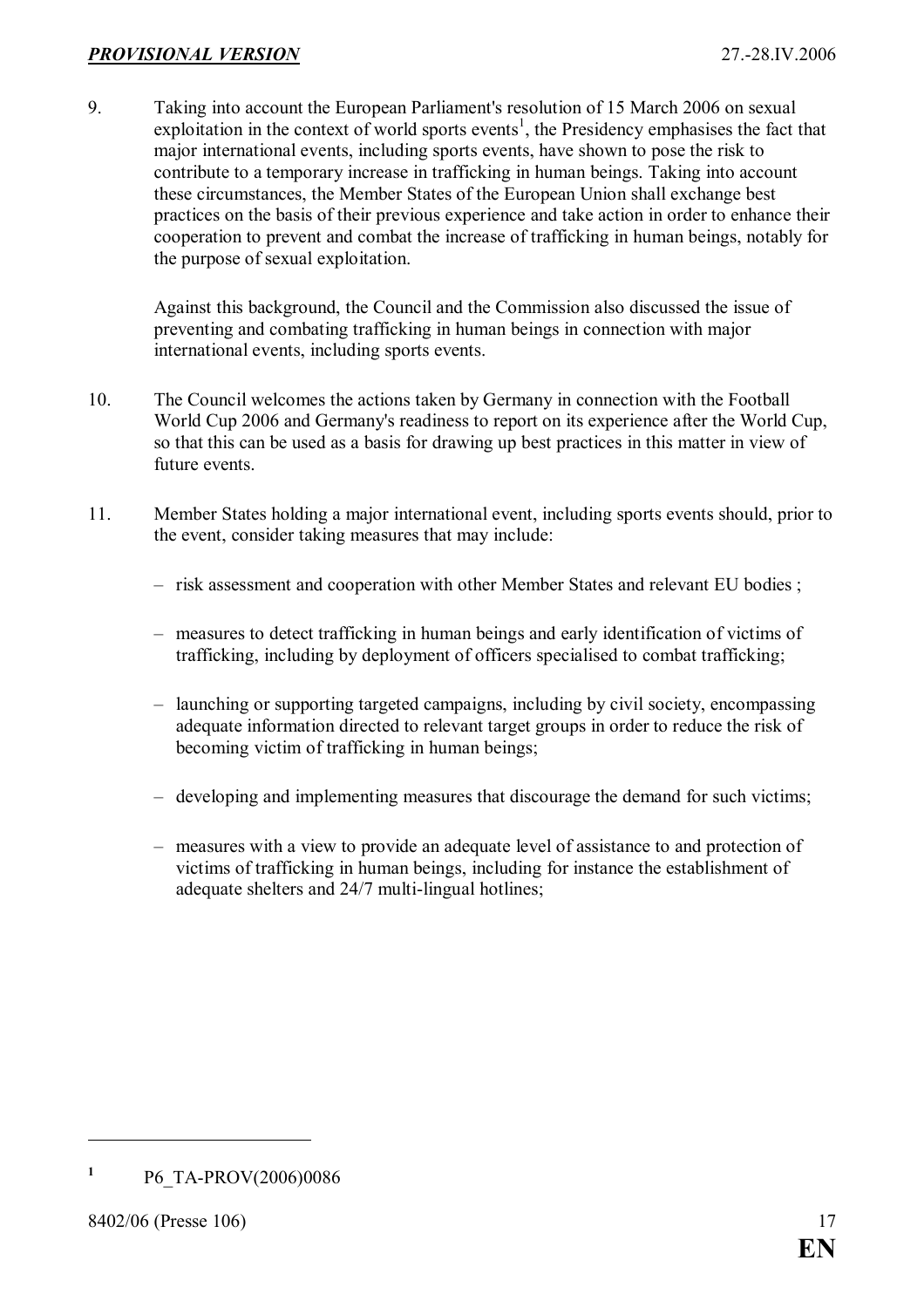- best possible cooperation with civil society and with the organisers of the event, such as sports associations;
- the deployment of law enforcement officers to the Member States holding an event with a view to establishing operative co-operation to detect and dismantle a temporary increase in trafficking during the event."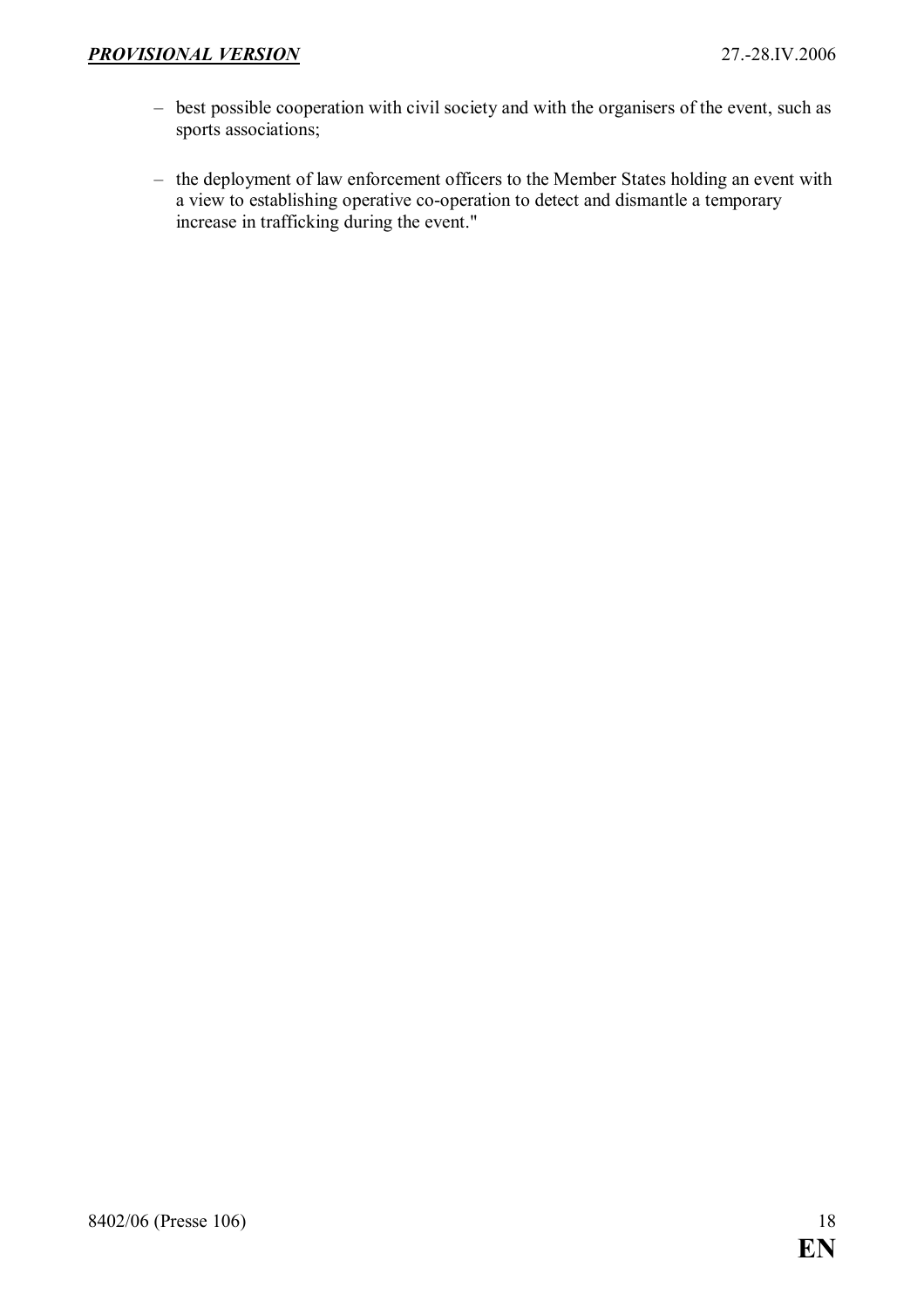#### <span id="page-18-0"></span>EXTERNAL RELATIONS

#### **Implementation of Justice and Home Affairs External Relations Strategy**

The Presidency briefed the Council on the state of play in implementing the "strategy for the external dimension of JHA: global freedom, security and justice".

This strategy calls for the elaboration of a partnership with third countries in the field of justice and home affairs, which includes strengthening the rule of law, and promoting the respect for human rights and international obligations.

In implementing the strategy, the Presidency has focused on the following elements:

- bringing countries bordering the EU and Western Balkan countries up to EU security standards by means of a comprehensive approach which networks internal security and the European Neighbourhood Policy.
- developing of a "Partnership for Security" with these countries, and
- work on the action oriented papers as indicated by the Strategy.

The Presidency also informed the Council on the Ministerial Conference devoted to the role of external relations in implementing internal security, scheduled for 4 and 5 May 2006 in Vienna. The Conference will focus on three panels: Asylum and Migration, combating terrorism and organised crime and corruption.

#### – Follow-up to Hampton Court: Implementation of priority actions in the area of migration

Commission Vice President Franco Frattini briefed the Council on the current state of play of the implementation of the December 2005 European Council Conclusions relating to the "Global approach to migration: priority actions focusing on Africa and the Mediterranean".

Since the adoption of the "priority actions", a number of activities coordinated by the Commission have started.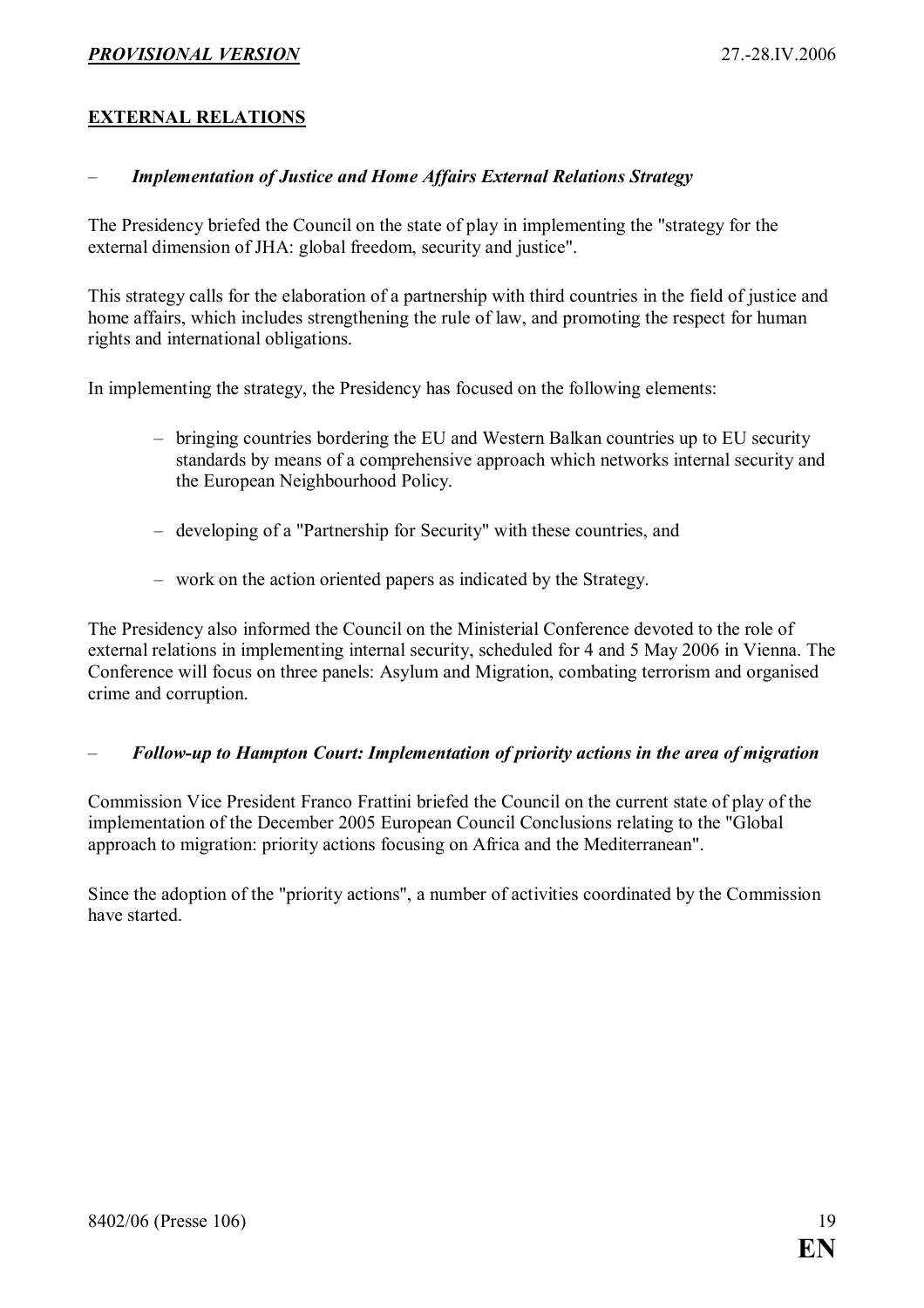#### <span id="page-19-0"></span>– Outcome of the EU-Russia Permanent Partnership Council (PPC) meeting

The Presidency informed the Council about the results of the EU-Russia PPC meeting held in Moscow on 21 and 22 March 2006.

The Declaration adopted by the EU troika and the Russian Federation can be found on Presidency website [http://www.eu2006.at/includes/Download\\_Dokumente/Background\\_Information/EU](http://www.eu2006.at/includes/Download_Dokumente/Background_Information/EU-Russia_PPC_declaration_English.pdf)-[Russia\\_PPC\\_declaration\\_English.pdf](http://www.eu2006.at/includes/Download_Dokumente/Background_Information/EU-Russia_PPC_declaration_English.pdf)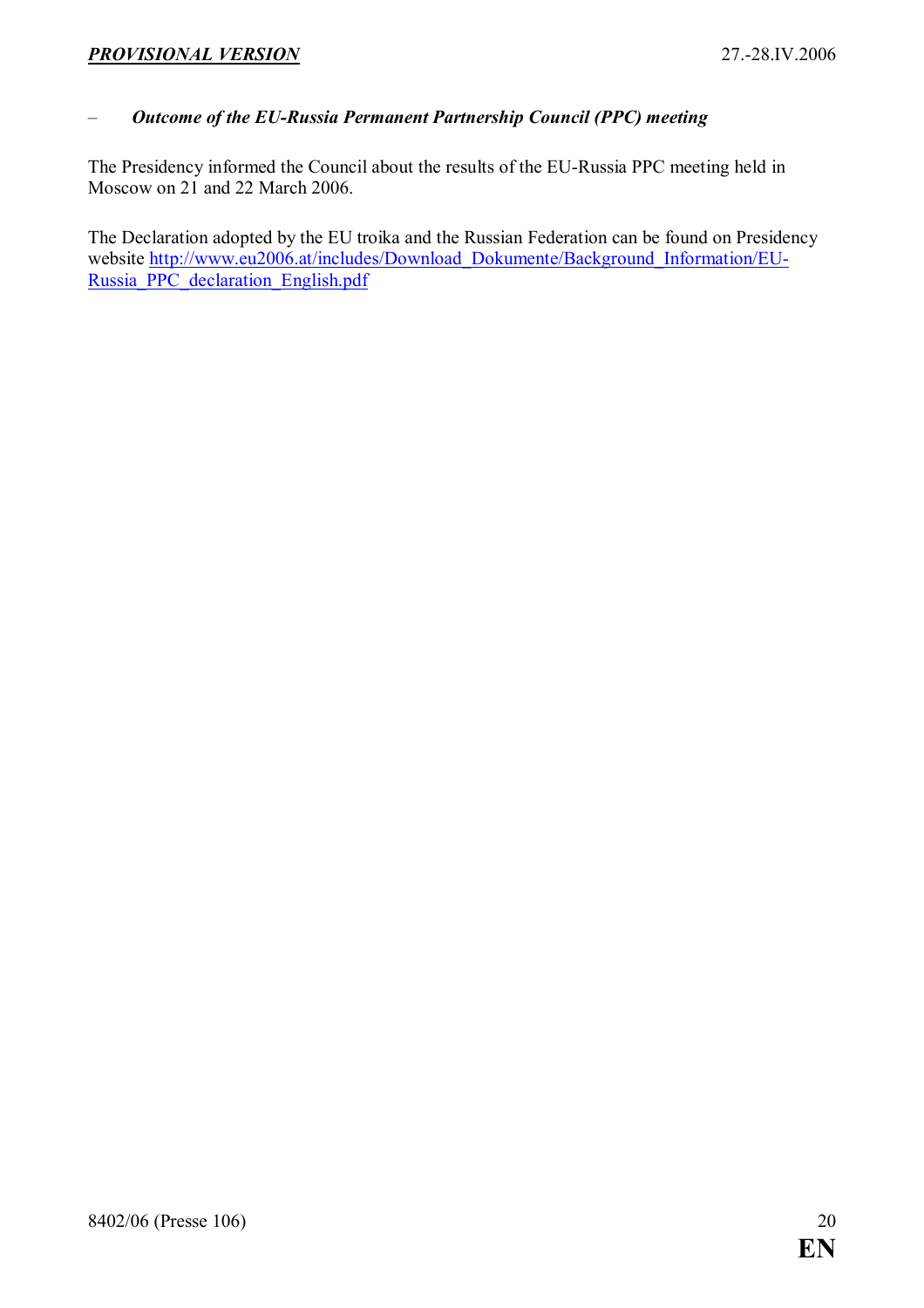#### <span id="page-20-0"></span>LIST OF SAFE COUNTRIES OF ORIGIN

Commission Vice-President Frattini informed the Council about a forthcoming Commission proposal containing a list of safe countries of origin in the sense of the Directive on minimum standards for granting and withdrawing refugee status<sup>1</sup>.

Article 29(1) of the said Directive establishes that the Council shall, acting by a qualified majority on a proposal from the Commission and after consultation of the European Parliament, adopt a minimum common list of third countries which shall be regarded by Member States as safe countries of origin.

Under Article 30 of the Directive, Member States may retain or introduce legislation that allows for the national designation of third countries, other than those appearing on the minimum common list, as safe countries of origin for the purposes of examining applications for asylum.

<sup>1</sup> OJ L 326, 13.12.2005, p. 13.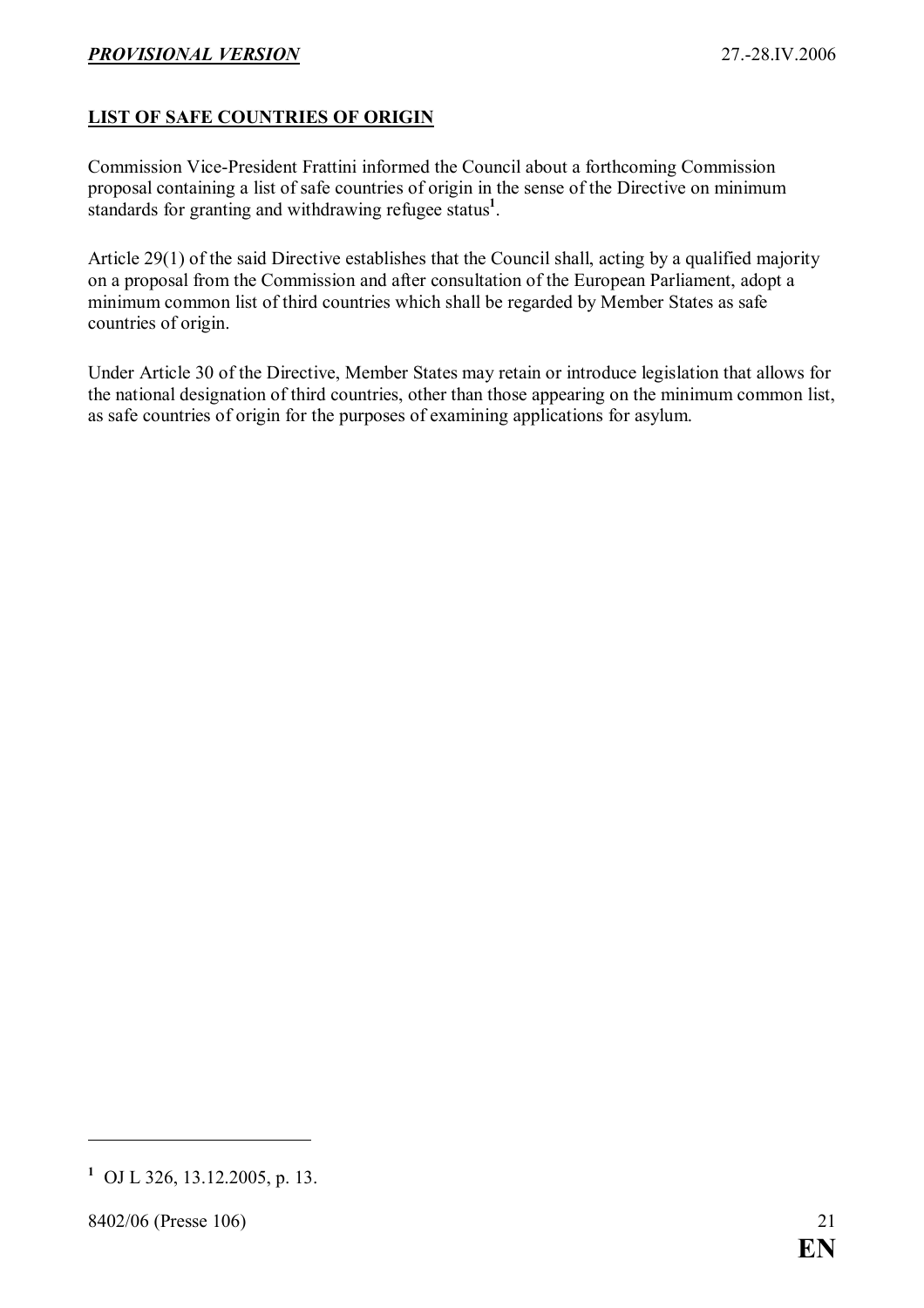#### <span id="page-21-0"></span>UN-HIGH LEVEL DIALOGUE ON INTERNATIONAL MIGRATION AND DEVELOPMENT

Mr Sutherland, Special Representative of the United Nations Secretary General for Migration, informed the Council on the preparation by the UN of the High Level Dialogue on International Migration and Development to be held in New York on 14-15 September 2006.

His specific goals between now and September, and for the dialogue itself, are:

- "to create a positive atmosphere for the dialogue and to consolidate the growing interest in migration and development by focusing on how we can help each other.
- to ensure ministerial-level participation, and encourage certain countries to share best practices and highlight strengths of their policies.
- to work towards the establishment of a basic consensus that migration policies can offer potential win-win outcomes for source countries, receiving countries and migrants and also to begin to define areas of cooperation (economic migration, managing migration flows, efficient remittances, employing diasporas as a development resource, improving policy coherence, building partnerships, etc.).
- to discuss how international cooperation can be beneficial in these areas of common interest in migration policy, and complementary to activities on the bilateral and regional levels."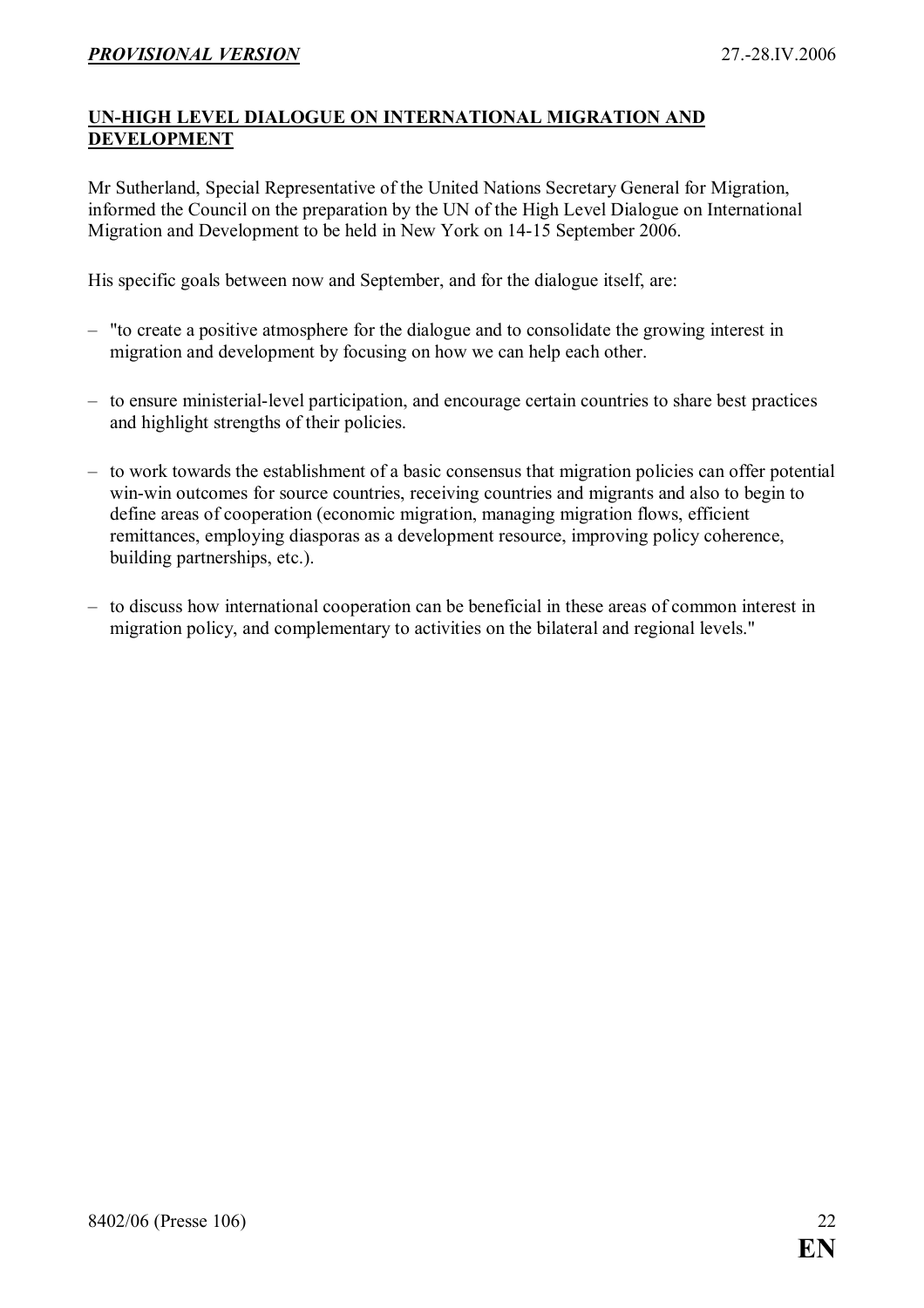#### <span id="page-22-0"></span>LAW APPLICABLE TO NON-CONTRACTUAL OBLIGATIONS (Rome II)

The Council, with Estonia and Latvia entering reservations, reached a political agreement on a Regulation applicable to non-contractual obligations ("Rome II"). The objective of this Regulation is to standardize the rules regarding non-contractual obligations and thus extends the harmonisation of private international law in civil and commercial matters.

It will allow parties to determine the rule applicable to a legal relationship in advance.

The Regulation relates to the harmonisation of private international law in relation to civil and commercial matters at Community level. On those matters, "Brussels I" Regulation contains a set of rules regarding the court responsible for dealing with a litigation conflict, while the "Rome I" Convention relates to the law applicable to contractual obligations. As the latter covers only contractual obligations, Rome II is the natural extension of the unification of the rules of private international law.

#### The general rule

Unless otherwise provided for in this Regulation, the law applicable to a tort or delict shall be the law of the country in which the damage occurs irrespective of the country in which the event giving rise to the damage occurred and irrespective of the country or countries in which the indirect consequences of that event occur.<sup>1</sup>

However, where the person claimed to be liable and the person sustaining damage both have their habitual residence in the same country at the time when the damage occurs, the tort or delict shall be governed by the law of that country.

Where it is clear from all the circumstances of the case that the tort or delict is manifestly more closely connected with another country, the law of that other country shall apply. A manifestly closer connection with another country might be based in particular on a pre-existing relationship between the parties, such as a contract, that is closely connected with the tort or delict in question.

<sup>1</sup> A recital shall indicate that, in cases of personal injury and damage to property, the country in which the damage occurs should be the country where the injury was sustained or the property was damaged.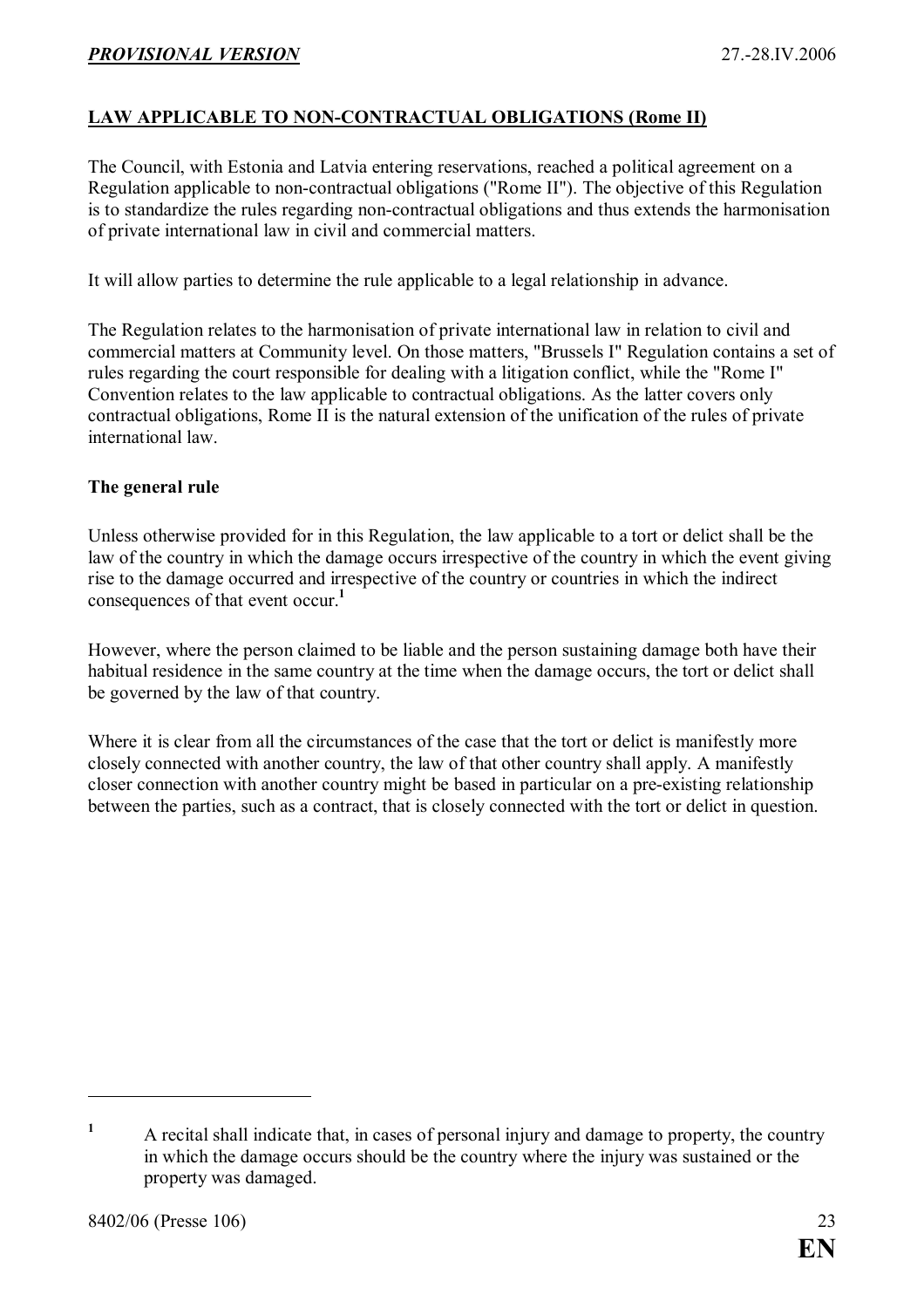Nevertheless, the Regulation still gives the parties the option to select the law to be applied to their obligation. The choice must be demonstrated with reasonable certainty by circumstances of the case and may not affect the rights of third parties.

#### Exceptions

Specific rules are laid down for some non-contractual obligations, such as damage caused by a defective product, damage to the environment, and industrial action.

As regards damages caused by defective products, the general rule is that the law applicable is the law of the country where the person who sustained the damage is habitually resident.

In the event of violation of the environment, the law applicable shall be the law of the country where the damage arises unless the victim chooses to select the law of the place where the event giving rise to the damage occurred.

Regarding industrial action, the law applicable to a non-contractual obligation in respect of the liability of a person in the capacity of a worker or an employer or the organisations representing their professional interests for damages caused by an industrial action, pending or carried out, shall be the law of the country where the action is to be or has been taken.

#### Review clause

No later than four years after the Regulation enters into force, the Commission shall report on the issue of the law applicable to non-contractual obligations arising out of traffic incidents and out of violations of privacy and rights relating to personality, including defamation. This report shall be accompanied by proposals to adapt the Regulation, if necessary.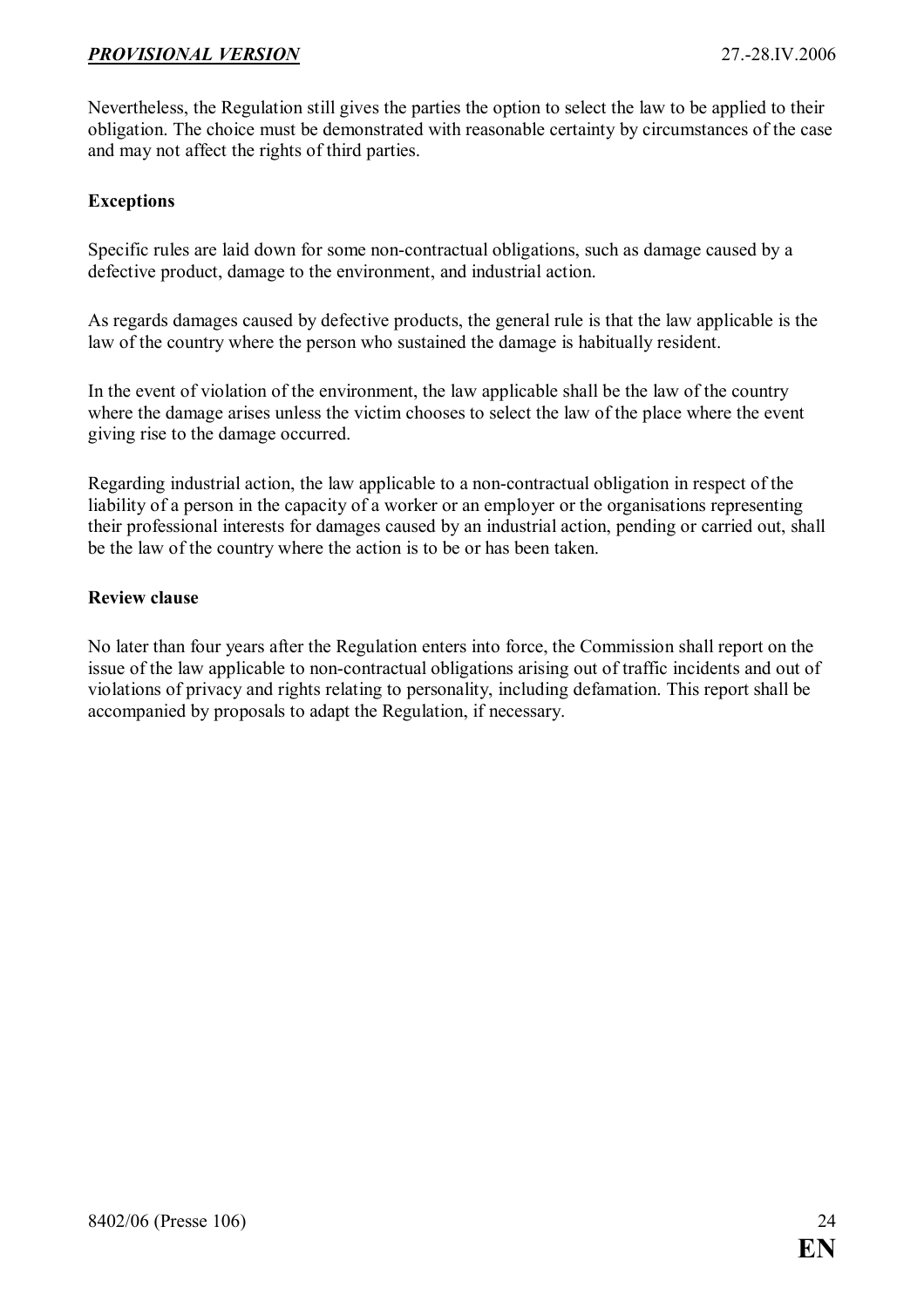#### <span id="page-24-0"></span>JUDICIAL COOPERATION IN CIVIL MATTERS EXAMINED IN OTHER COMMUNITY DRAFT INSTRUMENTS

The Presidency presented to the Council an update of draft instruments containing provisions related to certain matters covered by judicial co-operation in civil matters, in particular the draft Directive on Services, the draft Consumer Credit Directive and the Green Paper on Damages Actions for Breach of the EC Antitrust Rules.

In January 2006 the informal meeting of JHA Ministers recalled the importance of making regular updates about questions of judicial cooperation in civil matters examined in other instruments to the Council with a view to ensuring coherence in European Community action in civil law matters.

In this regard, the current update is a first of its kind and the aim is to provide the Council with an update of questions that have been examined by the Committee on Civil Law Matters.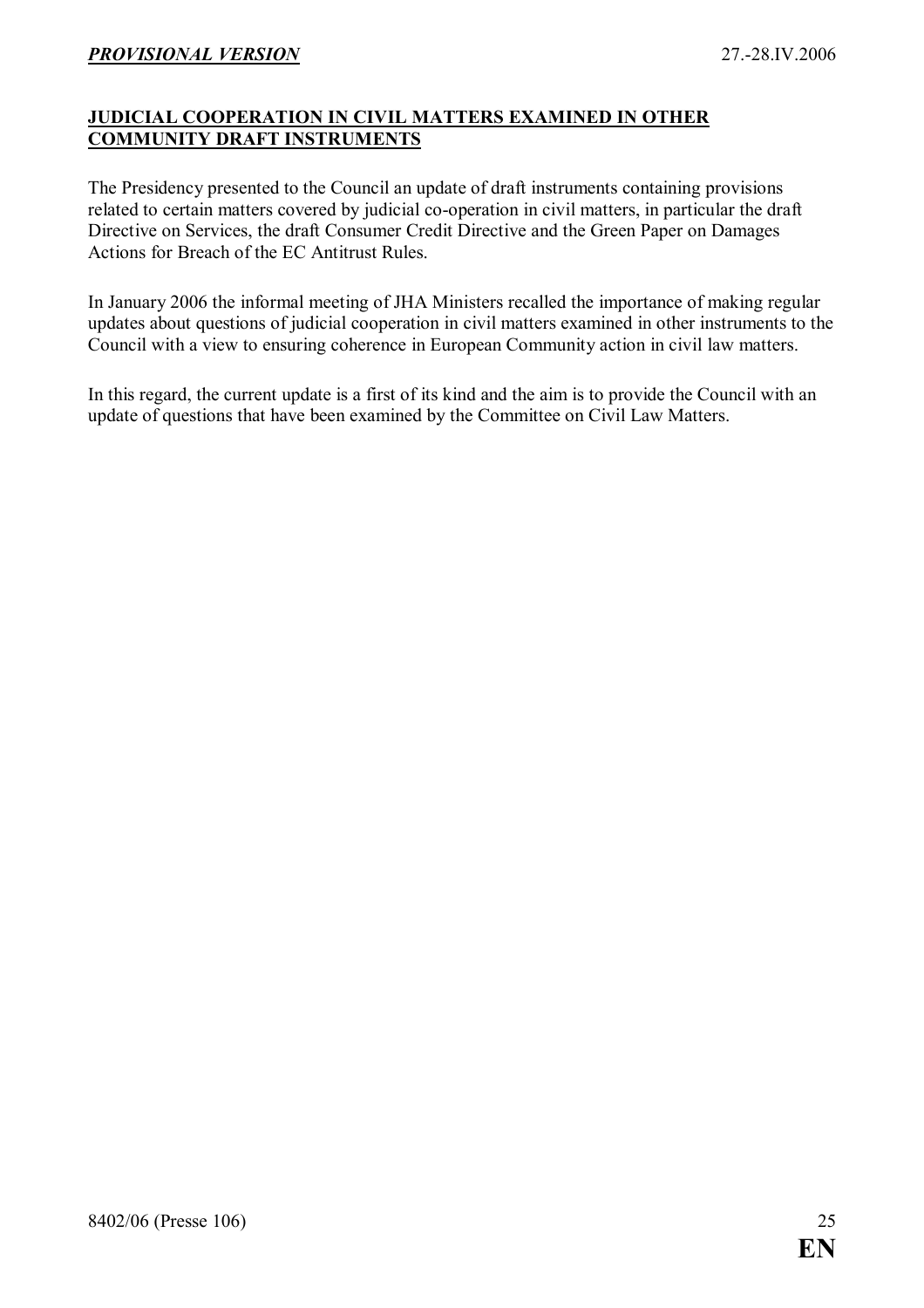#### <span id="page-25-0"></span>OPENING OF "N-LEX" AND PRESENTATION OF "EUR-LEX"

The Presidency declared formally opened "N-Lex" and took note of the satisfactory way in which "EUR-Lex" is operating.

#### N-Lex

N-Lex makes it possible for every citizen to consult via a single search mask the national legislation of Member States online. Access is thus not limited to national law linked to Community law but may include all areas of law. Access to N-Lex is free of charge. This system will remain for some time an experimental system for dissemination of national law; it currently covers the access to legislative databases of 22 Member States.

With a view to overcoming linguistic barriers, the thesaurus used for the indexation of European legislative acts ("Eurovoc") has been integrated in the system as a dictionary in order to allow the user to search for terms in a foreign language. The system translates the words automatically and searches in the legislation of a Member State for all acts containing the search term.

The necessary technical means have been put in place in order to integrate in the future an automated translation programs in the system to provide the user within a few minutes with a basic outline of the content of an act retrieved via N-Lex from the legislative database of a Member State.

#### EUR-Lex

EUR-Lex is the European database which gives access to EU law. It is the result of merging the EUR-Lex site with the CELEX database on European law. It combines and exploits the main advantages of the two systems in order to offer direct, easy and free of charge access to the biggest documentary holdings on EU law.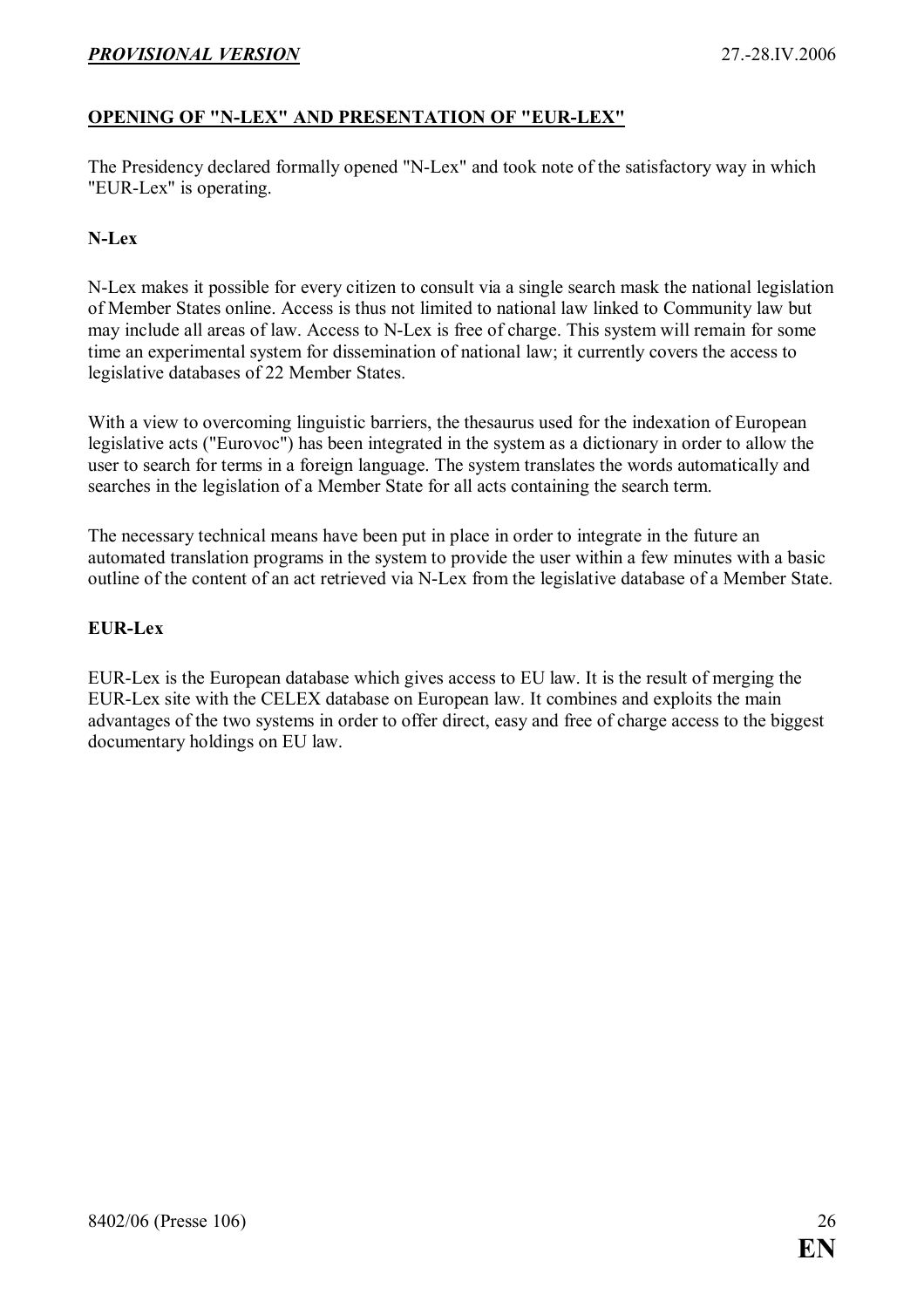The system offers direct access to the latest issues of L (Legislation) and C (Information and Notices) series of the Official Journal, as well as the possibility of consulting on-line all the issues of the Official Journal since 1998. It gives access to a monthly overview of the legislation in force. It contains the Treaties, the international agreements, all legislative acts since 1952 whether in force or not, the case law since 1954, as well as preparatory acts – in particular legislative proposals - and parliamentary questions.

The new system presents many advantages. It is updated continuously, the daily editions of the OJ are available immediately and it processes all the official languages of the European Union. Legislation translated into the languages of the new Member States has been made available through the Special Edition of the OJ and is also searchable.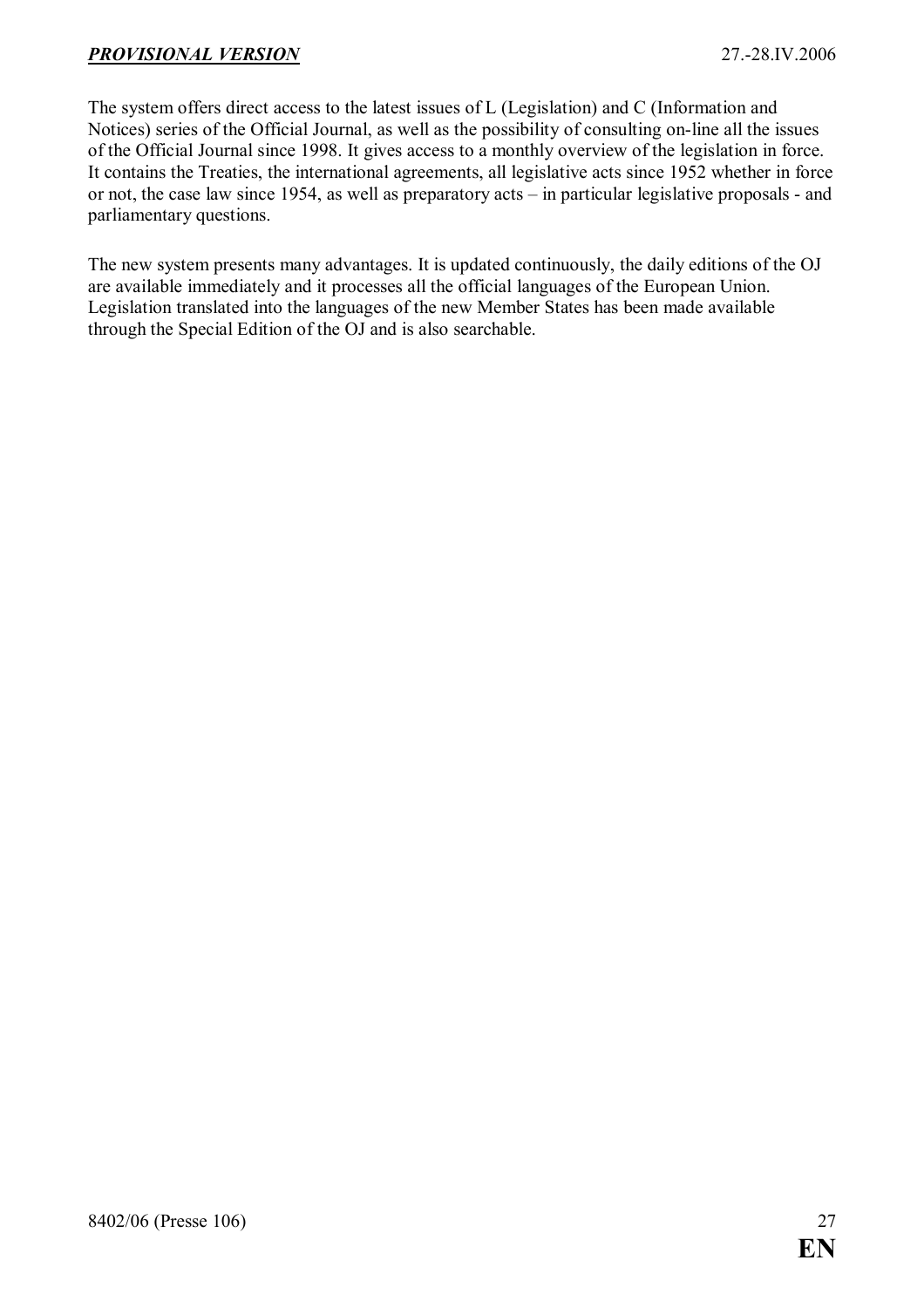#### <span id="page-27-0"></span>EUROPEAN EVIDENCE WARRANT (EEW)

The Council examined two important outstanding issues of this proposal: the definition of offences and the inclusion of telecommunication and electronic data in the scope of the Framework Decision.

As regards the definition of offences, the proposal provides that for 32 categories of offences double criminality may not be invoked by the executing State as a ground for refusing an EEW if the offence concerned is punishable in the issuing State with a maximum of at least three years of imprisonment. This approach is in line with earlier instruments such as the European arrest warrant, freezing orders, financial penalties or the draft text on confiscation orders.

However, one delegation called for the introduction of legally binding criteria defining 6 of these 32 offences. The other delegations and the Commission could not agree to that, but could only accept the inclusion of criteria of an advisory nature. The matter was sent back to the Council relevant working parties with a view to exploring different possibilities for finding a compromise.

Regarding telecommunication and electronic data, the competent bodies of the Council should examine if it could be included in the scope of the Framework Decision.

The aim of this proposal for creating a EEW is to establish a mechanism to facilitate the obtaining of evidence in cross-border cases based on mutual recognition principles. The underlying idea is that the European Evidence Warrant is an order that would be issued by a judicial authority in one Member State and directly recognised and enforced by a judicial authority in another Member State. As compared to the existing mutual assistance procedures that it would replace, the European Evidence Warrant would bring benefits including faster procedures and clear safeguards for the issuing of a warrant and for its execution.

This proposal adopts the same approach to mutual recognition as the European Arrest Warrant. The European Evidence Warrant would thus be a single document translated by the issuing authority into an official language of the executing State. No further translation would be necessary. This means that the European Evidence Warrant could be executed immediately in the same way as a domestic procedural measure. It would lay down the objective to be achieved, while leaving it to the executing State to decide on the most appropriate way of obtaining the evidence in accordance with its domestic law.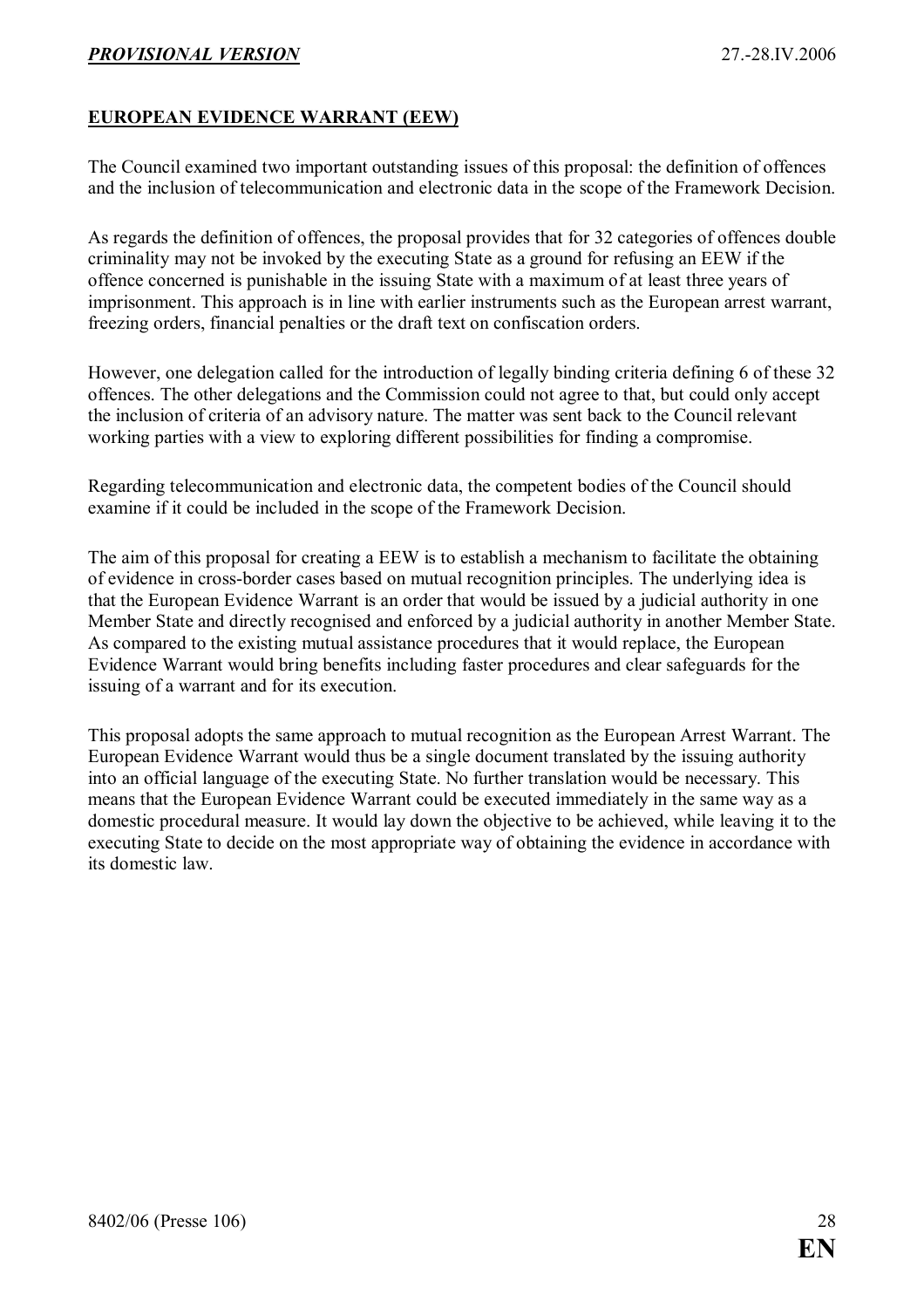#### <span id="page-28-0"></span>FIGHT AGAINST ORGANISED CRIME

Pending the lifting of some parliamentary and scrutiny reservations, the Council reached a consensus on a Framework Decision on the fight against organised crime.

For the purposes of this Framework Decision, "criminal organisation" means a structured association, established over a period of time, of more than two persons, acting in concert with a view to committing offences which are punishable by deprivation of liberty or a detention order of a maximum of at least four years or a more serious penalty in order to obtain, directly or indirectly, a financial or other material benefit.

Concerning the offences relating to participation in a criminal organisation, each Member State shall take the necessary measures to ensure that either the types of conduct related to a criminal organisation described in (a) or the type of conduct described in (b) are regarded as offences:

(a) conduct by any person who, with intent and with knowledge of either the aim and general activity of the organisation or its intention to commit the offences in question, actively takes part in the organisation's criminal activities, including the provision of information or material means, the recruitment of new members and all forms of financing of its activities, knowing that such participation will contribute to the achievement of the organisation's criminal activities ;

(b) conduct by any person consisting in an agreement with one or more persons that an activity should be pursued, which if carried out, would amount to the commission of offences falling within the Framework Decision, even if that person does not take part in the actual execution of the activity.

Regarding penalties, each Member State shall take the necessary measures to ensure that:

- the offence referred to in (a) is punishable by a maximum term of imprisonment of at least between two and five years; or
- that the offence referred to in (b) is punishable by the same maximum term of imprisonment as the offence at which the agreement is aimed, or by a maximum term of imprisonment of at least between two and five years.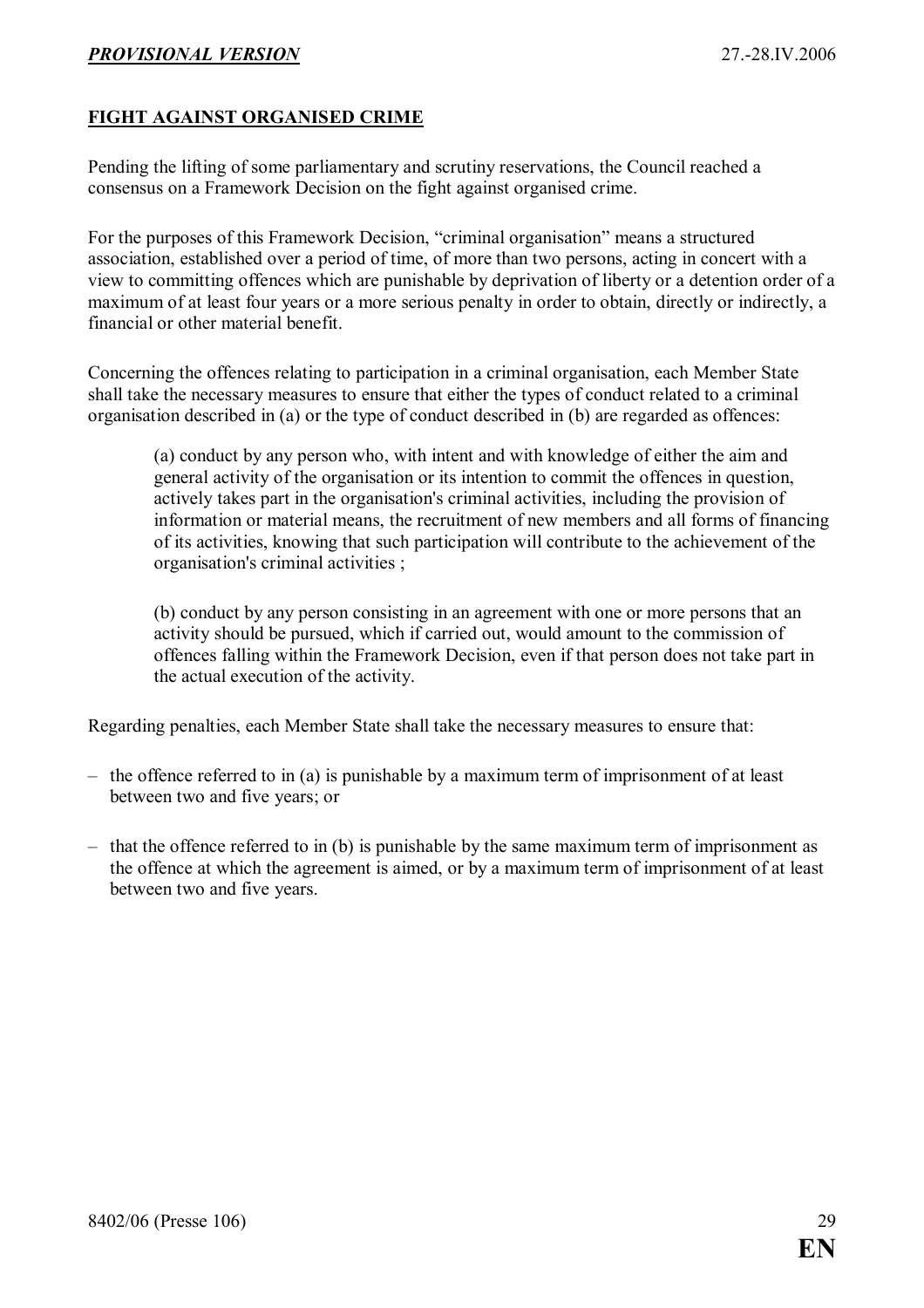Point 3.3.2 of The Hague Programme stated that the approximation of substantive criminal law serves the same purposes and concerns areas of particular serious crime with cross border dimensions and that priority should be given to areas of crime that are specifically mentioned in the treaties. The definition of offences relating to participation in a criminal organisation should therefore be approximated in all the Member States. Thus, this Framework Decision encompasses crimes which are typically committed in a criminal organisation. Moreover, penalties corresponding to the seriousness of these offences should be envisaged against natural and legal persons who committed them or are responsible for their commission.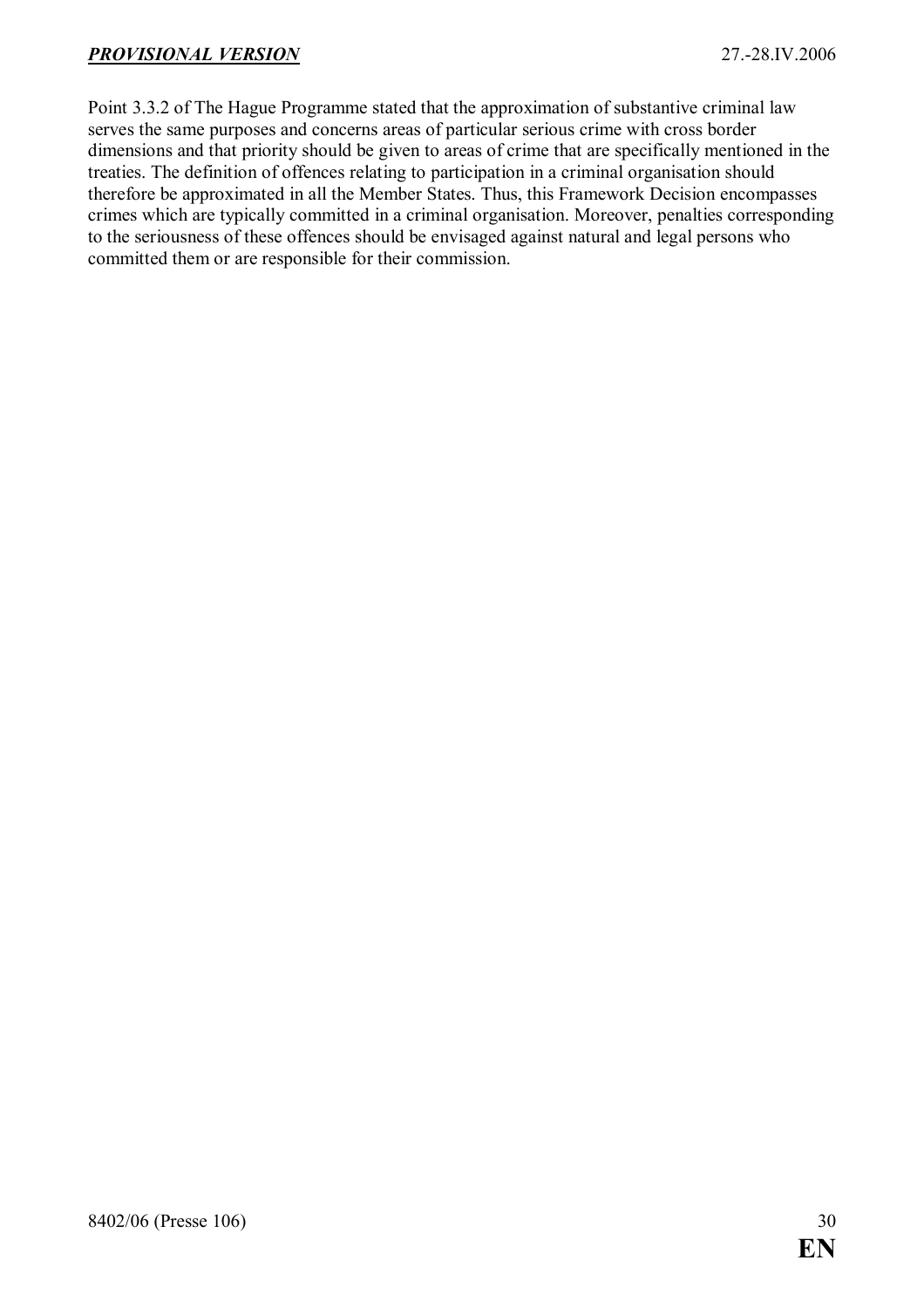#### <span id="page-30-0"></span>PROCEDURAL RIGHTS IN CRIMINAL PROCEEDINGS THROUGHOUT THE EU

The Presidency informed the Council about the state of play of negotiations on this Framework Decision, and decided to instruct an ad hoc informal working party to examine the outstanding issues relating to this Framework Decision.

The proposal was submitted by the Commission on 3 May 2004. It aims to set common minimum standards as regards certain procedural rights applying in criminal proceedings throughout the EU.

The areas where common minimum standards are proposed by the Commission are:

- access to legal advice,
- access to free interpretation and translation,
- ensuring that persons who are not capable of undertaking for following the proceedings receive appropriate attention,
- the right to communicate, inter alia, with consular authorities in the case of foreign suspects, and
- notifying suspected persons of their rights.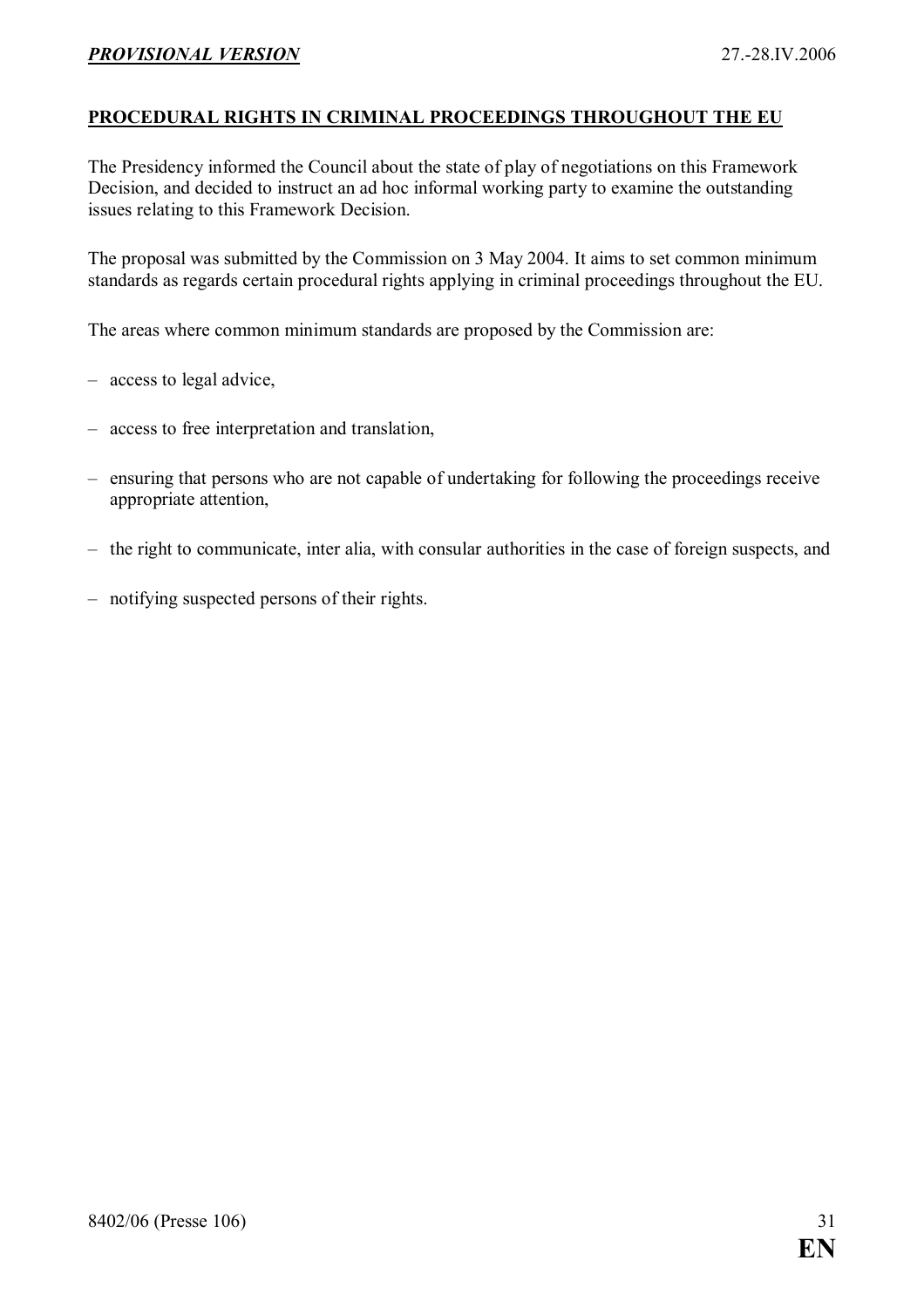#### <span id="page-31-0"></span>MUTUAL RECOGNITION TO JUDGEMENTS IN CRIMINAL MATTERS

The Council instructed its preparatory bodies to further examine this proposal on the following basis:

As a starting point, a derogation from double criminality for 32 offences as in the original proposal will apply. However, Member States may opt out of this principle. The working party will examine whether the possibility to opt out should be absolute or limited, or only be made for specified reasons (e.g. where the derogation from double criminality would be against fundamental principles of law of the executing State or could aggravate the situation for the sentenced person).

Austria, Finland and Sweden submitted on 24 January 2005 a proposal for a Framework Decision on the application of the principle of mutual recognition to judgments in criminal matters imposing custodial sentences or measures involving deprivation of liberty for the purpose of their enforcement in the European Union.

The purpose is to establish the rules under which a Member State shall recognise and enforce on its territory a sanction imposed by a court of another Member State irrespective of whether or not enforcement has already been started.

The original proposal provided for a derogation from double criminality for 32 offences corresponding to the derogation found in previous instruments on mutual recognition (e.g. European Arrest Warrant).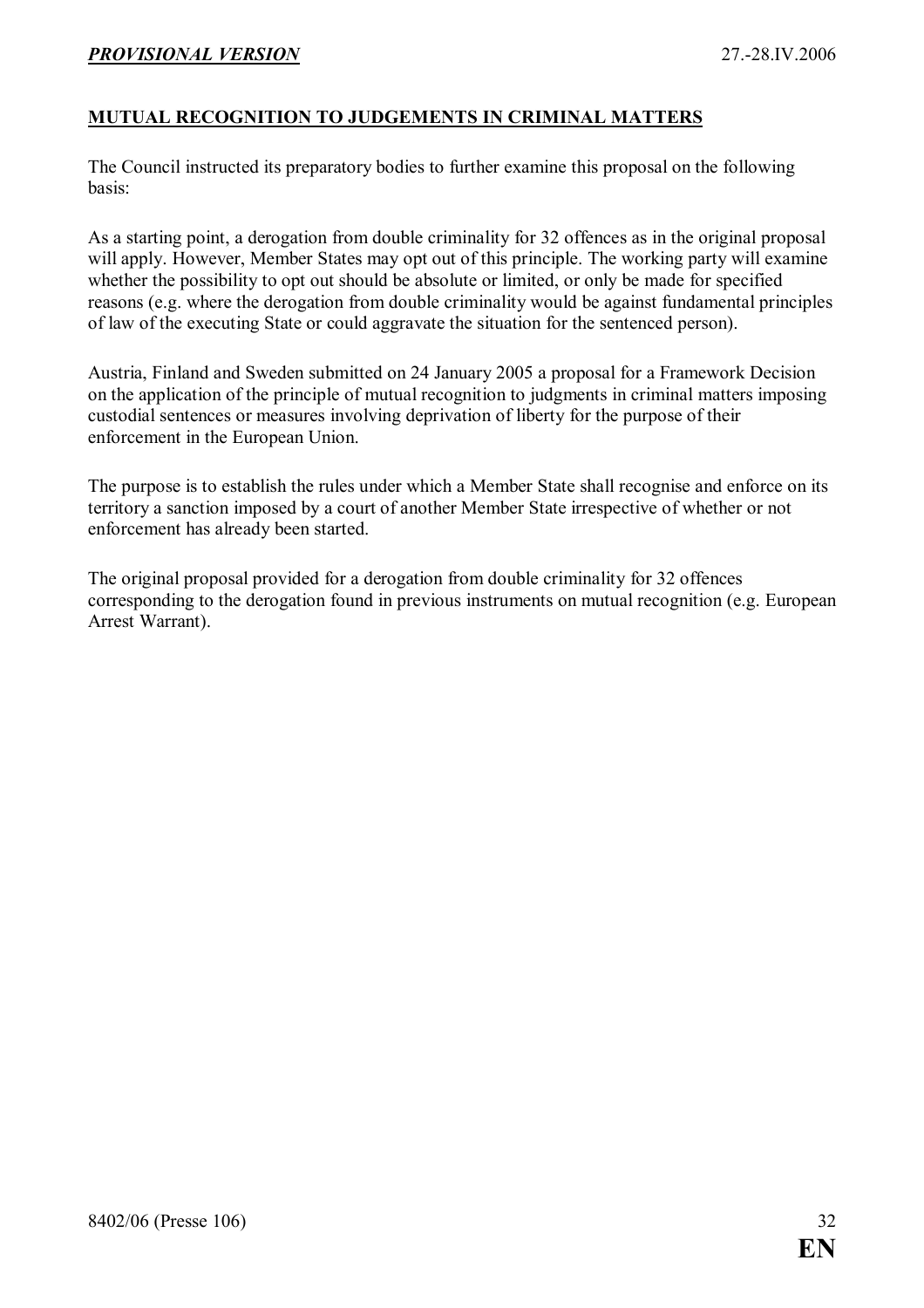#### <span id="page-32-0"></span>SURRENDER PROCEDURE BETWEEN THE MEMBER STATES OF THE EU AND ICELAND AND NORWAY

Pending the lifting of two parliamentary reservations, the Council reached an agreement on a surrender procedure between the EU Member States and Iceland and Norway.

#### OTHER BUSINESS

#### – High level dialogue on the fight against terrorism

The Presidency briefed the Council about the "High Level Dialogue on the Fight Against Terrorism", an institutional novelty which comes directly from the European Union's Strategy on Terrorism. The first meeting is scheduled for 10 May 2006. Participants will include the Austrian Minister of Interior Ms Liese Prokop, the EU Counter Terrorism Coordinator Gijs de Vries, the European Parliament and Commission Vice President Franco Frattini.

The items which could be discussed are: 1) implementation of the EU Strategy and Action Plan on terrorism; 2) Implementation of the EU Strategy and Action plan on Radicalisation and Recruitment; and 3) the UN Strategy and role in the fight against terrorism.

> \* \* \*

Over lunch, Commission Vice President Franco Frattini informed the Ministers on the progress in the work of the European Parliament Temporary Committee on Allegations concerning the use of European countries by the CIA for the transportation and illegal detention of prisoners and invited Ministers to keep collaborating with the European Parliament.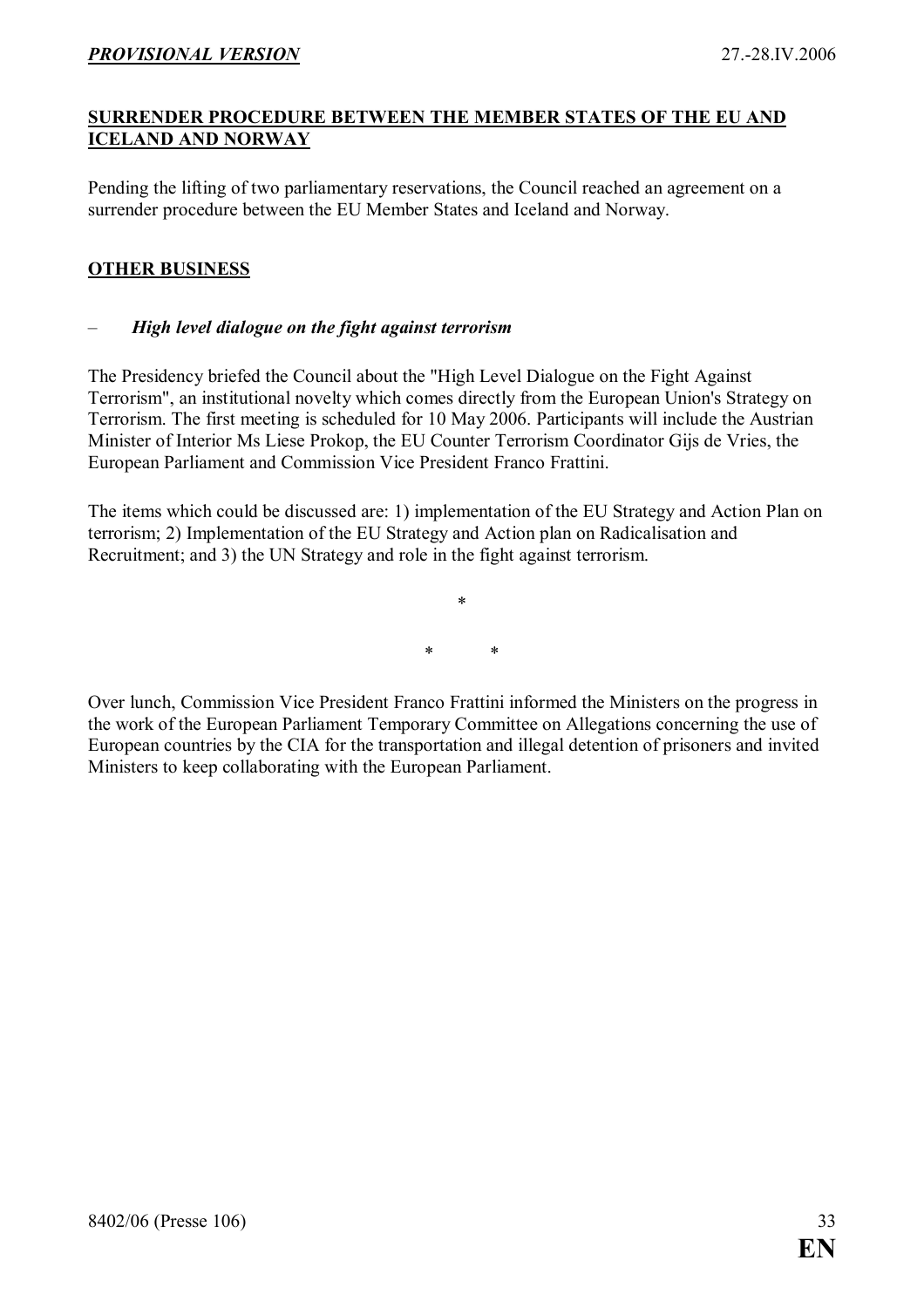#### <span id="page-33-0"></span>OTHER ITEMS APPROVED

#### **JUSTICE AND HOME AFFAIRS**

#### Cooperation between police, customs and other specialised law enforcement services

The Council approved a recommendation on the drawing up of agreements between police, customs and other specialised law enforcement services in relation to the prevention and combating of crime  $(6856/06 + COR2)$ .

The recommendation replaces resolution of 29 November 1996 on the drawing-up of police/customs agreements in the fight against drugs (OJ C 375, 12.12.1996, p. 1.) and extends it to all other relevant areas of crime, given the involvement of criminal groups, notably in the smuggling of goods other than drugs.

Member states must inform the Council within three years of the measures taken following the recommendation.

#### Strengthened practical cooperation in the field of asylum - Council conclusions

The Council adopted the following conclusions:

#### "THE COUNCIL

- 1. recalls the Hague Programme of 4 and 5 November 2004, in which the European Council invited the Council and the Commission to establish appropriate structures involving the national asylum services of the Member States with a view to facilitating practical and collaborative cooperation. The European Council also stated that Member States will be assisted, inter alia, in achieving a single procedure for the assessment of applications for international protection, and in jointly compiling, assessing and applying information on countries of origin, as well as in addressing particular pressures on the asylum systems and reception capacities resulting, *inter alia*, from their geographical location;
- 2. recalls the Communication from the Commission to the Council and the European Parliament The Hague Programme: Ten priorities for the next five years - The Partnership for European renewal in the field of Freedom, Security and Justice of 10 May 2005. In this Communication, the Commission reiterated that administrative cooperation between the national services of Member States must be reinforced, with funds earmarked to assist Member States in processing the applications and the reception of third country nationals;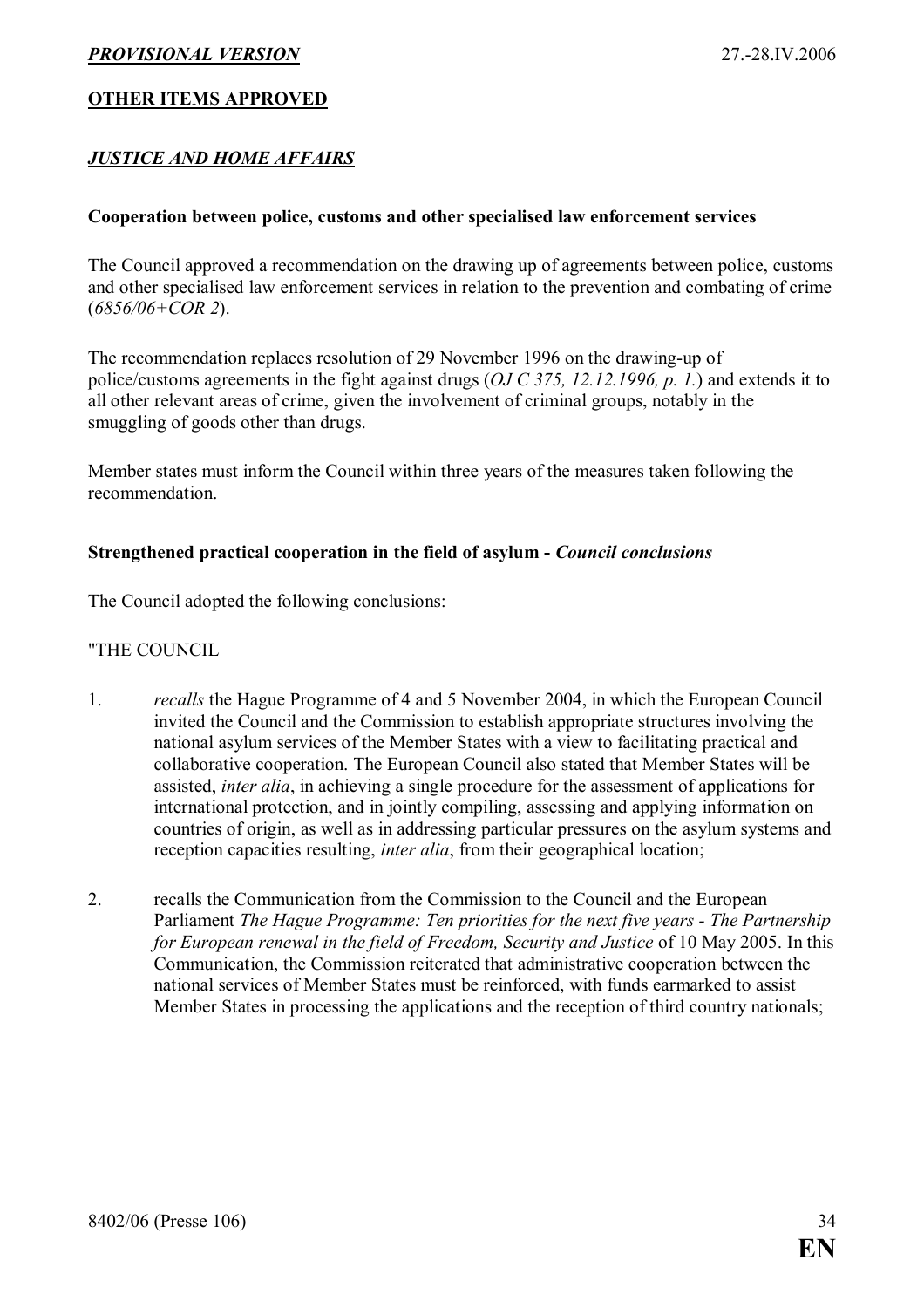- 3. recalls the Council and Commission Action Plan implementing the Hague Programme on Strengthening freedom, security and justice in the European Union of 2 and 3 June 2005, in which it was announced that the Commission would present a Communication on the establishment of structures involving the national asylum services of the Member States for promoting cooperation;
- 4. recalls the Council Conclusions on the single procedure for the assessment of applications for international protection, of 25 and 26 October 2004, in which the Council considered that there was, in addition to the general objective of establishing the Common European Asylum System, a clear need for greater practical cooperation, and exchange and assessment of information between Member States to support the implementation of the first stage legislation of the Common European Asylum System and to take steps towards a single procedure to cover the two types of international protection status provided for by the Qualification Directive<sup>1</sup> and in which the respect of the Geneva Convention will be guaranteed;
- 5. supports in general the approach proposed in the Commission's Communication on Strengthened practical cooperation of 17 February 2006 and recognises that the first stage of the Common European Asylum System, as well as introducing a common legislative framework, makes it necessary to work towards harmonisation, not only of legislation, but of practice;
- 6. acknowledges that strengthened practical cooperation will contribute to the necessary convergence in decision-making and thus enhance the quality and efficiency of the asylum systems of Member States;
- 7. considers that the establishment of a Single Procedure, where the two types of international protection status set out in the Qualification Directive, are considered in one procedure, will help to reduce delays and repeated applications and therefore contribute to the efficiency of the asylum systems. The Council agrees with the Commission's approach of a preparatory phase of evaluation, consultation and analysis of what Member States need to do to unify the procedures, to be followed by a legislative phase to amend the first stage legislation where necessary;

<sup>1</sup> Council Directive (2004/83/EC) of 29 April 2004, on minimum standards for the qualification and status of third country nationals or stateless persons as refugees or as persons who otherwise need international protection and the content of the protection granted (OJ L 304, 30.9.2004, p. 12).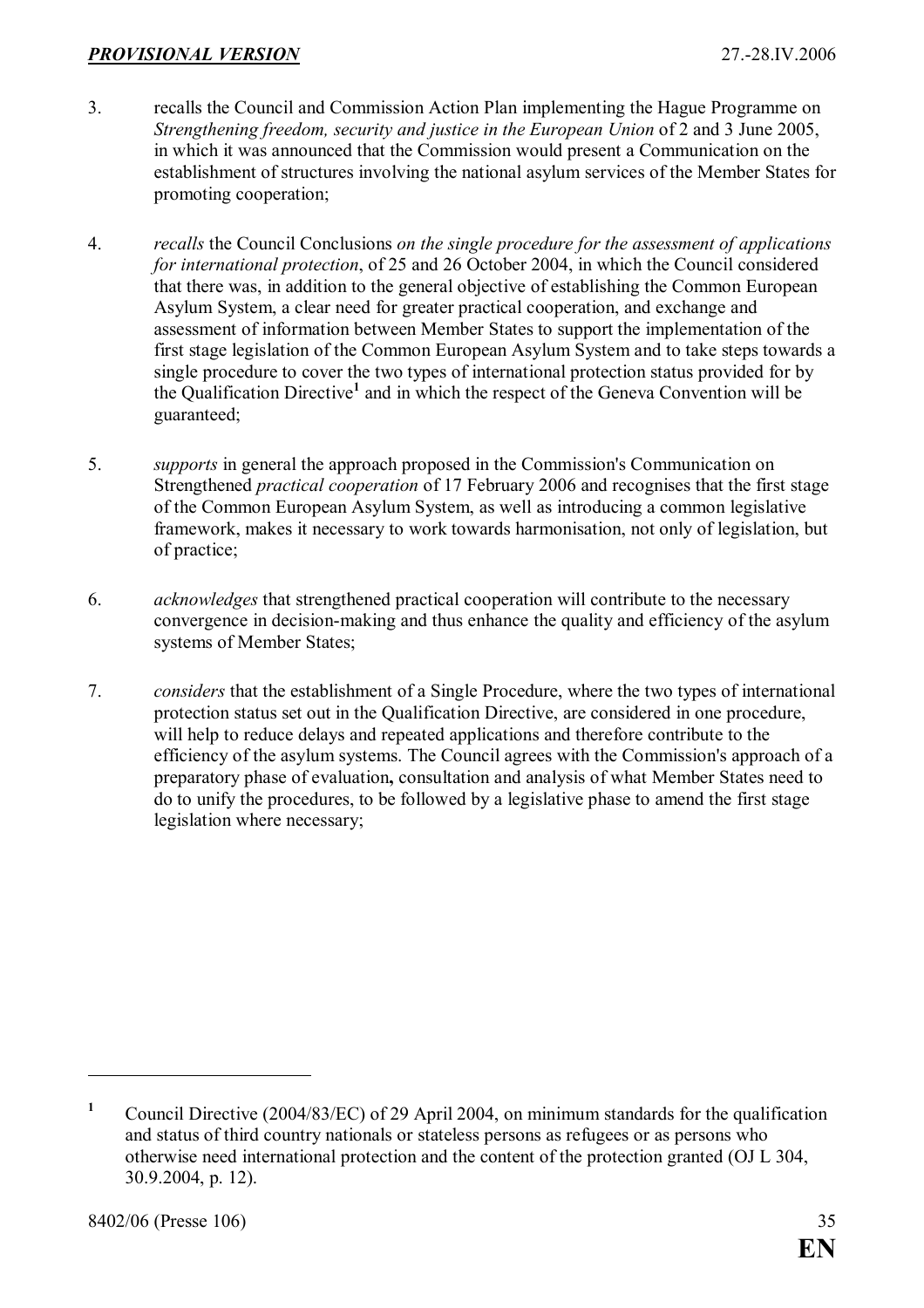- <span id="page-35-0"></span>8. stresses that accurate and easily accessible Country of Origin Information is essential for taking decisions on asylum claims. In this respect, the Council welcomes the Commission's intention to propose common guidelines, to find a solution to translation needs and to establish as soon as possible a common portal to all available information on countries of origin. In the longer term, these activities could lead to the development of an EU wide database subject to the results of a feasibility study;
- 9. underlines the responsibility of the Member States to ensure full application of the relevant legislation on asylum in the European Union and stresses the need to address the challenges brought by Particular Pressures in a spirit of solidarity. In this respect it welcomes the Commission's intention to amend and streamline existing financial instruments in order to make financial support quickly available for these kind of situations, acknowledges the need to analyse past and current particular pressure situations and encourages the pooling of Member States resources, notably via the setting up of expert teams, including, for example, availability of interpreters;
- 10. acknowledges the need to ensure the appropriate management of the ambitious programme of activities envisaged in the Communication and takes note of the Commission's intention to come forward with appropriate proposals to provide a systematic basis for exchange of information, promotion and dissemination of best practice, establishment of a repository of expertise with a view to facilitating practical co-operation and thus to improving convergence in asylum policies."

#### Improved operational cooperation on joint return operations by air - Council conclusions

The Council adopted the following conclusions:

"Recalling that:

• The Return Action Programme<sup>1</sup>, adopted by the Council on 28 November 2002, recommends in Chapter IV making the return of third country nationals illegally resident in a Member State as efficient as possible by sharing existing capacities for the organisation of joint flights among the Member States (n. 36) and points out the necessity of joint training measures for the officials with responsibility for return operations (n. 30);

<sup>1</sup> 14673/02 MIGR 125 FRONT 135 VISA 172.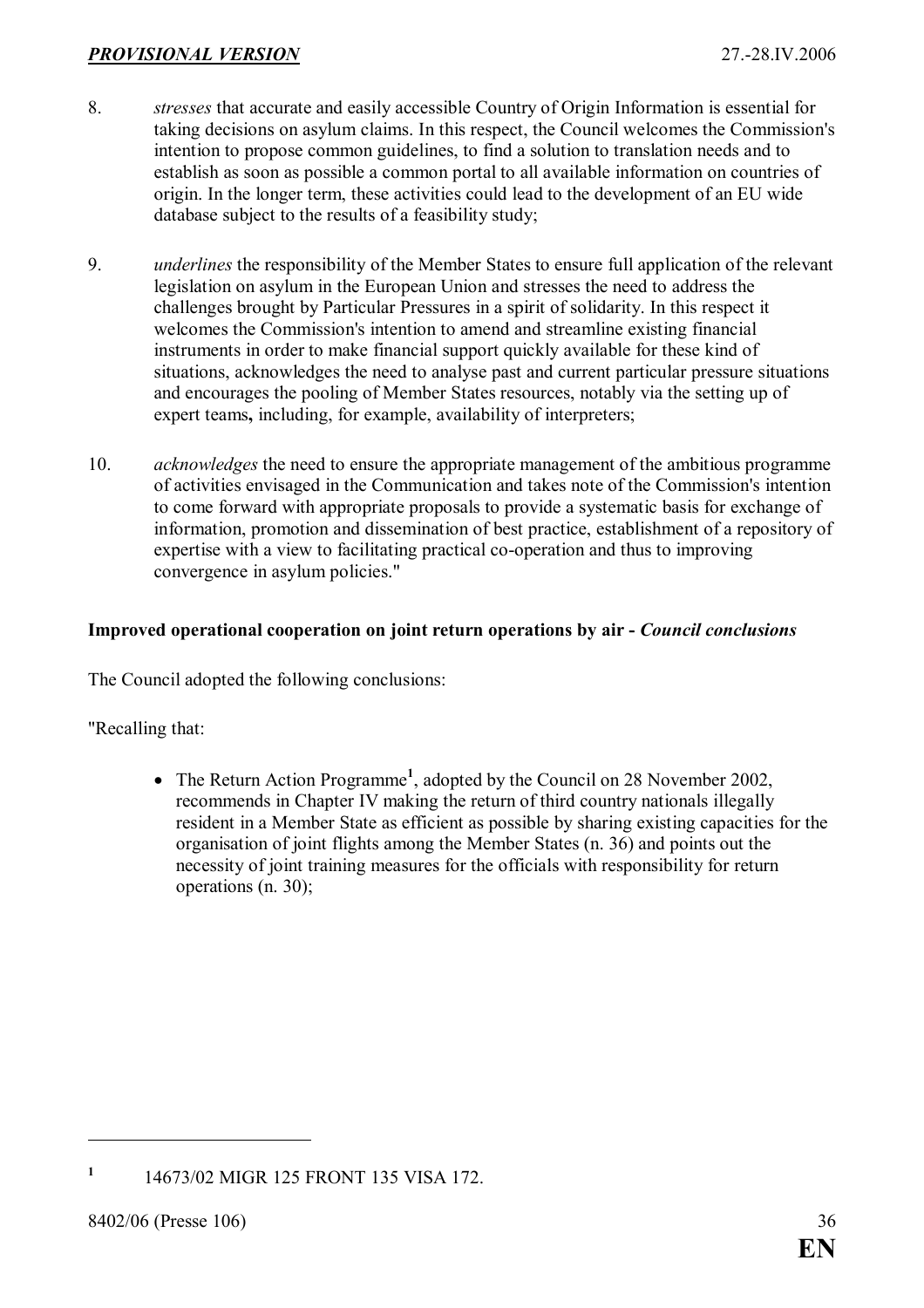- The Council adopted in 2004 a Decision<sup>1</sup> defining the organisational arrangements which are appropriate for carrying out joint return operations by air, identifying in particular the tasks specific to the organising Member State, the tasks specific to the participating Member States and the common tasks;
- The Council, in its Conclusions adopted on 12 July 2004 on giving practical effect to the Council Decision on the organisation of joint flights<sup>2</sup>, invited the European Commission and the Member States "to explore ways for the Border Management Agency to provide the necessary assistance for organising joint flights";
- The FRONTEX Agency has been tasked, in the relevant Regulation, "to provide the necessary assistance for organising joint return operations of Member States" (Article 9), as well as to hold additional training courses and seminars on "subjects related to the return of third country nationals for officers of the competent national services of Member States" (Article 5)<sup>3</sup>.

The Council of the European Union, underlining that joint return operations constitute an important tool for the efficient implementation of the return policy of the Union, considers that:

- joint return operations should be organised in full respect of the human rights and of the dignity of the person subject to removal, in compliance in particular with Article 6(2) of the Treaty on the European Union and with the relevant international instruments;
- the model whereby the charter flight is organised by one Member State, which leads the entire operation, with the participation of other Member States, has proven to be successful and efficient and should continue to apply;

<sup>1</sup> Council Decision of 29 April 2004, on the organisation of joint flights for removals from the territory of two or more Member States, of third-country nationals who are subjects of individual removal orders (2004/573/EC) (OJ L 261 of 6.8.2004, page 28).

<sup>2</sup> Council Conclusions on giving practical effects to the Council Decision on the organisation of joint flights for removals from the territory of two or more Member States, of thirdcountry nationals who are subjects of individual removal orders (8540/04 MIGR 30 COMIX 275).

<sup>3</sup> See Council Regulation (EC) 2007/2004 of 26 October 2004 establishing a European Agency for the Management of Operational Cooperation at the External Borders of the Member States of the European Union (OJ L 349 of 25.11.2004, page 1).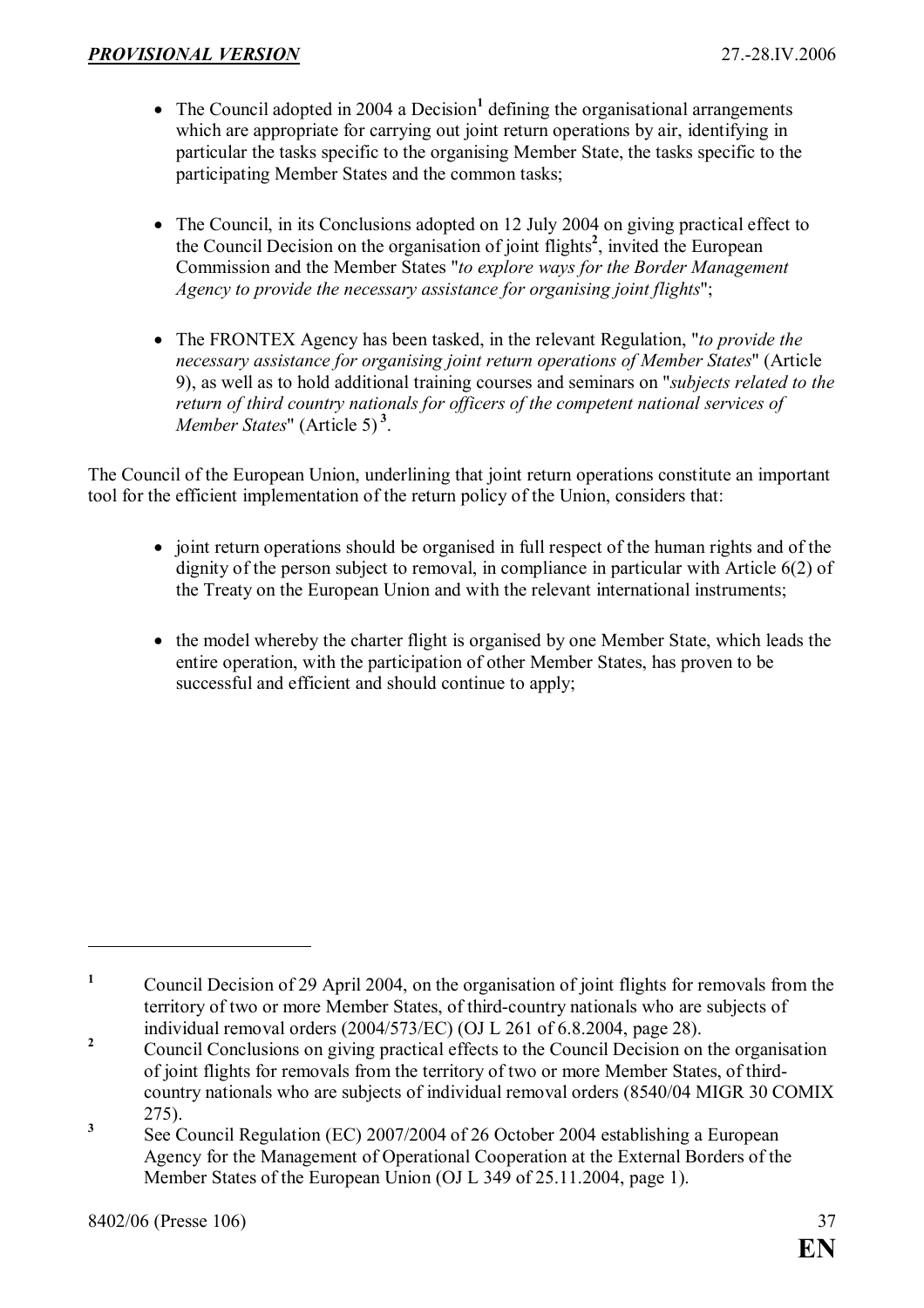- FRONTEX, subject to a precise definition of the scope of its responsibilities in this area, should play a co-ordinating role in the organisation of joint charter flights and provide the necessary assistance. When identifying its specific tasks special attention should be paid in particular to criteria of economic efficiency and to the need to accelerate and facilitate the relevant procedures;
- FRONTEX should be given access to  $ICO-NET<sup>1</sup>$  in order to perform its tasks and should use this system as a platform for its communication with the Member States;
- the involvement of Liaison Officers, of members of the diplomatic and consular representations of the Member States concerned and of representatives of the relevant destination countries during the organisation and implementation of joint return operations is of utmost importance and should be reinforced;
- the definition of common training standards and the organisation of training courses for officers of the Member States responsible for removal operations will promote the future organisation of joint charter flights and improve the efficiency of joint return operations. The national standards of Member States will constitute the basis for further developing such activities.

The Council, having regard to these considerations, calls for a further increase in the use of joint flights as a means of demonstrating the commitment of the EU in relation to joint return actions making more effective use of resources, thus increasing the rate of returns from the Member States.

#### The Council, in particular, invites:

- Member States which organise joint charter flights or which plan to organise them to involve FRONTEX, in accordance with the FRONTEX Regulation;
- Member States and FRONTEX to define practical arrangements for their co-operation in the organisation and implementation of joint charter flights on the basis of the lessons learned and of the best practices, to take the necessary action for this purpose and to keep them under review on the basis of the experience acquired;
- the Commission to conclude agreements with FRONTEX with a view to enabling access to and the use of ICO-NET;

<sup>1</sup> See Council Decision of 16 March 2005 establishing a secure web-based Information and Coordination Network for Member States' Migration Management Services (2005/267/EC) (OJ L 83 of 1.4.2005, page 48).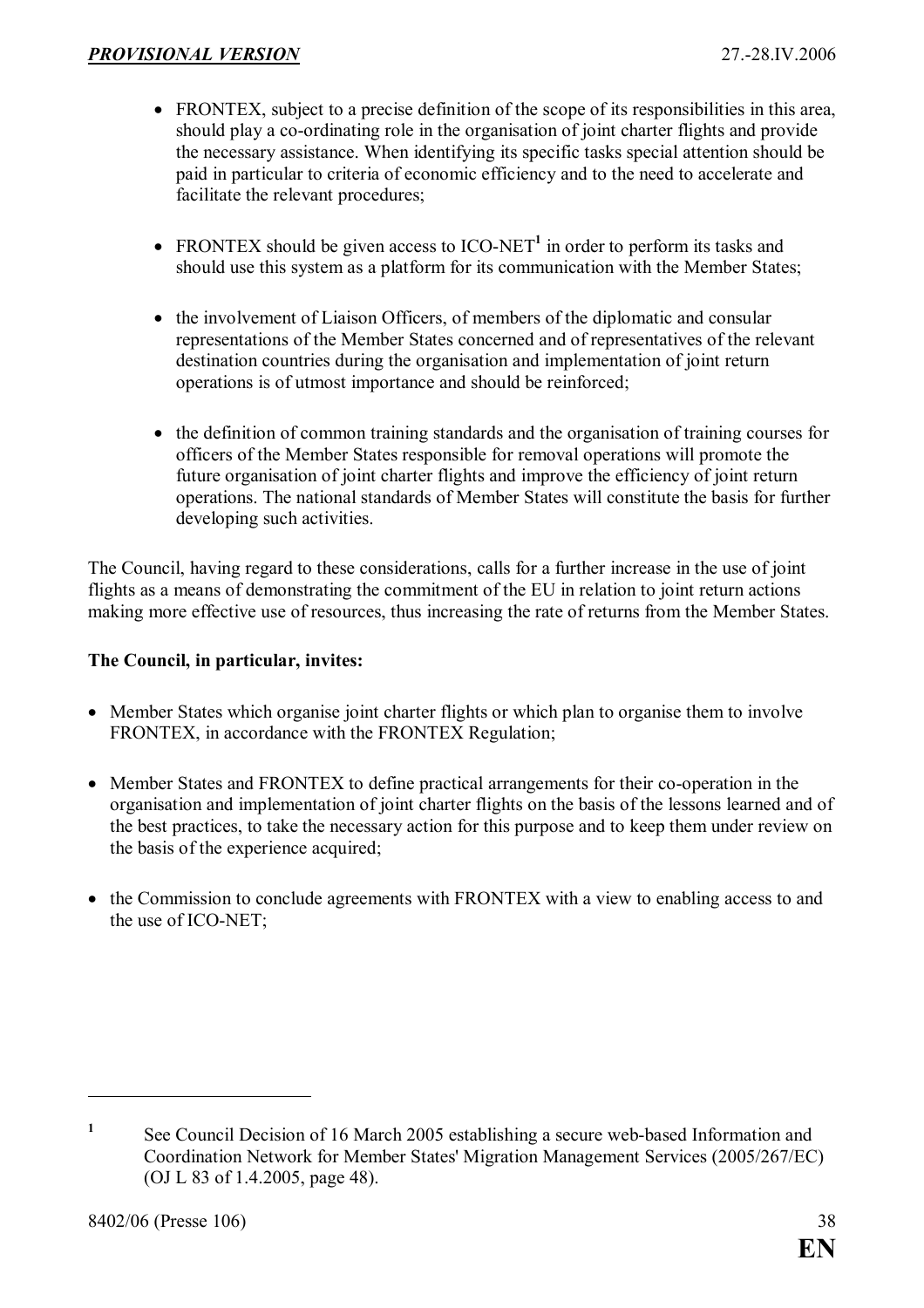<span id="page-38-0"></span>• FRONTEX to draw up, in consultation with the Member States, common training standards for officers responsible for removals on the basis of existing national training curricula as well as organising training courses specifically directed to officers responsible for removals and accompanying personnel during joint return operations."

#### Denmark - Agreements on civil and commercial matters

The Council adopted decisions approving the conclusion of two agreements with Denmark with a view to extending to Denmark the provisions of:

- regulation 44/2001 on jurisdiction and the recognition and enforcement of judgments in civil and commercial matters (6922/06); and
- regulation 1348/2000 on the service in the member states of judicial and extrajudicial documents in civil or commercial matters (6924/06).

#### Accession to the Hague Conference on private international law

The Council agreed to the text of a draft decision on the accession of the European Community to the Hague Conference on private international law (HCCH) which will be sent to the European Parliament for its assent (7591/06).

At present, the Community enjoys only observer status in the HCCH. Full membership is necessary for two reasons. It would grant the Community a status consistent with its new role as a major international player in the field of civil judicial cooperation. It would also enable the Community to fully participate in the negotiation of conventions in areas of its competence by expressing its views and positions and ensuring consistency and coherence between its own rules and envisaged international instruments. Moreover, the Community as such rather than its member states would be the subject of the rights and obligations stemming from Hague Conventions in areas of its competence.

The Hague Conference on private international law is a long-established international organisation with the objective of ensuring the progressive unification of the rules of private international law. mainly by negotiating and drafting international conventions (www.hcch.net).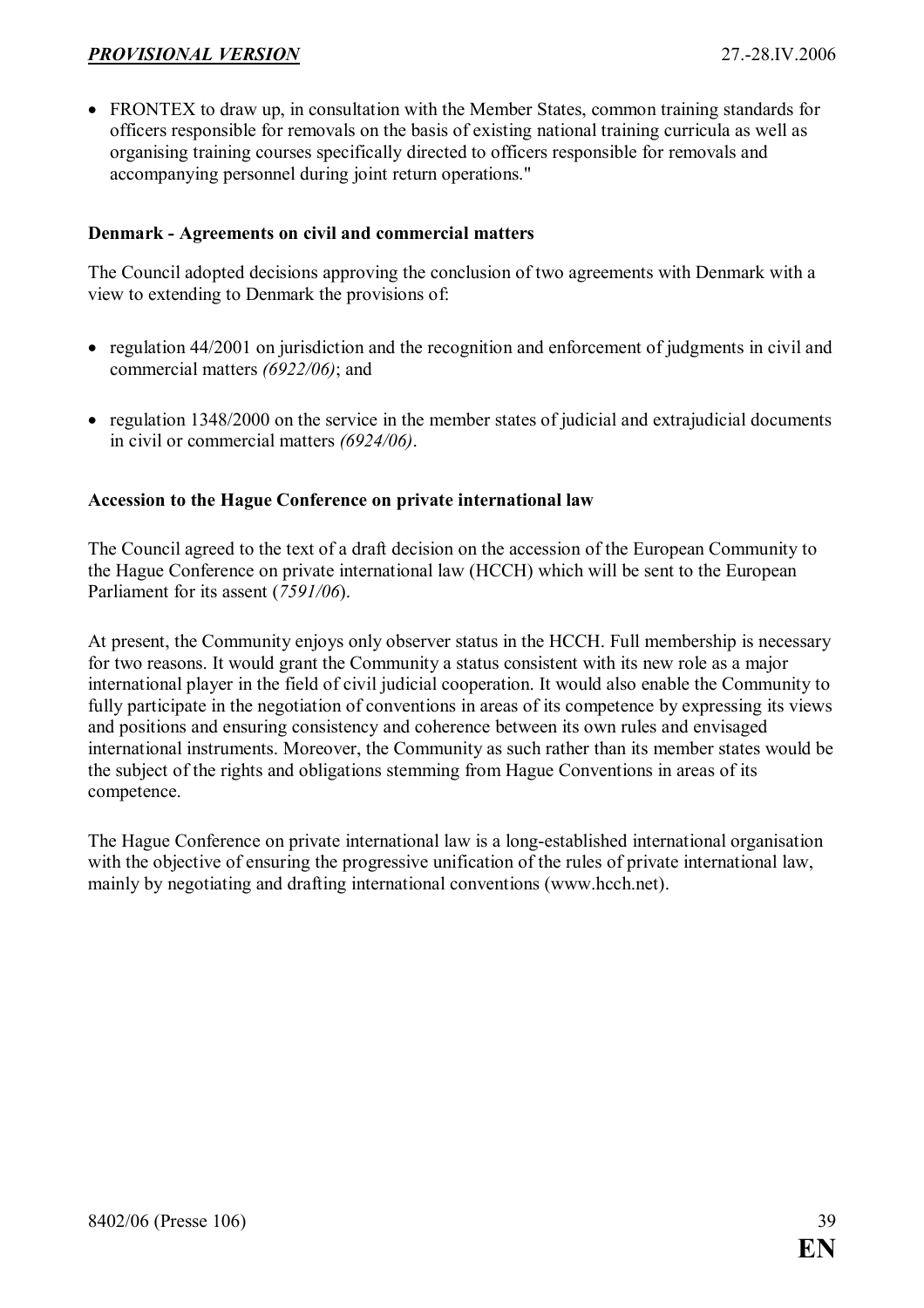#### <span id="page-39-0"></span>Insolvency proceedings

The Council adopted a regulation amending the lists of insolvency proceedings, winding-up proceedings and liquidators contained in regulation no 1346/2000 on insolvency proceedings  $(7636/06)$ .

#### External dimension of judicial cooperation in civil matters

The Council agreed on the general framework of a future strategy for the external dimension of judicial cooperation in civil matters  $(8140/06)$ .

The current document is not a legal framework but rather an evolving process of defining and achieving policy objectives in full conformity with the provisions of the EC Treaty.

#### External frontiers - Frontex Agency work programme for 2005 and 2006

The Council took note of the work programme of the European Agency for the management of operational cooperation at the external borders of the member states of the EU (Frontex) for 2005 and 2006.

The Frontex agency was established by Council regulation 2007/2004 (OJ L 349, 25.11.2004, p.1).

It coordinates operational cooperation between member states in the management of the EU's external borders; assists member states in the training of national border guards, including the establishment of common training standards; carries out risk analyses; follows up the development of research relevant for the control and surveillance of external borders; assists member states in circumstances requiring increased technical and operational assistance at external borders; and provides member states with the necessary support in organising joint return operations.

#### European Police College

The Council approved rules regarding the selection of the candidates for the post of director of the European Police College (CEPOL) adopted by the CEPOL governing board in February 2006  $(7180/06)$ .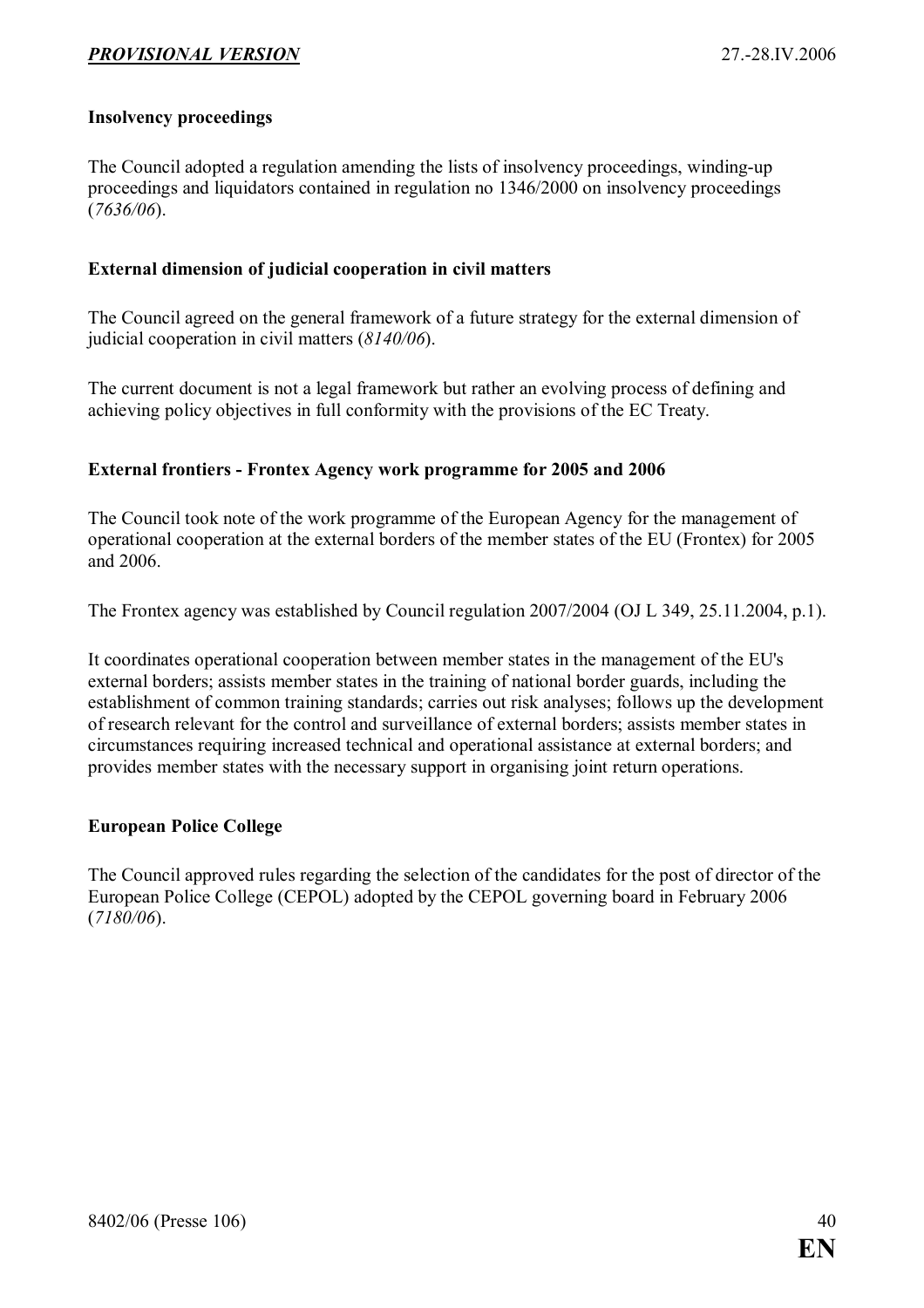#### <span id="page-40-0"></span>Organised crime - Smuggling of migrants

The Council endorsed a general approach, pending the opinion of the European Parliament, on draft decisions on the conclusion, on behalf of the European Community, of a protocol against the smuggling of migrants by land, air and sea as well as of a protocol to prevent, suppress and punish trafficking in persons, especially women and children (8174/06).

Both protocols supplement the United Nations Convention against transnational organised crime.

#### COMMON FOREIGN AND SECURITY POLICY

#### Burma/Myanmar – Renewal of restrictive measures

The Council adopted a common position renewing for a year the restrictive measures against Burma/Myanmar (7940/1/06).

Under the common position a visa ban and a freezing of assets will be maintained. The scope of the measures includes members of the military regime, the military and security forces, the military regime's economic interests and other individuals, groups, undertakings or entities associated with the military regime who formulate, implement or benefit from policies that impede Burma/Myanmar's transition to democracy. The measures will also continue to include a prohibition on making financial loans or credits available to, and on acquiring or extending a participation in, Burmese state-owned enterprises.

The renewal of the restrictive measures is based on an assessment of the current political situation in this country, and notably the following elements:

- the failure of the military authorities to enter into substantive discussions with the democratic movement concerning a process leading to national reconciliation, respect for human rights and democracy;
- the failure to allow a genuine and open national convention;
- the continuing detention of members of the National League for Democracy (NLD) and other political detainees, and the harassment of the NLD and other political movements;
- the continuing violations of human rights; and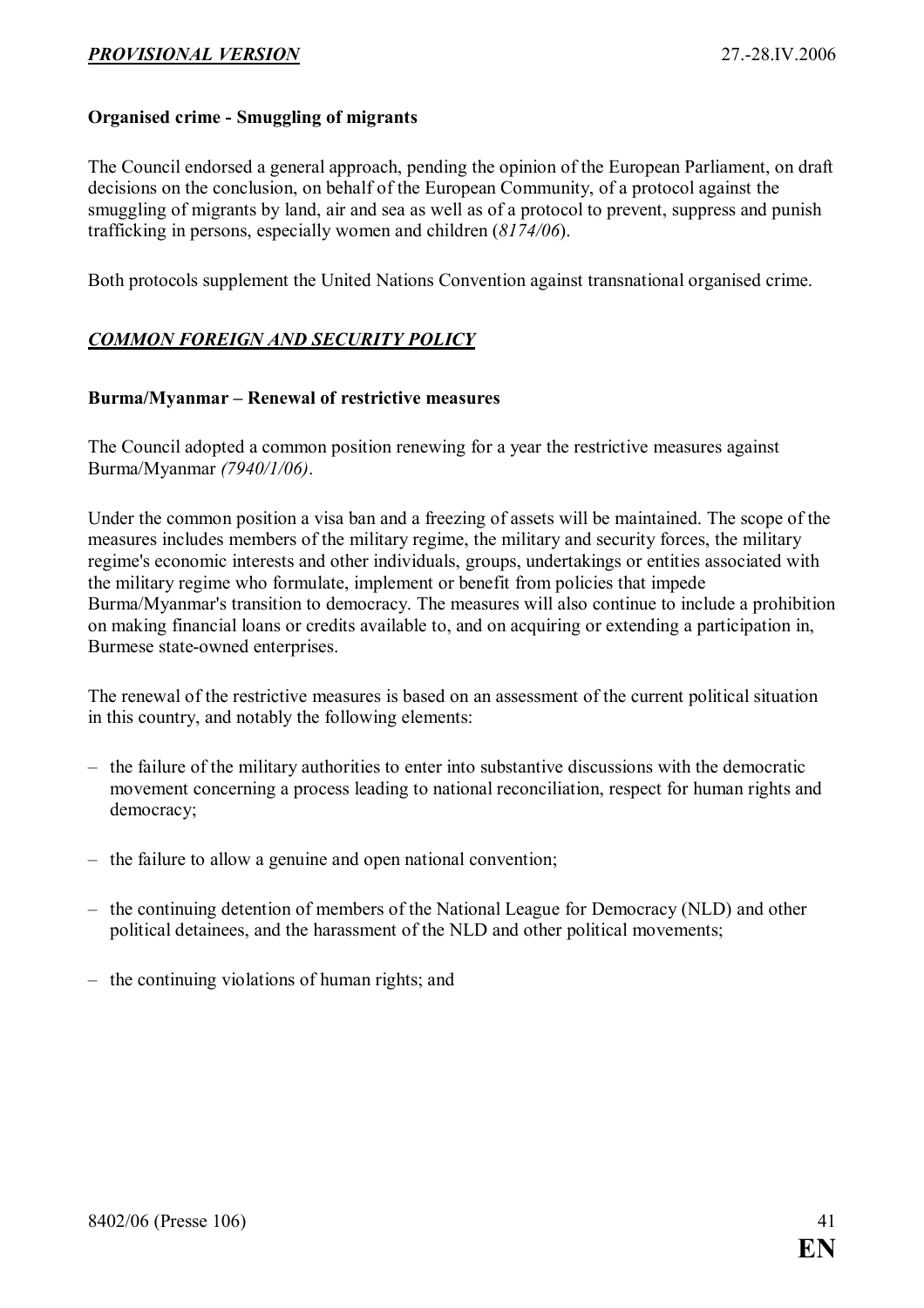<span id="page-41-0"></span>– recent developments such as increasing restrictions on the operation of international organisations and non-governmental organisations.

The Council adopted, in April 2005, common position 2005/340/CFSP extending until 25 April 2006 restrictive measures against Burma/Myanmar<sup>1</sup>.

In 2004, the Council adopted common position 2004/423/CFSP renewing restrictive measures against Burma/Myanmar. These measures replaced those imposed by common position 2003/297/CFSP, which had replaced the restrictive measures initially adopted in 1996.

#### EUROPEAN SECURITY AND DEFENSE POLICY

#### EU military operation in support of the MONUC during the election process in DR Congo

The Council adopted a Joint Action on the European Union military operation in support of the United Nations Mission in the Democratic Republic of the Congo (MONUC) during the election process. The Joint Action forms the EU legal basis and sets out the framework for the operation. The military operation will be conducted in full agreement with the authorities of the Democratic Republic of the Congo (DRC) and in close coordination with them and MONUC. This autonomous EU-led operation will be conducted in the framework of the European Security and Defence Policy (ESDP).

The Council appointed Lieutenant General Karlheinz VIERECK (Germany) EU Operation Commander and Major General Christian DAMAY (France) EU Force Commander. Lt-Gen Viereck was in Brussels today and met with High Representative Solana and the EU's Political and Security Committee.

Code-named EUFOR RD Congo, the military operation will be deployed in accordance with the mandate set out in United Nations Security Council Resolution 1671 (2006) adopted unanimously on 25 April. In that regard, EUFOR RD Congo will carry out the following tasks:

- to support MONUC to stabilize a situation, in case MONUC faces serious difficulties in fulfilling its mandate within its existing capabilities,
- to contribute to the protection of civilians under imminent threat of physical violence in the areas of its deployment, and without prejudice to the responsibility of the Government of the Democratic Republic of the Congo,

<sup>1</sup> OJ L 108, 29.4.2005, p. 88.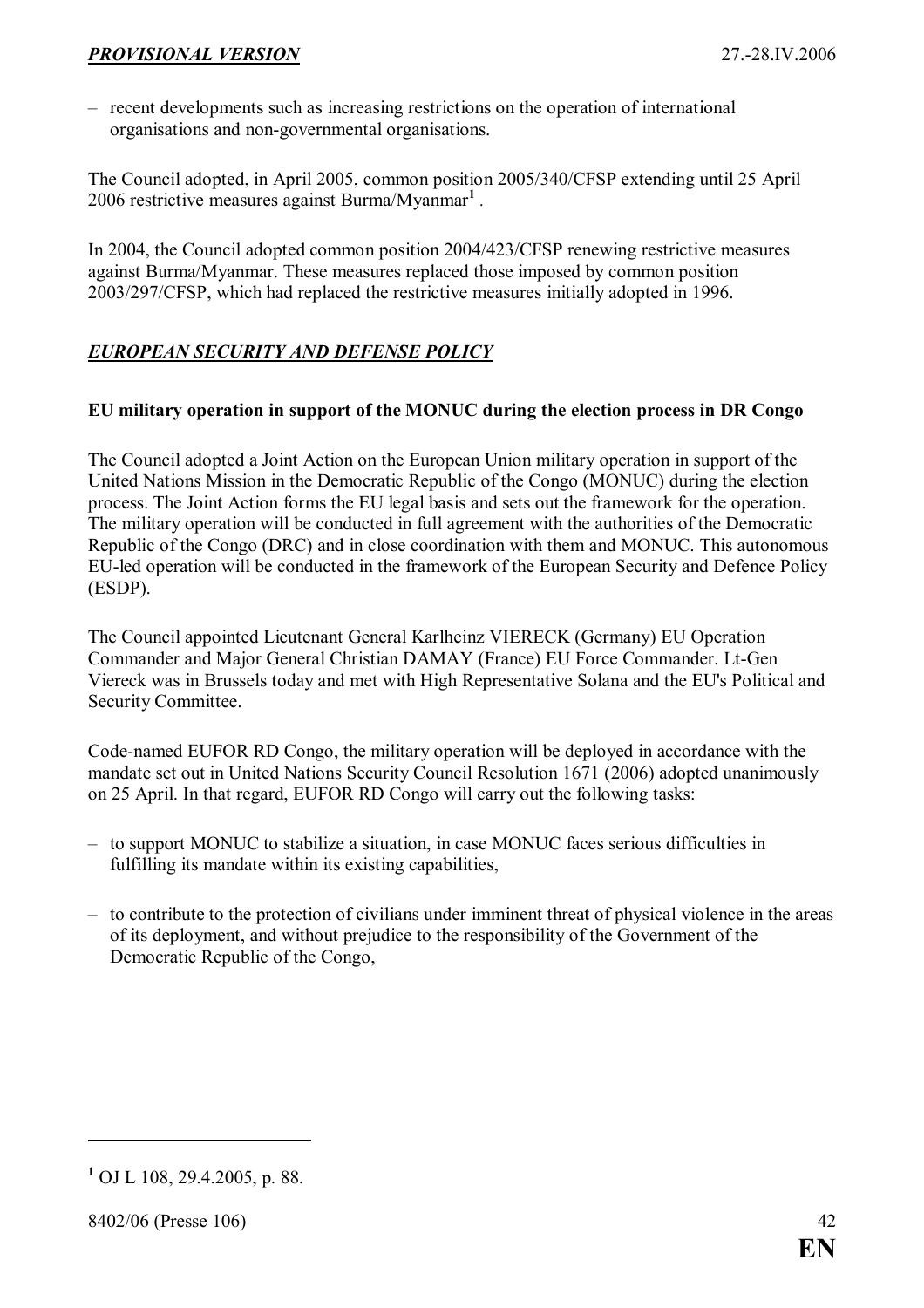- <span id="page-42-0"></span>– to contribute to airport protection in Kinshasa,
- to ensure the security and freedom of movement of the personnel as well as the protection of the installations of EUFOR RD Congo,
- to execute operations of limited character in order to extract individuals in danger

EUFOR RD Congo will include:

- the deployment of an advance element to Kinshasa of circa 400-450 military personnel;
- the availability of a battalion-size "on-call" force over the horizon outside the country, but quickly deployable if necessary. This force will be on stand-by, ready to be deployed upon decision by the EU.

EUFOR DR Congo will be deployed in the DRC for a period ending four months after the date of the first round of the presidential and parliamentary elections. The decision on the launching of the operation will be adopted at a later stage and in the light of the electoral calendar in the DRC.

The EU Operational Headquarters will be located in Potsdam (Germany).

Under the responsibility of the Council of the EU, the Political and Security Committee will exercise the political control and strategic direction of EUFOR RD Congo.

The financial reference amount for the common costs of the EU military operation for a four-month period will be EUR16,700,000.

#### TRADE POLICY

#### Anti-dumping - China and the Philippines - Tube or pipe fittings

The Council adopted a regulation extending the definitive anti-dumping duty imposed by regulation 964/2003 on imports of tube or pipe fittings, of iron or steel, originating in China to imports of tube or pipe fittings, of iron or steel, consigned from the Philippines, whether declared as originating in the Philippines or not (8150/06).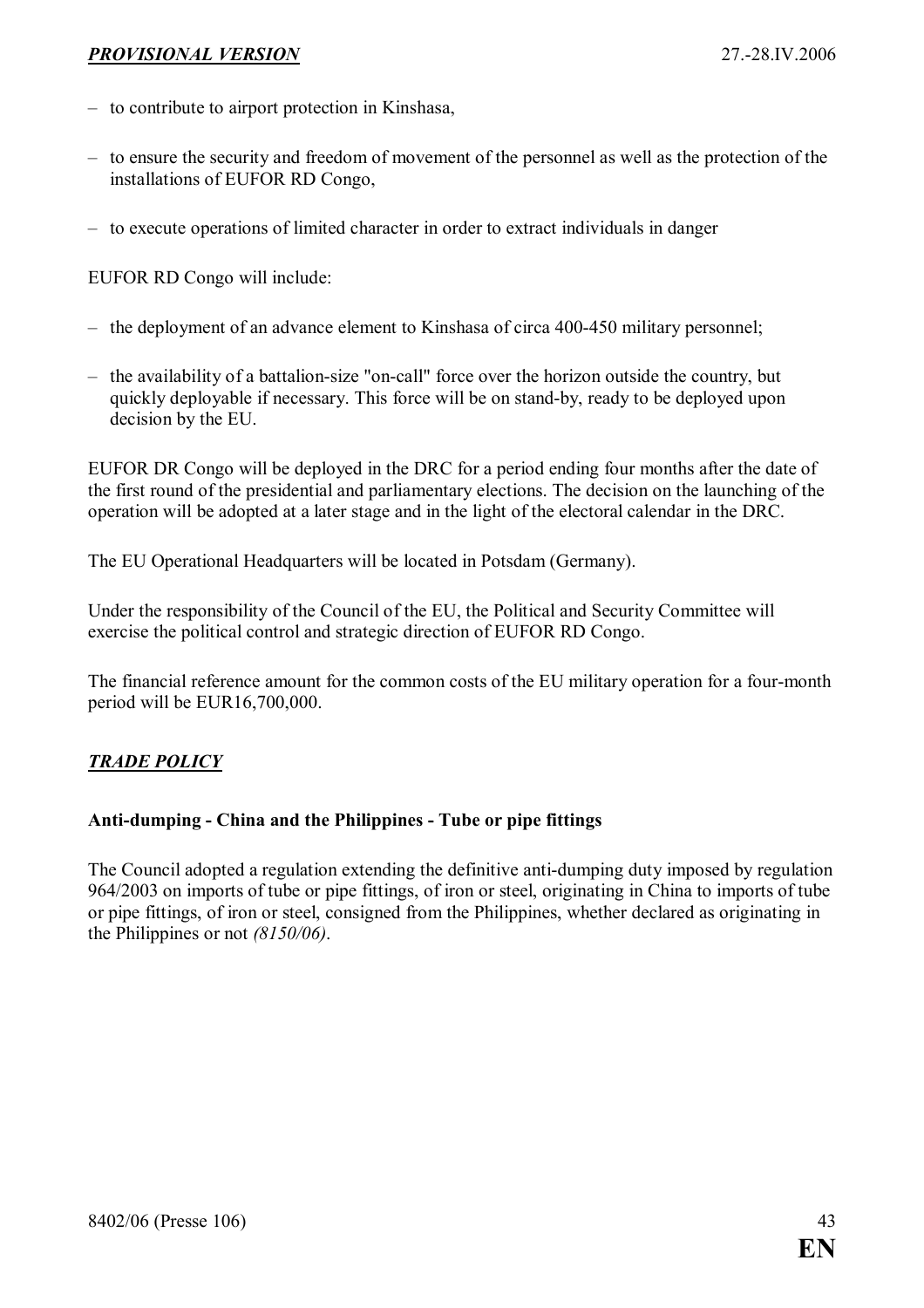#### <span id="page-43-0"></span>CUSTOMS UNION

#### EU/Turkey - Implementation of the customs union

The Council adopted a decision establishing the position to be taken by the EU-Turkey association council as regards a draft decision on the final implementation phase of the EU-Turkey customs union (8382/06).

The draft decision establishes a methodology to asses the take-up under the Turkish legislation of corresponding Community legislation and whether Turkish conformity assessment bodies meet the requirements set out in the relevant legislation.

The EU-Turkey customs union is aimed at enabling the free circulation of products by removing technical barriers to trade between the EU and Turkey. Certain products must comply with essential requirements specified in the relevant legislation, and in certain cases that compliance must be confirmed by conformity assessment bodies.

The final phase of the customs union was implemented under decision 1/95 of the association council, as supplemented by decision 2/97. The draft decision establishes the procedures necessary for assessing application by Turkey of those provisions.

#### TRANSPORT

#### Agreement on air services with Bosnia and Herzegovina

The Council adopted a decision approving the signature and provisional application of an agreement on air services between the EU and Bosnia and Herzegovina.

The agreement is the result of negotiation under a mandate by which the Commission can negotiate with any third country with a view to bringing member states' existing bilateral aviation agreements into line with Community law.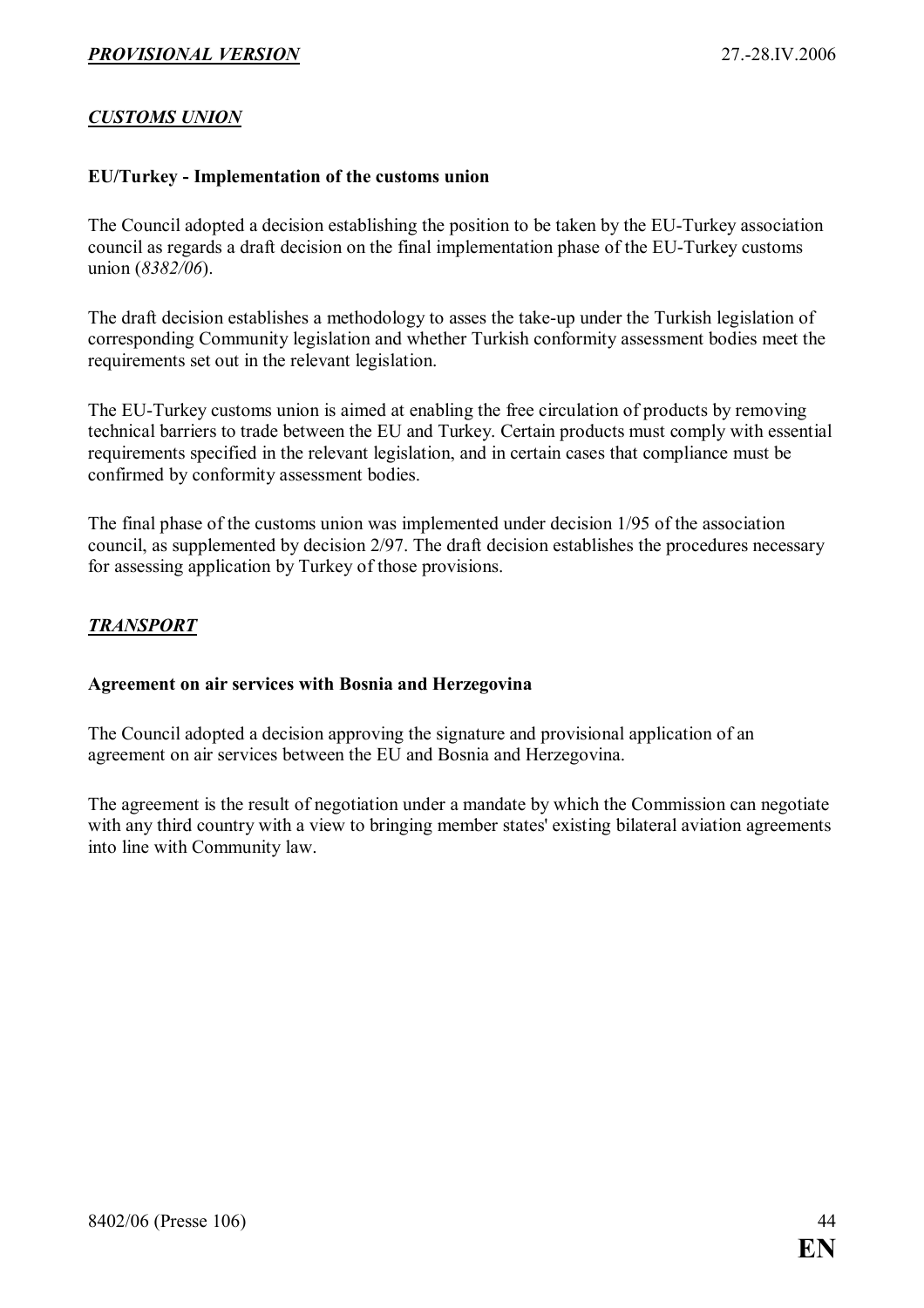#### <span id="page-44-0"></span>INTERNAL MARKET

#### Patents of pharmaceutical products

The Council adopted in first reading a regulation on compulsory licensing of patents relating to the manufacture of pharmaceutical products for export to countries with public health problems. The German delegation abstained. (PE-CONS 3674/05).

For more details see press release 8745/06.

#### SOCIAL POLICY

#### 2007: European year of equal opportunities for all

The Council adopted a decision of the European Parliament and of the Council establishing the European year of equal opportunities for all (2007) – towards a just society, reflecting an agreement reached at first reading with the European Parliament, the Council and the Commission (PE-CONS 3676/05).

The *European year of equal opportunities for all* is an occasion for member states and other countries concerned<sup>1</sup> to step up their efforts to implement legislation on equal treatment and nondiscrimination.

The European year of equal opportunities aims to:

- make discriminated groups more aware of their rights;
- stimulate debate on ways to increase the participation of discriminated persons in society;
- accentuate the benefits of diversity;
- disseminate values underlying the elimination of stereotypes, prejudice and violence,

in particular through the financial support of:

– meetings and events,

<sup>1</sup> E. g.: acceding countries, EFTA/EEA countries, Western Balkans countries.